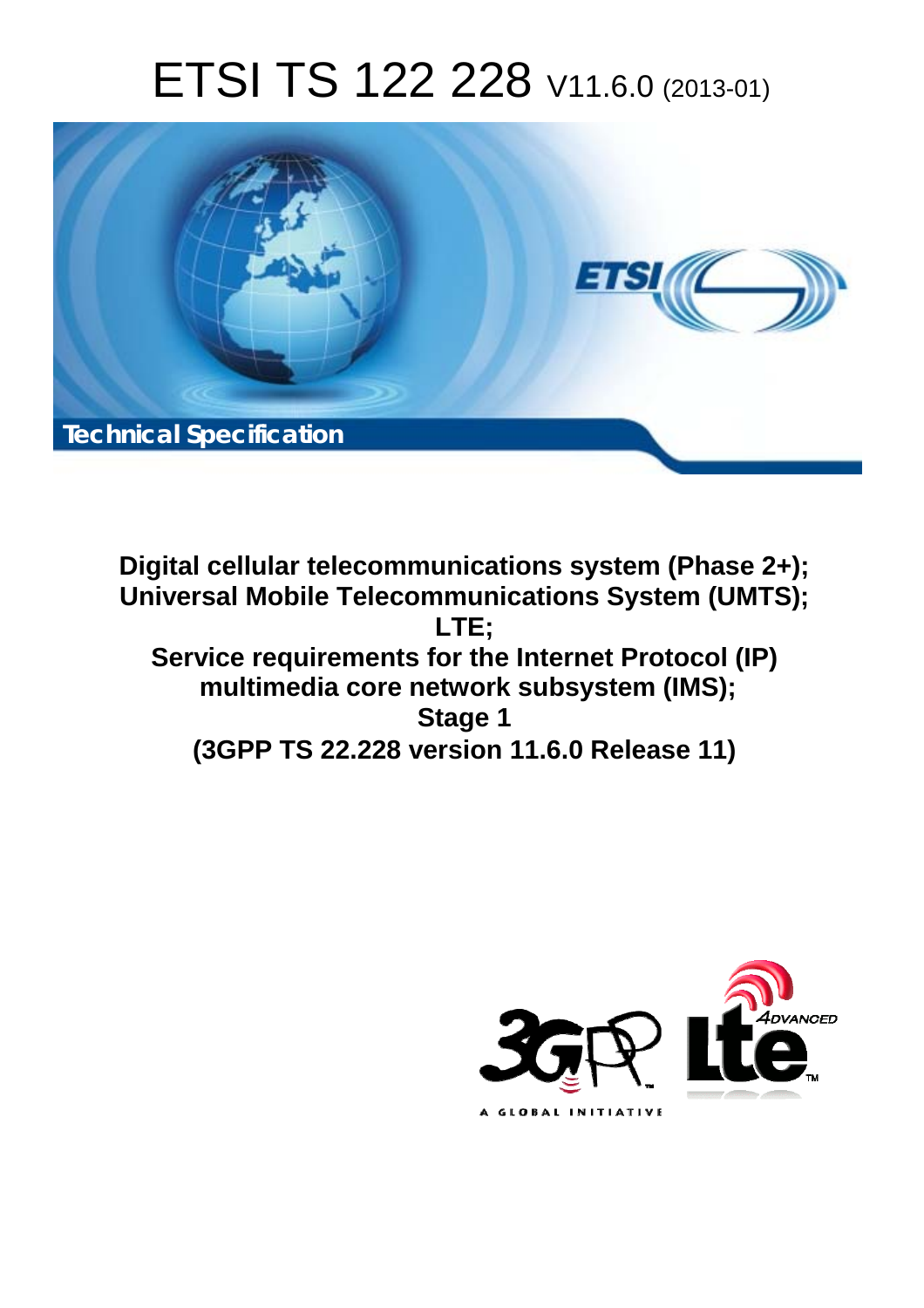Reference RTS/TSGS-0122228vb60

> Keywords GSM,LTE,UMTS

#### *ETSI*

#### 650 Route des Lucioles F-06921 Sophia Antipolis Cedex - FRANCE

Tel.: +33 4 92 94 42 00 Fax: +33 4 93 65 47 16

Siret N° 348 623 562 00017 - NAF 742 C Association à but non lucratif enregistrée à la Sous-Préfecture de Grasse (06) N° 7803/88

#### *Important notice*

Individual copies of the present document can be downloaded from: [http://www.etsi.org](http://www.etsi.org/)

The present document may be made available in more than one electronic version or in print. In any case of existing or perceived difference in contents between such versions, the reference version is the Portable Document Format (PDF). In case of dispute, the reference shall be the printing on ETSI printers of the PDF version kept on a specific network drive within ETSI Secretariat.

Users of the present document should be aware that the document may be subject to revision or change of status. Information on the current status of this and other ETSI documents is available at <http://portal.etsi.org/tb/status/status.asp>

If you find errors in the present document, please send your comment to one of the following services: [http://portal.etsi.org/chaircor/ETSI\\_support.asp](http://portal.etsi.org/chaircor/ETSI_support.asp)

#### *Copyright Notification*

No part may be reproduced except as authorized by written permission. The copyright and the foregoing restriction extend to reproduction in all media.

> © European Telecommunications Standards Institute 2013. All rights reserved.

**DECT**TM, **PLUGTESTS**TM, **UMTS**TM and the ETSI logo are Trade Marks of ETSI registered for the benefit of its Members. **3GPP**TM and **LTE**™ are Trade Marks of ETSI registered for the benefit of its Members and of the 3GPP Organizational Partners.

**GSM**® and the GSM logo are Trade Marks registered and owned by the GSM Association.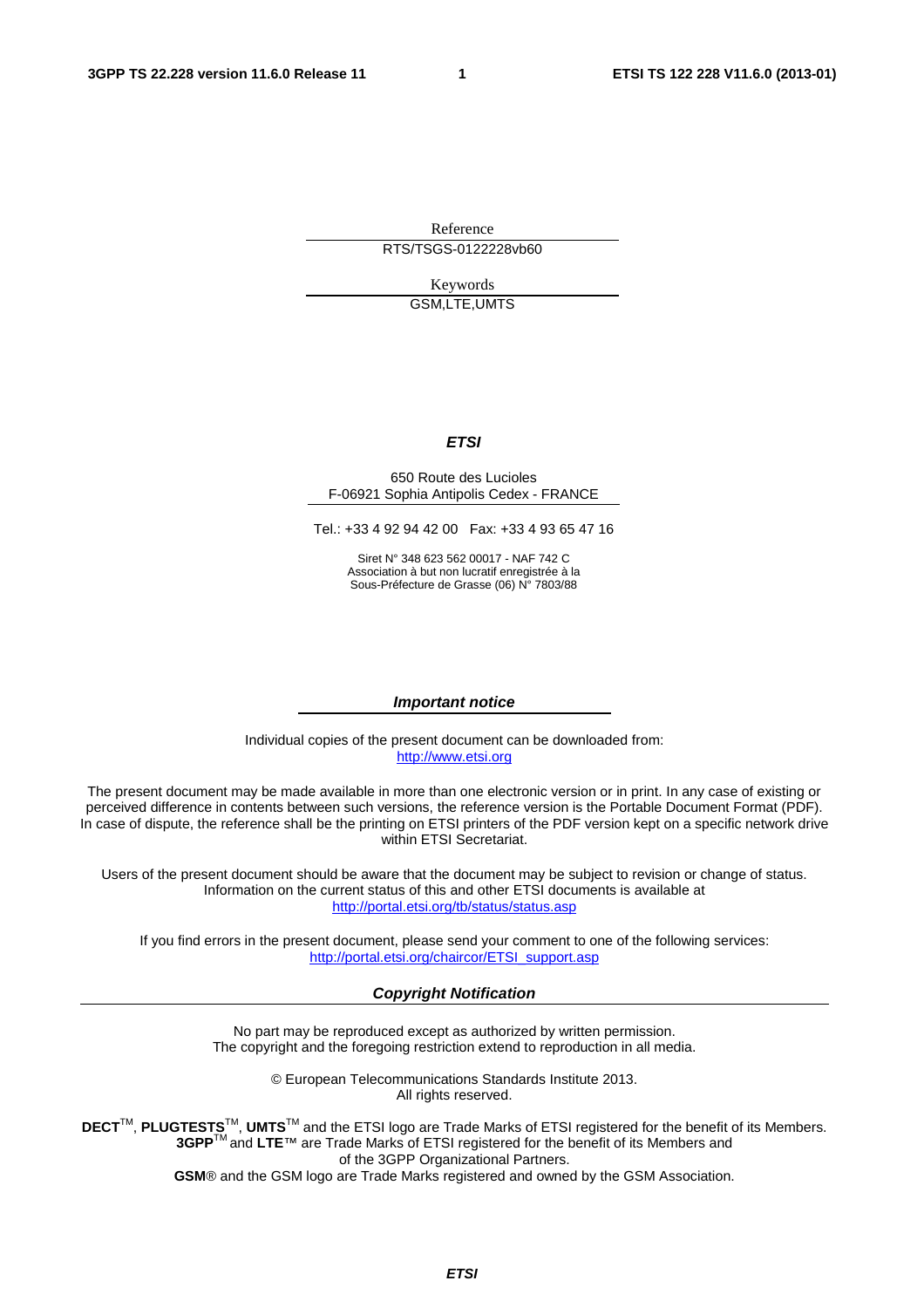## Intellectual Property Rights

IPRs essential or potentially essential to the present document may have been declared to ETSI. The information pertaining to these essential IPRs, if any, is publicly available for **ETSI members and non-members**, and can be found in ETSI SR 000 314: *"Intellectual Property Rights (IPRs); Essential, or potentially Essential, IPRs notified to ETSI in respect of ETSI standards"*, which is available from the ETSI Secretariat. Latest updates are available on the ETSI Web server [\(http://ipr.etsi.org](http://webapp.etsi.org/IPR/home.asp)).

Pursuant to the ETSI IPR Policy, no investigation, including IPR searches, has been carried out by ETSI. No guarantee can be given as to the existence of other IPRs not referenced in ETSI SR 000 314 (or the updates on the ETSI Web server) which are, or may be, or may become, essential to the present document.

### Foreword

This Technical Specification (TS) has been produced by ETSI 3rd Generation Partnership Project (3GPP).

The present document may refer to technical specifications or reports using their 3GPP identities, UMTS identities or GSM identities. These should be interpreted as being references to the corresponding ETSI deliverables.

The cross reference between GSM, UMTS, 3GPP and ETSI identities can be found under [http://webapp.etsi.org/key/queryform.asp.](http://webapp.etsi.org/key/queryform.asp)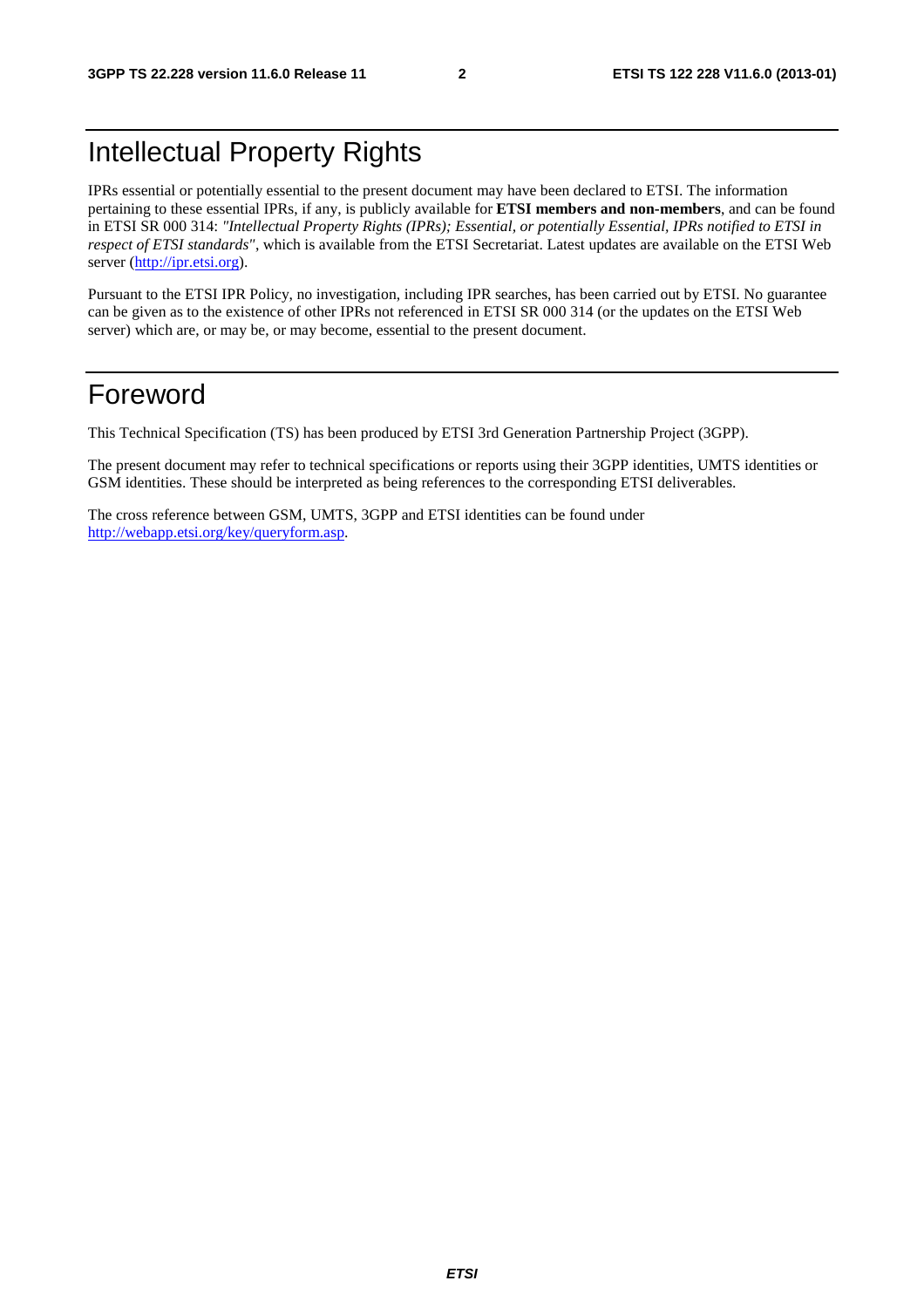$\mathbf{3}$ 

## Contents

| 1               |  |
|-----------------|--|
| 2<br>2.1<br>2.2 |  |
| 3<br>3.1<br>3.2 |  |
| 4               |  |
| 5               |  |
| 6               |  |
| 7<br>7.1<br>7.2 |  |
| 7.2.0<br>7.2.1  |  |
| 7.2.2           |  |
| 7.3             |  |
| 7.4             |  |
| 7.5             |  |
| 7.5.0           |  |
| 7.5.1           |  |
| 7.5.2           |  |
| 7.5.3           |  |
| 7.5.4<br>7.5.5  |  |
| 7.6             |  |
| 7.6.1           |  |
| 7.6.2           |  |
| 7.6.3           |  |
| 7.6.4           |  |
| 7.6.5           |  |
| 7.7             |  |
| 7.7.1           |  |
| 7.7.2           |  |
| 7.7.3           |  |
| 7.8             |  |
| 7.9             |  |
| 7.10            |  |
| 7.10.1          |  |
| 7.10.2          |  |
| 7.10.3          |  |
| 7.11<br>7.12    |  |
| 7.13            |  |
| 7.14            |  |
| 7.15            |  |
| 7.15.1          |  |
| 7.15.2          |  |
|                 |  |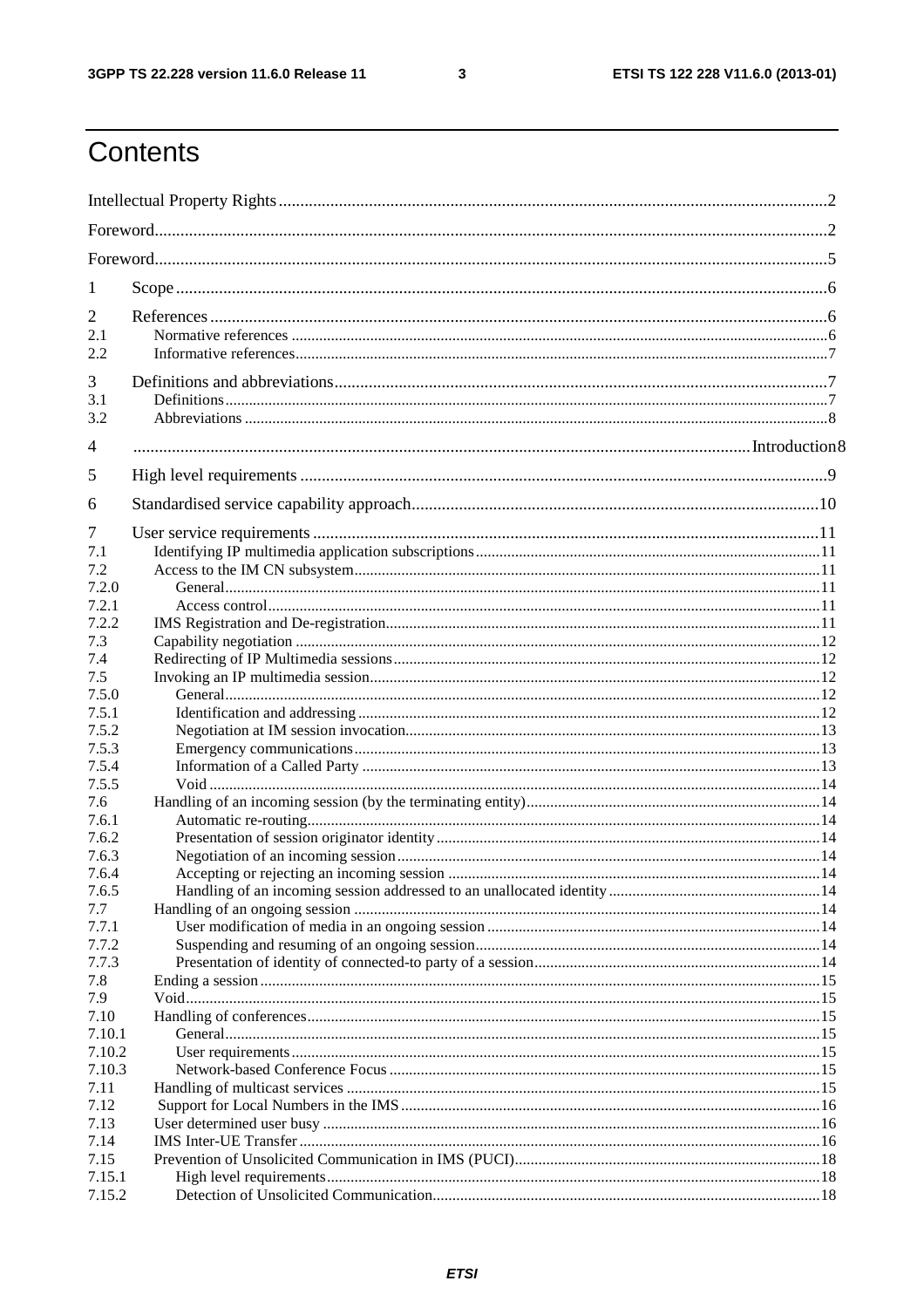#### $\overline{\mathbf{4}}$

| 7.15.3<br>7.15.4<br>7.15.5                                   |                               |                                                             |  |  |  |  |  |  |
|--------------------------------------------------------------|-------------------------------|-------------------------------------------------------------|--|--|--|--|--|--|
| 8                                                            |                               |                                                             |  |  |  |  |  |  |
| 8.1<br>8.2<br>8.3<br>8.3.0<br>8.3.1<br>8.3.2<br>8.3.3<br>8.4 |                               |                                                             |  |  |  |  |  |  |
| 8.5<br>8.6<br>8.7                                            |                               |                                                             |  |  |  |  |  |  |
| 9<br>9.1<br>9.2                                              |                               |                                                             |  |  |  |  |  |  |
| 10                                                           |                               |                                                             |  |  |  |  |  |  |
|                                                              | <b>Annex A (informative):</b> |                                                             |  |  |  |  |  |  |
|                                                              | <b>Annex B (Informative):</b> |                                                             |  |  |  |  |  |  |
|                                                              | <b>Annex C</b> (Informative): |                                                             |  |  |  |  |  |  |
|                                                              | <b>Annex D</b> (normative):   |                                                             |  |  |  |  |  |  |
|                                                              | <b>Annex E</b> (informative): | Example use cases for IMS Inter UE Transfer (i.e.           |  |  |  |  |  |  |
|                                                              | <b>Annex F (Informative):</b> | Voice interworking with Enterprise IP-PBX reference model35 |  |  |  |  |  |  |
|                                                              | <b>Annex G (informative):</b> |                                                             |  |  |  |  |  |  |
|                                                              |                               |                                                             |  |  |  |  |  |  |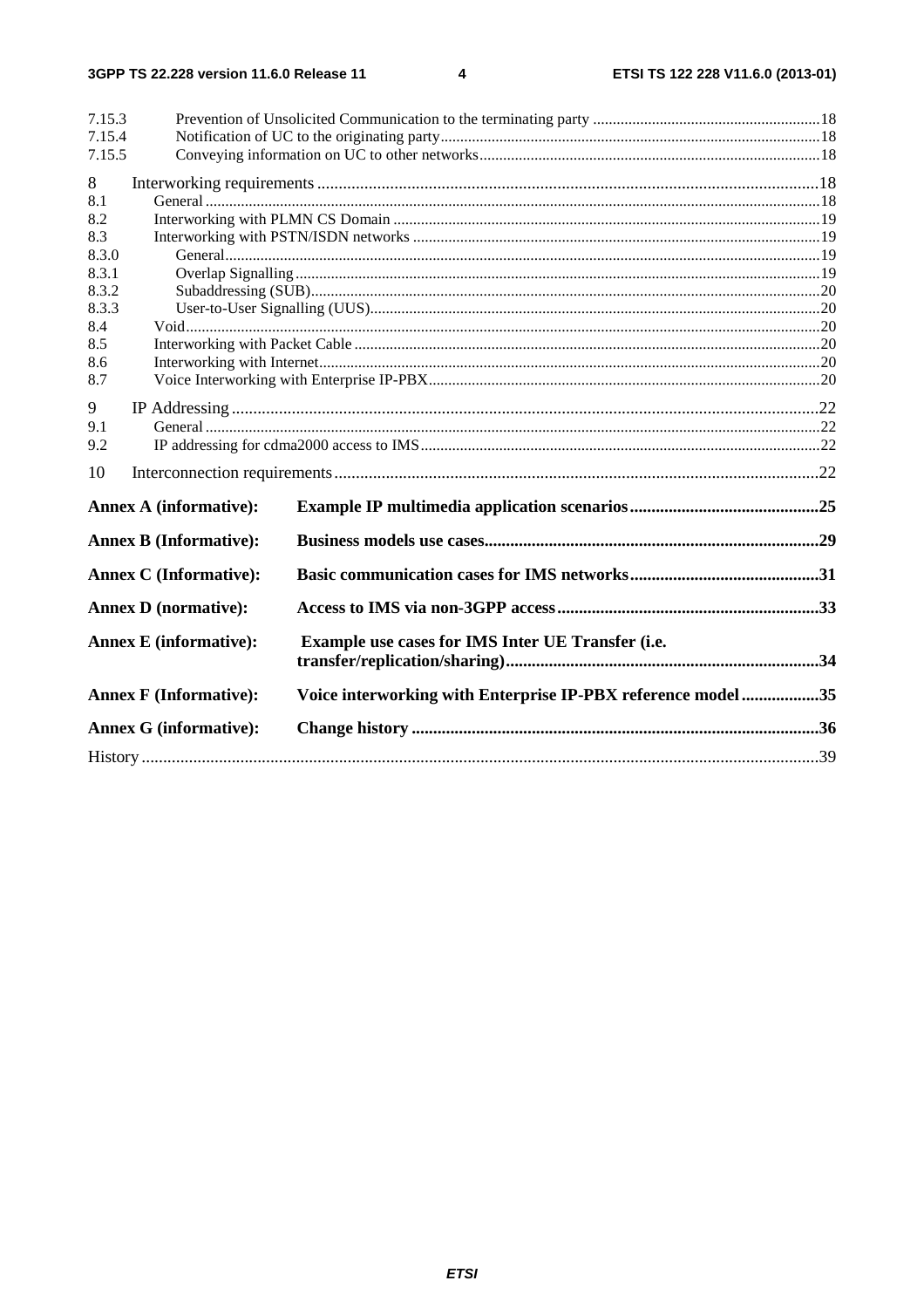## Foreword

This Technical Specification (TS) has been produced by the 3<sup>rd</sup> Generation Partnership Project (3GPP).

The contents of the present document are subject to continuing work within the TSG and may change following formal TSG approval. Should the TSG modify the contents of the present document, it will be re-released by the TSG with an identifying change of release date and an increase in version number as follows:

Version x.y.z

where:

- x the first digit:
	- presented to TSG for information;
	- presented to TSG for approval;
	- or greater indicates TSG approved document under change control.
- Y the second digit is incremented for all changes of substance, i.e. technical enhancements, corrections, updates, etc.
- z the third digit is incremented when editorial only changes have been incorporated in the document.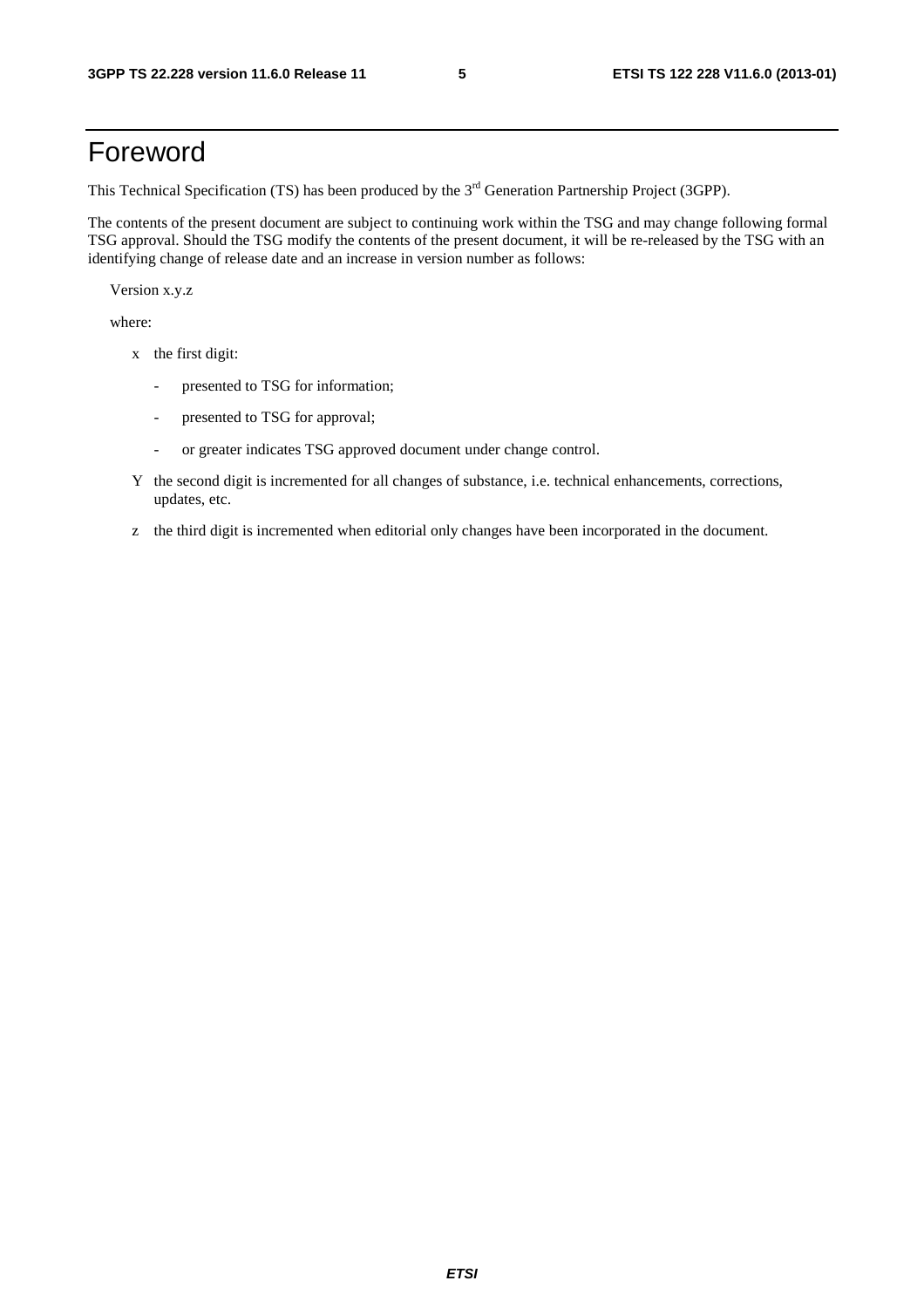### 1 Scope

This TS defines the service requirements from users" and operators" perspective for the support of IP multimedia applications through the IMS.

IP multimedia applications are supported by IP multimedia sessions in the IM CN Subsystem. IP multimedia sessions use IP connectivity bearers (e.g. GPRS as a bearer). Examples of IP multimedia applications include speech communication, real time multimedia applications, shared online whiteboards etc.

This TS, in general, does not standardise usage of IP multimedia applications, but instead identifies the requirements to enable their support.

In order to align IP multimedia applications wherever possible with non-3GPP IP applications, the general approach is to adopt non-3GPP IP based solutions.

The existing legacy tele- and supplementary services shall not be re-standardised as IP multimedia applications, and multimedia equivalent applications may be created with toolkits.

### 2 References

The following documents contain provisions which, through reference in this text, constitute provisions of the present document.

- References are either specific (identified by date of publication, edition number, version number, etc.) or non-specific.

For a specific reference, subsequent revisions do not apply.

- For a non-specific reference, the latest version applies. In the case of a reference to a 3GPP document (including a GSM document), a non-specific reference implicitly refers to the latest version of that document *in the same Release as the present document*.

#### 2.1 Normative references

| $[1]$  | 3GPP TS 22.003: "CS Teleservices supported by a PLMN".                                                               |
|--------|----------------------------------------------------------------------------------------------------------------------|
| $[2]$  | Void                                                                                                                 |
| $[3]$  | Void                                                                                                                 |
| $[4]$  | Void                                                                                                                 |
| $[5]$  | 3GPP TS 22.101: "Service principles".                                                                                |
| [6]    | Void                                                                                                                 |
| $[7]$  | 3GPP TS 22.146: "Multimedia Broadcast/Multicast Service; Stage 1"                                                    |
| [8]    | Void                                                                                                                 |
| [9]    | IETF RFC 3261: "SIP: Session Initiation Protocol"                                                                    |
| $[10]$ | 3GPP TS 22.078: "Customised Applications for Mobile network Enhanced Logic (CAMEL);<br>Service definition – Stage 1" |
| $[11]$ | 3GPP TS 22.057: "Mobile Execution Environment (MexE); Service description, Stage 1"                                  |
| $[12]$ | 3GPP TS 22.038: "USIM/SIM Application Toolkit (USAT/SAT); Service description; Stage 1"                              |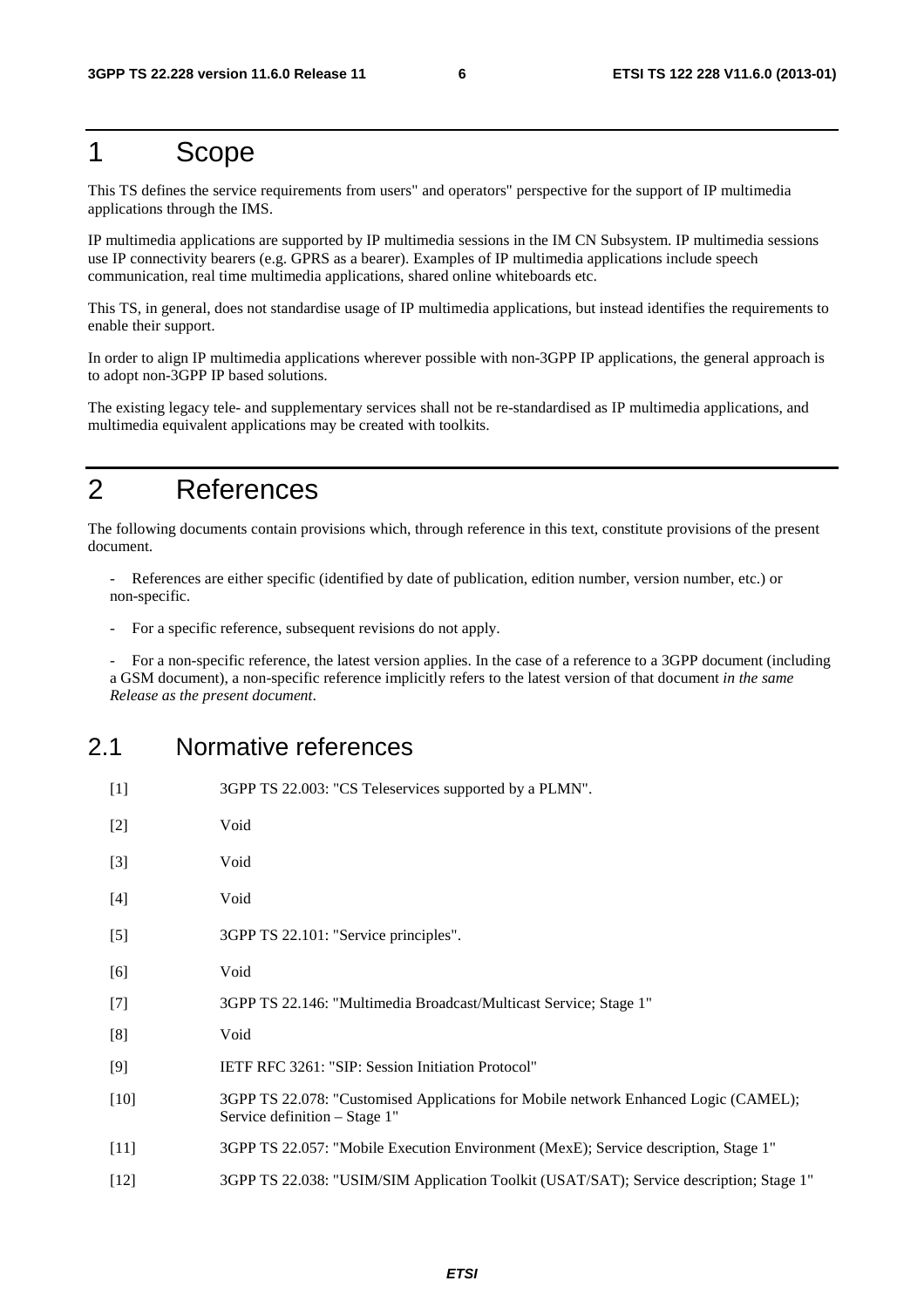- [13] Open Mobile Alliance (OMA): OMA-RD-Parlay\_Service\_Access-V1\_0-20100427-A
- [14] 3GPP TR 21.905: "Vocabulary for 3GPP specifications"
- [15] IETF RFC 3966: "The tel URI for Telephone Numbers"
- [16] 3GPP TS 22.240: "Stage 1 Service Requirement for the 3GPP Generic User Profile (GUP)"
- [17] ETSI ETS 300 284: "Integrated Services Digital Network (ISDN); User-to-User Signalling (UUS) supplementary service; Service description"
- [19] ETSI TS 102 424: "Telecommunications and Internet converged Services and Protocols for Advanced Networking (TISPAN); Requirements of the NGN network to support Emergency Communication from Citizen to Authority"
- [20] 3GPP TS 22.173: "Multimedia Telephony Service and supplementary services"
- [21] 3GPP TS 31.103: "Characteristics of the IP Multimedia Services Identity Module (ISIM) application".
- [22] IETF RFC 5039: "The Session Initiation Protocol (SIP) and Spam" <http://www.ietf.org/rfc/rfc5039.txt?number=5039>
- [23] IETF RFC 5631: "Session Initiation Protocol (SIP) Session Mobility" <http://www.ietf.org/rfc/rfc5631.txt?number=5631>
- [24] 3GPP TS 23.228: "IP Multimedia Subsystem (IMS); Stage 2".
- [25] 3GPP TS 22.081: "Line Identification supplementary services; Stage 1"
- [26] ITU-T Recommendation E.164: "The international public telecommunication numbering plan".

#### 2.2 Informative references

[18] GSMA PRD IR.34: "Inter-Service Provider IP Backbone Guidelines"

## 3 Definitions and abbreviations

#### 3.1 Definitions

For the purposes of the present document, the terms and definitions given in TR 21.905 [14] and the following apply. A term defined in the present document takes precedence over the definition of the same term, if any, in TR 21.905 [14].

**Access independence:** the ability for the subscribers to access their IP Multimedia services over any access network capable of providing IP-connectivity, e.g. via:

- 3GPP accesses (e.g. E-UTRAN, UTRAN, GERAN)
- Non 3GPP accesses with specified interworking (e.g. WLAN with 3GPP interworking, DOCSIS<sup>®</sup>, WiMAX<sup>™</sup> and cdma2000® access)
- Other non 3GPP accesses that are not within the current scope of 3GPP (e.g. xDSL, PSTN, satellite, WLAN without 3GPP interworking)

**Conference:** An IP multimedia session with two or more participants. Each conference has a 'conference focus'. A conference can be uniquely identified by a user. An example for a conference could be a multimedia game, in which the conference focus is located in a game server.

**Conference Focus:** The conference focus is an entity which has abilities to host conferences including their creation, maintenance, and manipulation of the media. A conference focus implements the conference policy (e.g. rules for talk burst control, assign priorities and participant"s rights).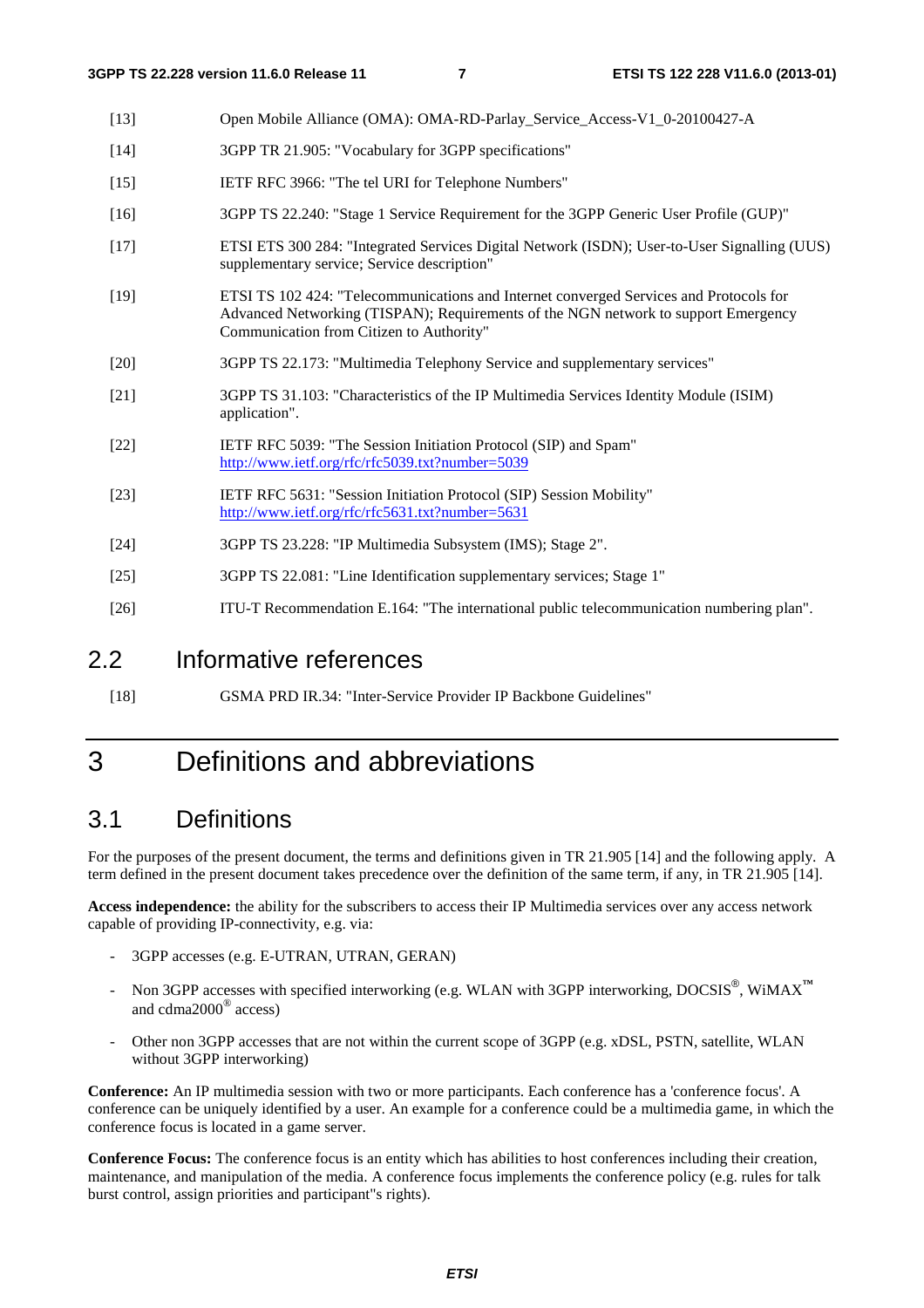**Domain Name Owner**: The entity that is noted in the Internet (i.e. ICANN or one of its subsidiaries) as owning the Domain Name.

**IM CN subsystem:** (IP Multimedia CN subsystem) comprises of all CN elements for the provision of IP multimedia applications over IP multimedia sessions

**IMS Inter UE Transfer:** Transfer at the IMS-level of all or some of the media components of an IMS session between UEs under the control of the same end-user while maintaining service continuity.

**IP multimedia application:** an application that handles one or more media simultaneously such as speech, audio, video and data (e.g. chat text, shared whiteboard) in a synchronised way from the user"s point of view. A multimedia application may involve multiple parties, multiple connections, and the addition or deletion of resources within a single IP multimedia session. A user may invoke concurrent IP multimedia applications in an IP multimedia session.

**IP multimedia service:** an IP multimedia service is the user experience provided by one or more IP multimedia applications.

**IP multimedia session:** an IP multimedia session is a set of multimedia senders and receivers and the data streams flowing from senders to receivers. IP multimedia sessions are supported by the IP multimedia CN Subsystem and are enabled by IP connectivity bearers (e.g. GPRS as a bearer). A user may invoke concurrent IP multimedia sessions.

**Shared Domain Name:** The domain name in the IMS Network-Independent Public User Identity, and which is served by multiple IMS Operators.

**Unsolicited Communication:** Unsolicited Communication (UC) denotes bulk communication in IMS where the benefit is weighted in favour of the sender. In general the receiver(s) of UC do not wish to receive such communication. UC may comprise of, e.g., "SPam over IP Telephony (SPIT)" [22] or "SPam over IP Messaging (SPIM)".

Further definitions are given in 3GPP TR 21.905 [14].

#### 3.2 Abbreviations

For the purposes of the present document, the abbreviations given in TR 21.905 [14] and the following apply. An abbreviation defined in the present document takes precedence over the definition of the same abbreviation, if any, in TR 21.905 [14].

| $DOCSIS^@$<br>$WiMAX^{TM}$ | Data Over Cable Service Interface Specifications<br>Worldwide Interoperability for Microwave Access    |
|----------------------------|--------------------------------------------------------------------------------------------------------|
|                            | NOTE: WiMAX $^{\text{TM}}$ is a trademark of the WiMAX Forum                                           |
|                            | DOCSIS <sup>®</sup> is registered trademark of Cable Television Laboratories, Inc.                     |
|                            | cdma $2000^{\circ}$ is a registered trademark of the Telecommunications Industry Association (TIA-USA) |

## 4 Introduction

IP has opened up a whole range of communication applications, which may allow operators to develop totally new value added applications as well as to enhance their existing solutions. The open architecture and platforms supported by IP and operating systems may lead to applications and new opportunities that are more difficult to replicate using a standard switched centralised solution.

A complete solution for the support of IP multimedia applications (including voice communications) shall be available. The solution consists of UEs, GERAN or UTRAN radio access networks and GPRS evolved core network. One of the main objectives for 3GPP specifications is to ensure that the availability and behaviour of these IP applications when used via the 3GPP mobile access is at least as good as when used via other mobile access types.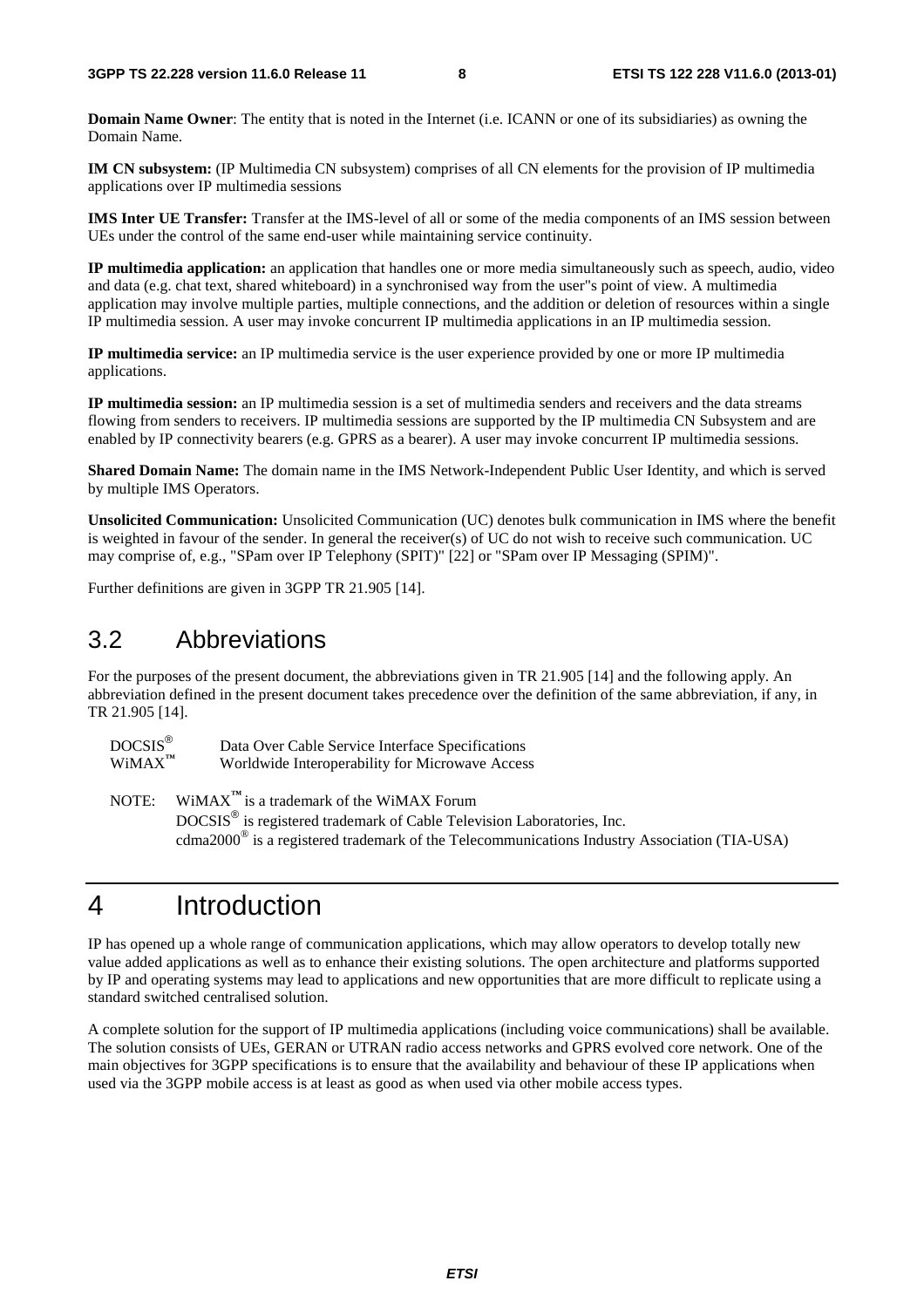## 5 High level requirements

Support for IP multimedia sessions shall be provided in a flexible manner to allow operators to differentiate their services in the market place as well customise them to meet specific user needs. This shall be provided by the use of service capabilities in both networks and terminals, for the creation and support of IP multimedia applications.

The following high level requirements shall be supported for IP multimedia applications:

- Negotiable QoS for IP multimedia sessions both at the time of a session establishment as well as during the session by the operator and the user
- Negotiable QoS for individual media components in an IP multimedia session both at the time of establishing a media component as well as when the media component is active by the operator and the user
- End to end QoS for voice at least as good as that achieved by the circuit-switched wireless systems shall be enabled
- Support of roaming, negotiation between operators for QoS and for Service Capabilities is required. Such negotiation should be automated rather than manual, e.g., when another operator adds new service capabilities.
- Support of roaming and interconnection shall include the capability for media to be routed optimally between IMS operators, i.e. according to criteria set by the operators.
- Possibility for a network operator to implement IP Policy Control for IP multimedia applications.
- IP multimedia sessions shall be able to support a variety of different media types. A set of media types shall be identified to ensure interoperability (e.g. default codec selection and header compression).
- Within each IP multimedia session, one or more IP multimedia applications shall be supported. It shall be possible to support multiple IP multimedia applications to efficiently provide a coherent and consistent IP multimedia service experience. Such support involves identifying which applications are invoked per subscriber, understanding the appropriate order of the set of applications, and resolving application interactions during the session.
- The possibility for IP multimedia applications to be provided without a reduction in privacy, security, or authentication compared to corresponding packet switched and circuit switched services.
- IMS shall be capable to provide transcoding (at least for voice sessions) where needed when two UEs do not support a common codec.
- Interconnection between two IMS domains shall be supported.

Note: see also Section 10

- Roaming shall be supported enabling users to access IP multimedia services provisioned by the:
	- Home Environment
	- Serving Network
- The principle of access independence shall be supported. It is desirable that an operator should be able to offer services to their subscribers regardless of how they obtain an IP connection (e.g. E-UTRAN, UTRAN, GERAN, fixed lines, LAN, DOCSIS®, WiMAX**™** and cdma2000® access).

Note: Access independence principle can only be ensured by 3GPP for the access technologies 3GPP has defined or has defined specific interworking.

- It shall be possible for the users to access IM CN via an IP connection (e.g. GPRS, fixed lines, LAN) with Network Address Translation (NAT) deployed.
- IM CN should provide support for the users to access IM CN through a Firewall (FW) with configuration restrictions (e.g. only HTTP allowed, port range limitation) deployed outside operators" domain.
- It shall be possible to support session-related internet applications that have been developed outside the 3GPP community.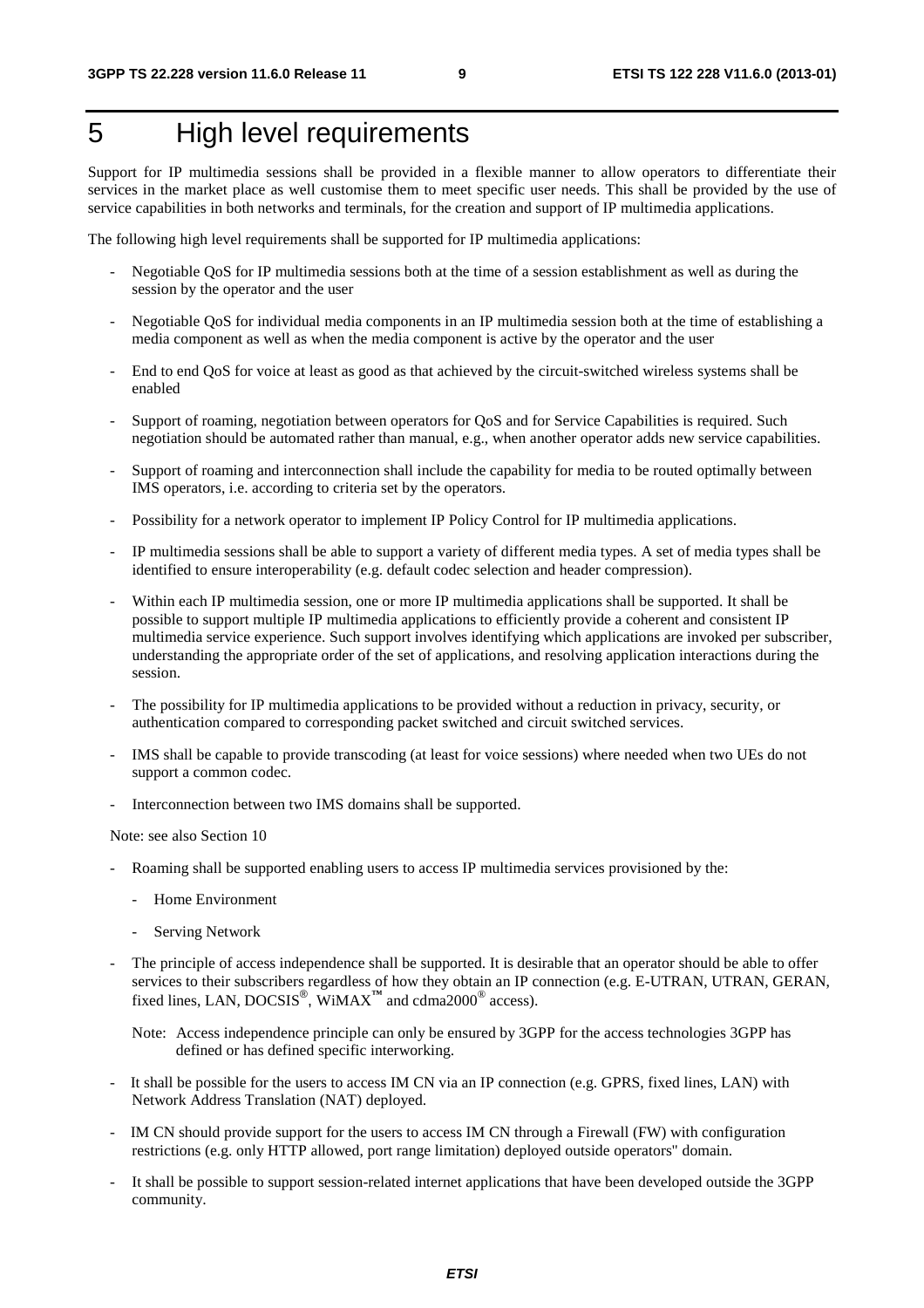- It shall be possible to limit the view of an operator"s network topology to authorised entities.
- It shall be possible to support the multiple UEs associated with a single IMS service subscription. It shall be possible to share one Public User Identity between multiple UEs. It shall also be possible to identify the individual UEs with separate Public User Identities. IMS shall be able to route sessions towards the identified UE(s), e.g. based on UE capability, User preference and/or Network preferences.
- It shall be possible for a service to identify and interact with a specific UE even when multiple UEs share the same single Public User Identity. A UE shall be capable to identify and interact with a specific UE even when multiple UEs share the same single Public User Identity, except when the UE supports only limited capabilities and thus is unable to become engaged in a service that requires such functionality. Examples include a telemetryonly capable UE that only supports the capabilities for point-to-point communication.
- The IMS shall be capable to access information about the state of a user's access connection, whether the user is roaming or not. According to operator policies this information may be provided to applications.
- The IMS shall be capable to access user location information, whether the user is roaming or not. According to operator policies this information may be provided to applications.
- Where required (e.g. by regulation) the IMS shall provide the capability for the user to indicate to the network that a communication is malicious.

Note: see also MCID in [20].

Where required (e.g. by regulation) the IMS shall provide the capability for the network, on behalf of the user, to reject incoming communications from users who have restricted the presentation of their originating identity.

Note: see also ACR in [20].

- The IMS shall support the capability of enabling early media for an IMS multimedia session. The capability for such early media shall be applied towards both calling and called user.
- Note: Early media refers to media (e.g., audio and video) that is exchanged before a particular session is accepted by the called user.

### 6 Standardised service capability approach

IP multimedia applications shall, as a principle, not be standardised, allowing operator specific variations. It shall be possible to enable rapid service creation and deployment using service capabilities.

It is important that commercially available IP multimedia applications are supported. In general compatibility shall be with these IP multimedia applications instead of building 3GPP-specific solutions.

The following options shall be available in the 3GPP standards to enable service delivery:

an architectural framework shall be created that enables maximum flexibility in the end user device and network servers, similar in concept to that used in the Internet.

This framework shall enable an operator to efficiently deploy IP multimedia applications in a network-agnostic manner without having to wait for these applications or additional enabling technology, to be standardised in 3GPP.

service capabilities (enhanced to control IP multimedia applications), which will allow IP multimedia applications to be deployed in a vendor independent manner

CAMEL [10], MExE [11], SAT [12] and OSA [13], should be improved to support IP multimedia applications, e.g. additions to APIs, service capability features, service capability servers, user profile etc.

- the IM CN Subsystem user related data to be stored in a standardised format and to be managed and accessed using standardised mechanisms of the 3GPP Generic User Profile (GUP) [16].
- mechanisms which allow the network or the application to understand the limitations of the mobile and thereby take appropriate actions.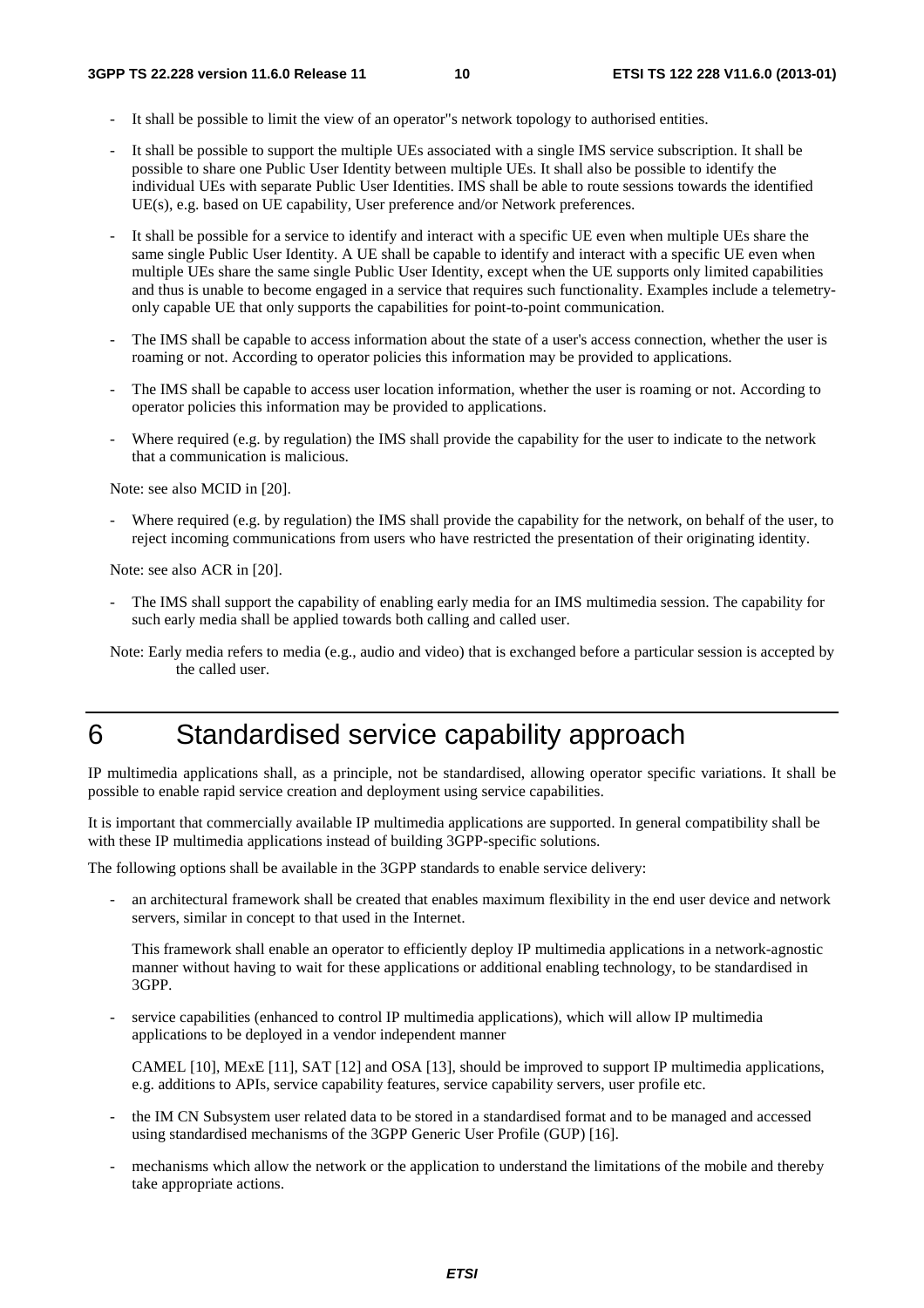Note: There is a concern that with a large variety of toolkits to create applications, service interworking between terminals and networks may be compromised and needs to be addressed.

## 7 User service requirements

IP multimedia sessions provide the ability for users to invoke IP multimedia applications to send and receive (where applicable) voice and data communications, even when roaming. This includes interworking with existing voice and data networks for both fixed (e.g. PSTN, ISDN, internet etc.) and mobile users.

The IM CN subsystem shall support interworking with existing fixed and mobile voice and IP data networks, including PSTN, ISDN, Mobile and Internet.

It shall be possible to have basic voice calls between IMS users and users in CS domain/PSTN-style networks. When an IM session originates or terminates in a CS telephony call, the experience of the CS telephony network user should not substantially differ from that of a call between two CS telephony network users in terms of aspects such as the delay to set-up communications and the total permissible delay in transporting speech between the end users. The IM CN subsystem does not necessarily have to support all services offered by the CS telephony network.

### 7.1 Identifying IP multimedia application subscriptions

There is no requirement to support standardised subscription mechanisms for IP multimedia applications.

IP multimedia applications may require to be provisioned and configured by users and operators. Since the source and variety of IP multimedia applications may not be standardised, the specific feature codes to provision, enable and configure IP multimedia applications may not be standardised either. .

Note: The standardised service capabilities, personalised Internet web pages and evolving IP mechanisms may be used to allow user (self) provisioning, configuration and enabling of IP multimedia applications.

#### 7.2 Access to the IM CN subsystem

#### 7.2.0 General

IMS, complying with the principle of access independence, supports IP multimedia applications via IP multimedia sessions over a multitude of IP Connectivity Access Networks. These include e.g. E-UTRAN, UTRAN, GERAN, fixed line, I-WLAN, DOCSIS<sup>®</sup>, WiMAX<sup>™</sup> and cdma2000<sup>®</sup> access.

#### 7.2.1 Access control

The IM CN subsystem shall be able to verify at any time that the user is entitled to use the resources of the IM CN subsystem.

### 7.2.2 IMS Registration and De-registration

In order to be able to access services from the IM CN Subsystem a UE shall register on the IM CN Subsystem.

- A UE that supports IMS shall be able to register on the IM CN Subsystem.
- A UE may support automated IMS registration, e.g. when gaining access to the PS domain.
- A UE that supports IMS shall be able to de-register from the IM CN Subsystem.
- The network operator shall be able to de-register a UE from the IM CN Subsystem.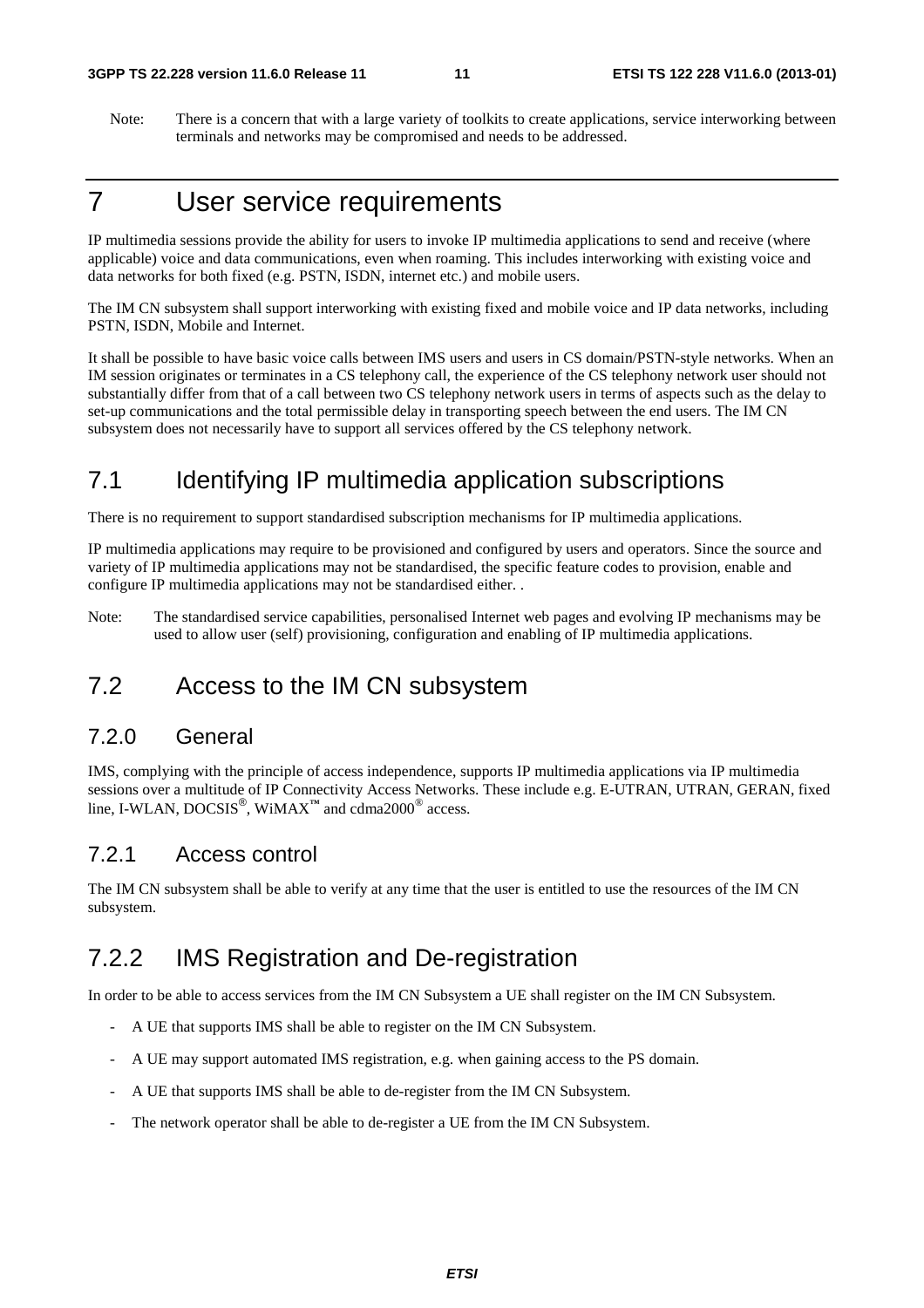## 7.3 Capability negotiation

The IMS shall provide the capability for IP multimedia applications (whether it is an application of a user or the network) to negotiate their capabilities to identify and select the available media components, QoS etc. of IP multimedia sessions. It shall be possible for the capability negotiation to take place on invocation, acceptance and during an IP multimedia session (e.g. following a change in UE capabilities, change in media types etc.). Capability negotiation may be initiated by the user, operator or an application on behalf of them.

In order to support the user's preferences for IP multimedia applications, the capability negotiation shall take into account the information in the user profile whenever applicable. This includes the capability to route the IP multimedia session to a specific UE, when multiple UEs share the same IMS service subscription.

## 7.4 Redirecting of IP Multimedia sessions

The IMS shall support the capability for the user, or the network on behalf of the user, to identify an alternative destination for an IP multimedia session or individual media of an IP multimedia session. Redirection to alternative destinations may be initiated by the sending party, receiving party or the network on their behalf. It shall be possible for redirection to be initiated at various stages of an IP Multimedia session. For example:

- Prior to the set up of an IP Multimedia session
- During the intial request for an IP Multimedia session
- During the establishment of an IP Multimedia session
- While the IP Multimedia session is ongoing

Redirection can be applied for all Multimedia sessions unconditionally or it can be caused by any of a set list of events or conditions. Typical causes could be:

- Identity of the caller
- Location or presence of the calling or called party
- If the called party is already in a session
- If the called party is unreachable or unavailable in some other way
- If the called party does not respond
- After a specified alerting interval
- User"s preference on routing for specific IP Multimedia session based on the capabilities of multiple UEs sharing the same IMS service subscription.
- Time of day.

There are other causes that could be applied that do not require standardisation.

## 7.5 Invoking an IP multimedia session

#### 7.5.0 General

The user shall be able to invoke one or more IP multimedia sessions. The user shall also be able to activate concurrent IP multimedia applications within each IP multimedia session.

#### 7.5.1 Identification and addressing

Subscribers within the IMS shall be identifiable in originating and terminating sessions by means of one or multiple Public User Identities. The Public User Identity shall:

be able to be assigned to more than one Private User Identity;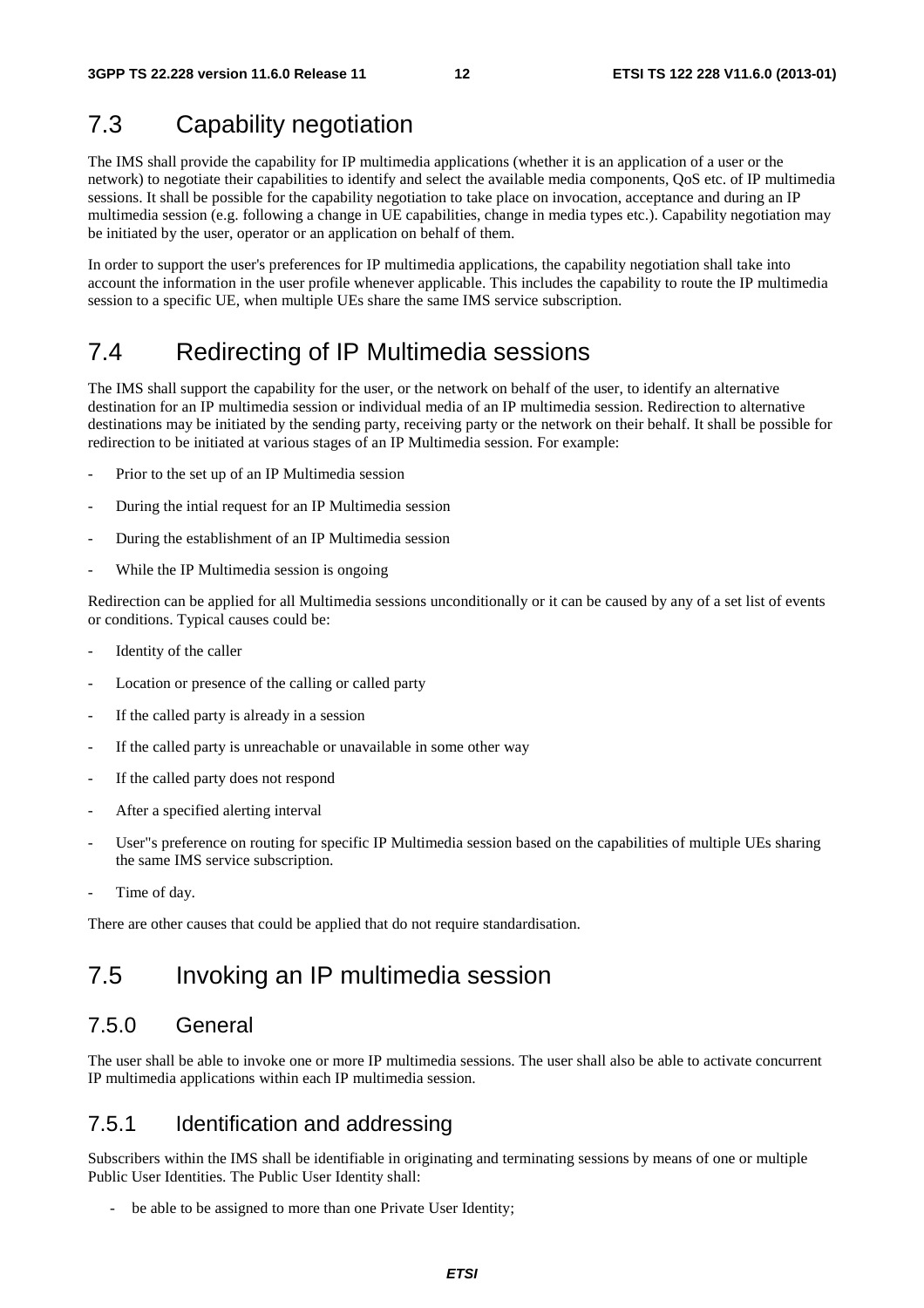- be administered by the network operator and not be changeable by the user; and
- be globally reachable.

The Private User Identity shall be able to be assigned to more than one Public User Identity.

Both telecommunication numbering and Internet addressing schemes shall be supported as Public User Identities.

The Public User Identity shall utilise either the SIP URI scheme (as defined in IETF RFC 3261 [9]) or the Tel URI scheme (as defined in IETF RFC 3966 [15]).

Both SIP URIs and Tel URIs can be used to convey E.164 [26] numbers;

The network operator shall be able to use in the Public User Identity either the same E.164 [26] number used for CS speech telephony (TS11 [1]) or a different E.164 number.

Both telecom and internet numbering and addressing schemes shall be supported as public identities. IP multimedia communication establishment (both originating and terminating) depending on originator shall be able to be based on E.164/TELURI (e.g. tel:+4412345678) [15]or SIP URI (sip:my.name@company.org) [9]. It shall be possible to assign several public identities for one subscription.

Whilst not required for routing between terminals within the IMS, it should be possible for the IMS network to:

- recognise and treat URIs, containing 'IM' or 'Pres' prefixes, received from other networks supporting such prefixes; and
- insert an 'IM', 'Pres' or 'mailto' prefix to an outgoing URI to enable routing to the correct addressee in external networks supporting such prefixes.

It shall be possible for the network operator to guarantee the authenticity of a Public User Identity presented for an incoming session to a user where the communication is wholly across trusted networks.

NOTE 4: This is equivalent to the calling line presentation services CLIP [25] in the telephony networks.

A terminating IMS entity may receive the original destination identity provided by the originating entity.

NOTE 5: This enables the address originally input by the subscriber to be available at the destination even when it has been translated e.g. from a free phone or premium rate service identifier.

#### 7.5.2 Negotiation at IM session invocation

It shall be possible for the capability negotiation to take place at the time of the IP multimedia session invocation. Refer to subclause 7.3 for further details on capability negotiation on IP multimedia session invocation.

#### 7.5.3 Emergency communications

The requirements for Emergency communications are contained in [5] for PLMN specified by 3GPP and in [19] for NGN broadband accesses.

#### 7.5.4 Information of a Called Party

A calling party (A) shall be able to request information regarding whether the called party (B) is a premium rate number or international number.

Based on the information, the calling party (A) could exercise the option of either continuing or terminating the call.

The HPLMN of the calling party (A) shall be able to provide information to a calling party (A) regarding whether the called party (B) is a premium rate number or international number.

Based on the information provided, the calling party (A) could exercise the option of either continuing or terminating the call.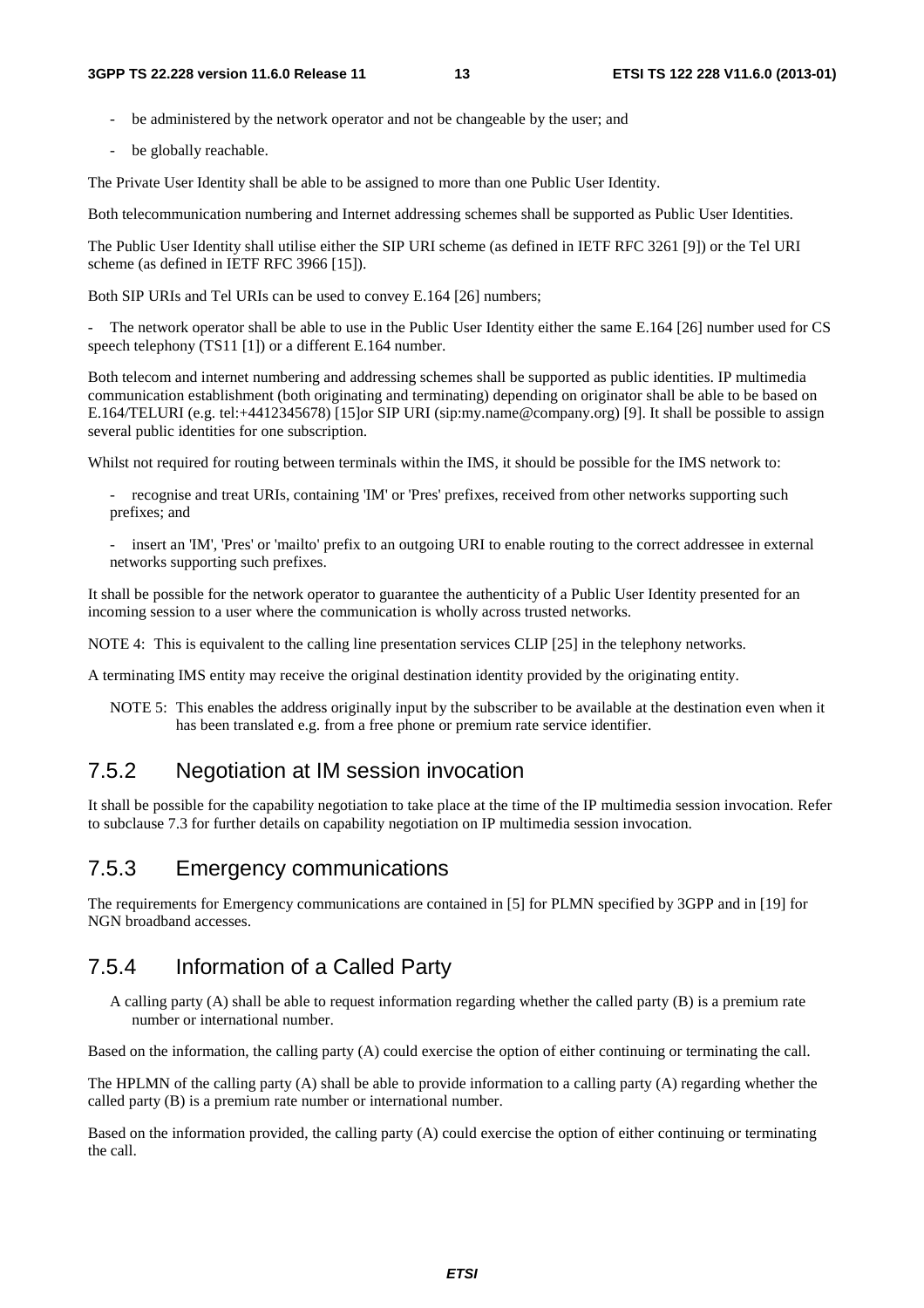#### 7.5.5 Void

### 7.6 Handling of an incoming session (by the terminating entity)

#### 7.6.1 Automatic re-routing

IMS shall provide the capability to handle communications rejected (e.g. due to unavailability of PSTN/ISDN resources) using re-routing.

#### 7.6.2 Presentation of session originator identity

The IMS shall present the identity of the session originator (see 7.5.1).The network shall suppress the presentation of the identity when requested by the session originator.

Operator policies (e.g. requirements for support of emergency communications) may over-ride the user request for suppression.

#### 7.6.3 Negotiation of an incoming session

Interaction with the user profile shall be supported, and additionally direct interaction with the user may be required. Refer to subclause 7.3 for further details on capability negotiation on an incoming IP multimedia session.

#### 7.6.4 Accepting or rejecting an incoming session

It shall be possible for the user to either accept, reject, ignore or re-direct an incoming IP multimedia session. Further, it shall also be possible for the user to accept only a subset of the offered media, not have any of the media offered to him at all etc.

#### 7.6.5 Handling of an incoming session addressed to an unallocated identity

In case of an incoming session addressed to an identity administered by the operator but not allocated to a user or a service, the IMS shall be able to reject, re-route or trigger service logic to that incoming session.

### 7.7 Handling of an ongoing session

#### 7.7.1 User modification of media in an ongoing session

The user shall be able to negotiate the addition or deletion of media components of IP multimedia applications during an IP multimedia session. Refer to subclause 7.3 for further details on capability negotiation during an IP multimedia session.

#### 7.7.2 Suspending and resuming of an ongoing session

It shall be possible for the user to suspend an IP multimedia session, and resume that IP multimedia session at a later time.

#### 7.7.3 Presentation of identity of connected-to party of a session

It shall be possible to present to the originator of a session the identity of the party to which she is connected (see 7.5.1).

However, the connected-to party shall be able to request that her identity is not revealed to the originator of the session.

Operator policies (e.g. requirements for support of emergency communications) may over-ride the user request for suppression.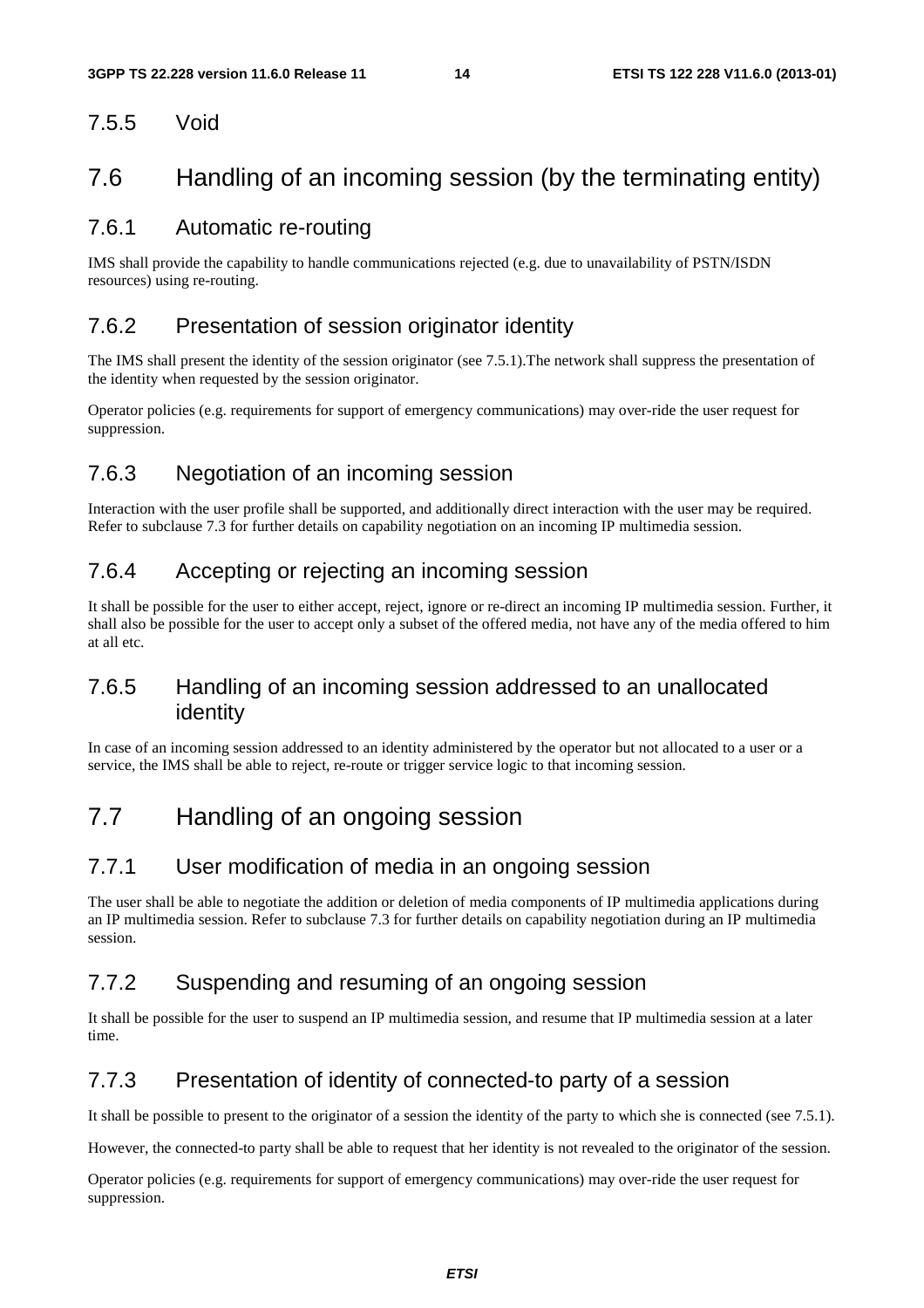### 7.8 Ending a session

The user shall be able to end an IP multimedia session at any time during the session. The network may end an IP multimedia session at any time during the session (e.g. in failure conditions).

### 7.9 Void

### 7.10 Handling of conferences

#### 7.10.1 General

Conferences allow users participating in the conference to communicate with all other participants simultaneously. A conference has a "conference focus", that controls the conference.

Note that a user, participating in the conference, depending on the conference policy may be allowed to communicate with the focus (e.g. to request invitation of another user into the conference).

#### 7.10.2 User requirements

The following minimum user requirements for conferences exist:

- A user shall be able to request the creation of a conference.
- A user shall be able to request to join an existing conference.
- A user participating in the conference shall be able to request modification of the conference (e.g. add/remove media, manipulation of data streams, add/remove participants) depending on the conference policy.
- A user participating in the conference shall be able to request termination of the conference, depending on the conference policy.
- A user participating in the conference shall be able to receive information from the conference focus (e.g. participants in conference, participants joining or leaving the conference)
- It shall be possible for a user to transfer the invited participants to other focus aware conference user(s) prior to leaving the conference if the user has invited participants to the conference.

#### 7.10.3 Network-based Conference Focus

For the case where the "conference focus" is based in the network, the following requirements apply:

- The home network shall be able to provide the "conference focus".
- The visited network shall be able to provide the "conference focus", controlled by the home network, and subject to roaming agreements.

### 7.11 Handling of multicast services

Multicast services allow IMS users and service providers to send multimedia to a group of IMS users simultaneously in an unidirectional way of communication. The underlying network may be able to support mechanisms that optimize the delivery of multimedia to the individual members of that group (e.g. MBMS [7])

- Note: an example for applicability of multicast services could be the IMS based 'Push to talk over Cellular' service, that is being standardised by OMA.
- An IMS application located on an application server in the network shall be able to request that multimedia is sent to a group of IMS users, which are specified by this request.
- Depending on the capabilities of the underlying network IMS shall be able to use optimized mechanisms of the network (e.g. multicast capabilities such as MBMS [7]) for the delivery of multimedia to the group of IMS users.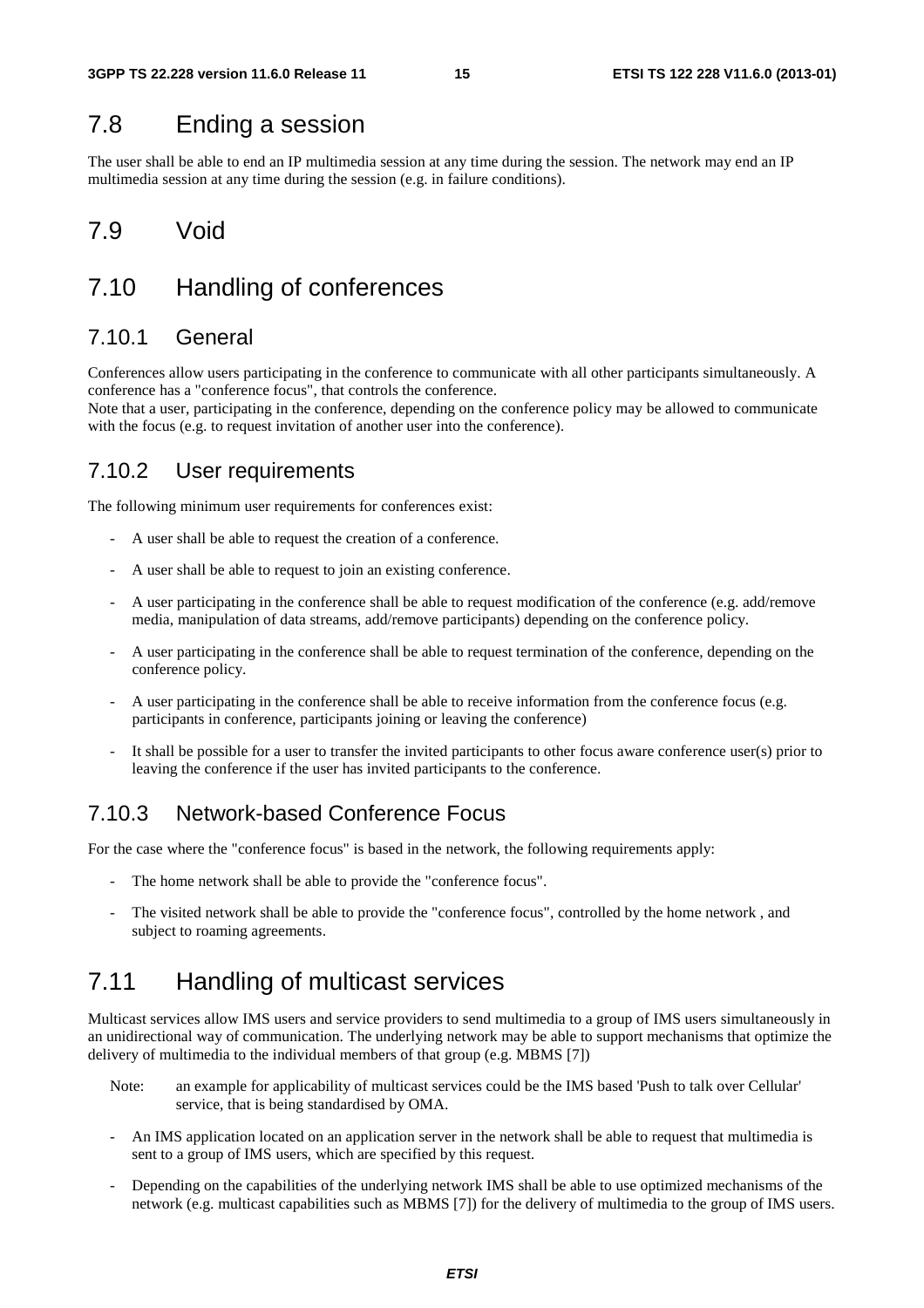#### 7.12 Support for Local Numbers in the IMS

A number or short code originating from a UE may correspond to a local number based on HPLMN/VPLMN's numbering plan, a service number in the HPLMN/VPLMN, or a private numbering plan.

A number or short code may have a local context indicator (LCI) added to it. The value of an LCI helps the HPLMN to route the call and, if necessary, route the call to the country/VPLMN/private network of origin. The LCI may include:

- access specific information consist of e.g. country code plus network code, country code plus area code, or an identification of a private numbering plan;
- the home domain;
- an indication that UE does not support processing of the dialled string; or
- any other value entered by the user.

If the HPLMN cannot interpret the number or short code based on the included LCI, the HPLMN may apply policies to translate local numbers to globally routable identity and to route the call.

The HPLMN shall analyse the received number and route the call as follows:

If the number or short code has an LCI, the HPLMN should interpret the short code to a globally routable URI or E.164 [26] number according to the value of the LCI, and then correctly route the call. If the HPLMN is unable to resolve or route the received number then an error message shall be returned to the originating UE.

### 7.13 User determined user busy

The network shall support the capability of a user to reject an incoming IMS session with an indication of "user busy". This indication may be used by the network as a trigger for certain services e.g. Call Forwarding on Busy. If the session rejection is propagated back to the originator, the "user busy" indication must be provided as the cause of the rejection.

The conditions for user determined "user busy" include:

- the session is offered to a single contact that rejects with a "user busy" indication; or
- the session is offered to multiple contacts with a single public identity, and one contact rejects with a "user busy" indication on behalf of the set of contacts; or
- the session is offered to multiple contacts; and
	- none of the contacts progress the session; and
	- one or more of the contacts rejects with a "user busy" indication.

Note: A contact is e.g. a terminal, a UE, or some other kind of equipment in the user premises.

#### 7.14 IMS Inter-UE Transfer

The IMS shall be able to provide IMS Inter-UE Transfer between:

- different UEs connected via the same IP-CAN,
- different UEs connected via different 3GPP IP-CANs,
- different UEs connected via a 3GPP IP-CAN and a non-3GPP IP-CAN (e.g. fixed line connectivity),
- different UEs connected via different non-3GPP IP-CANs.

In addition the IMS shall be able to provide IMS Inter-UE Transfer from UEs connected via an IP-CAN to ICS entities that provide interworking with UEs in the CS Domain.

Note 1: In this case it might not be possible to retrieve the session after it has been transferred.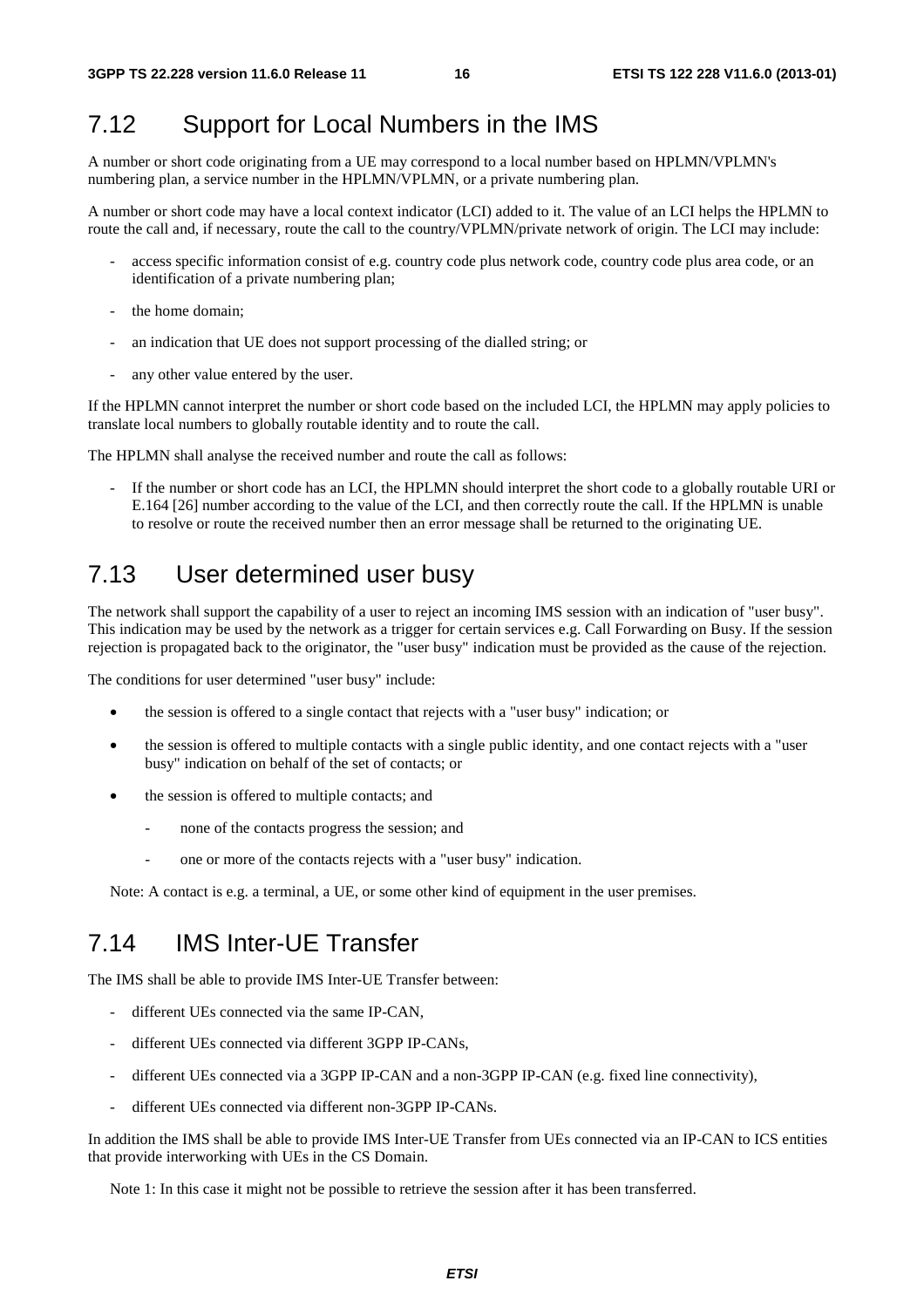#### **3GPP TS 22.228 version 11.6.0 Release 11 17 ETSI TS 122 228 V11.6.0 (2013-01)**

Note 2: When interworking with the UEs in the CS domain, the available IUT features are limited by the UE"s capabilities.

The following requirements are applicable for IMS Inter-UE Transfer.

- The IMS shall support the capability to transfer/retrieve some or all of the media components to/from different IMS UEs belonging to the same or different user(s) while providing continuous service experience to these users. In order to provide continuous service experience to the user, the receiving IMS UE capabilities (e.g. display resolutions, codecs capabilities, and access network data rate, etc.) shall be taken into consideration and the transferred sessions adapted accordingly.
	- It shall be possible to provide continuous service experience when the session is transferred between IMS UEs of different capabilities.
- It shall be possible to transfer some or all media components to the target IMS UE(s) belonging to the same or different user(s) that are subscribed to the same operator. This can be initiated either directly from the controlling IMS UE or on request from the IMS UE where the media will be transferred.
- It shall be possible to replicate some or all media components to the target IMS UE(s) belonging to the same or different user(s) that are subscribed to the same operator. This can be initiated either directly from the controlling IMS UE or on request from the IMS UE where the media will be replicated.
- Replication / transfer of some or all media components to target IMS UE(s), belonging to the same or to different user(s) that are subscribed to the same operator, shall not be performed when the remote end (e.g. the source of the media) of the session restricts such operation.
- It shall be possible to transfer service control related to all media components to the target IMS UE that belongs to the same user and has subscription with the same operator. This can be initiated either directly from the controlling IMS UE or on request from the IMS UE where the control will be transferred.
- Note 3: Transfer of service control and transfer / replication of media components are independent of each other. This means the above requirements include the case where certain media components are transferred / replicated to the target IMS UE(s) whilst the related service control remains in the source IMS UE or is transferred to the target IMS UE, and the case where service control is transferred to the target IMS UE whilst the controlled media components remain in the source IMS UE.
- Inter-UE Transfer shall be subject to operator policy.
- It shall be possible to discover information on ongoing IMS sessions on different IMS UEs belonging to the IUT e.g. available IMS sessions, media components, controller/controllee capability.

IMS shall support the capability to add /delete media components across different UEs belonging to the same or different user(s) that are subscribed to the same operator, while providing continuous service experience to these users.

An IMS user shall be able to control media components of an IMS session between different UEs as following:

- Add new media components to different UEs at session setup and session modification.
- Remove media components of an ongoing multimedia session from different UEs.

IMS shall support the capability to share control of media components among multiple UEs belonging to one or more users that are subscribed to the same operator. Shared control of media components may be exclusive (i.e. only one UE has the control at a time) or simultaneous (i.e. more than one UE has the control at the same time).

It shall be possible for the network to authorise shared control of media components among multiple IMS users.

It shall be possible for the IMS user controlling the session to allow one or more IMS users in the session to share control of media components.

Note 4: Inter-UE transfer use case as defined by IETF can be found in [23].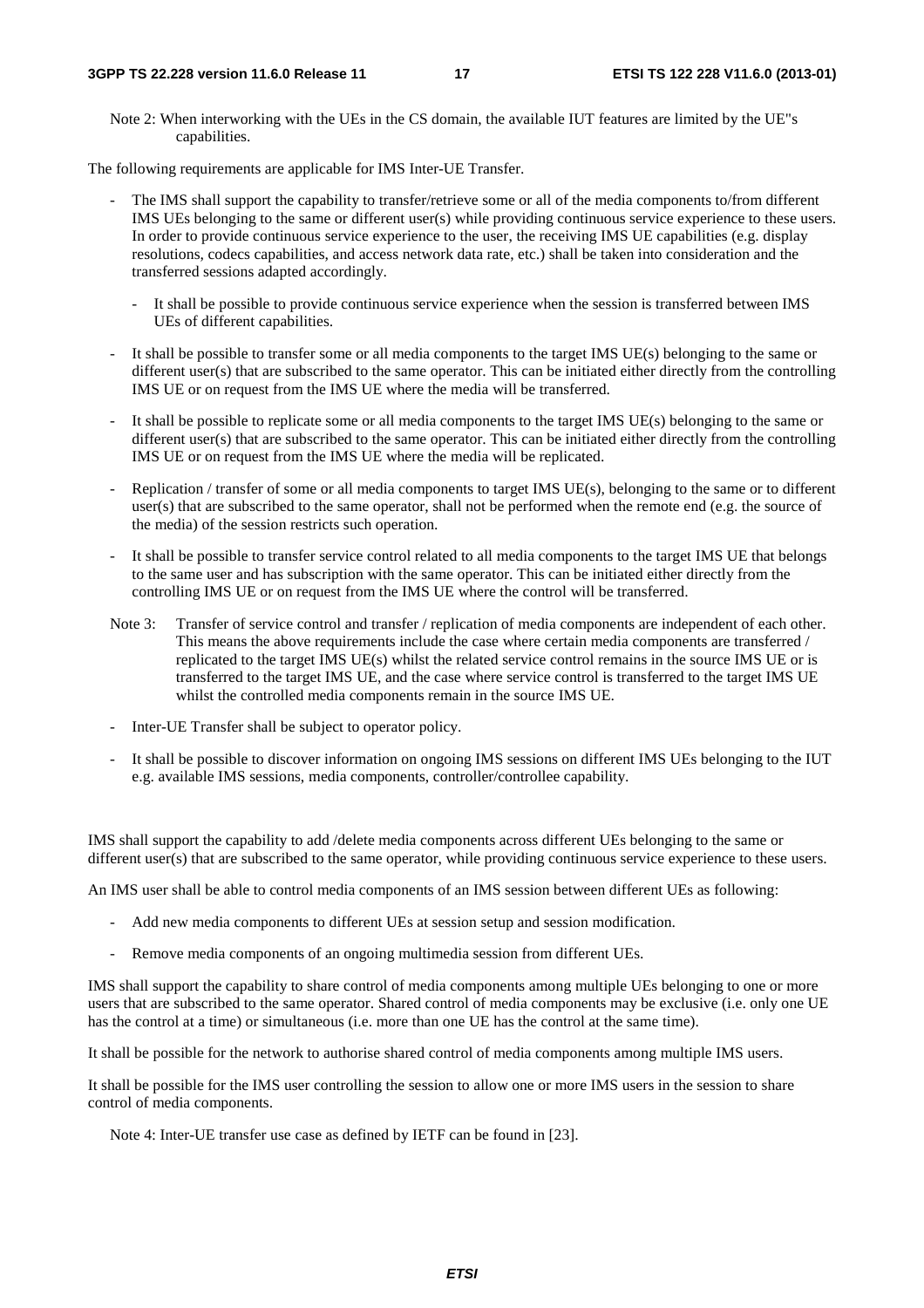## 7.15 Prevention of Unsolicited Communication in IMS (PUCI)

#### 7.15.1 High level requirements

IMS should provide means to identify and act on unsolicited communication.

Solutions for prevention against unsolicited communication shall not have negative impact on the services provided by IMS.

PUCI should provide means for cooperation between operator"s networks.

IMS should provide means for a user to inform the network of an unsolicited communication.

#### 7.15.2 Detection of Unsolicited Communication

Depending on Operator policies IMS should support capabilities that enable IMS to detect that an IMS session is unsolicited and classify as UC. These capabilities should apply to all IMS based services and apply to realtime (e.g. voice, video …) and to non-realtime (e.g. messaging …) IMS traffic.

IMS should support capabilities that enable a terminating party to report IMS sessions as UC.

The method of reporting UC may be dependent on the IMS service.

Reporting should be possible irrespective of whether an originiating party has withheld its identity (e.g. by referring to the last call).

#### 7.15.3 Prevention of Unsolicited Communication to the terminating party

Depending on Operator policies IMS should support capabilities to indicate to a terminating party that an IMS session has been classified UC.

Depending on Operator policies IMS should support capabilities to protect a terminating party from IMS sessions that have been classified UC.

#### 7.15.4 Notification of UC to the originating party

Depending on Operator policies IMS should support capabilities that allow notifying an originiating party that a performed or attempted communication to the terminating party has been classified as UC.

#### 7.15.5 Conveying information on UC to other networks

Depending on Operator policies IMS should support capabilities that enable the IMS of a network to convey information on detected UC in an IMS session to an other IMS on the path of that IMS session

## 8 Interworking requirements

### 8.1 General

The IMS shall support the capability for interoperability with the following:

- PLMN CS domain,
- PSTN/ISDN networks.
- Packet Cable network.
- **Internet**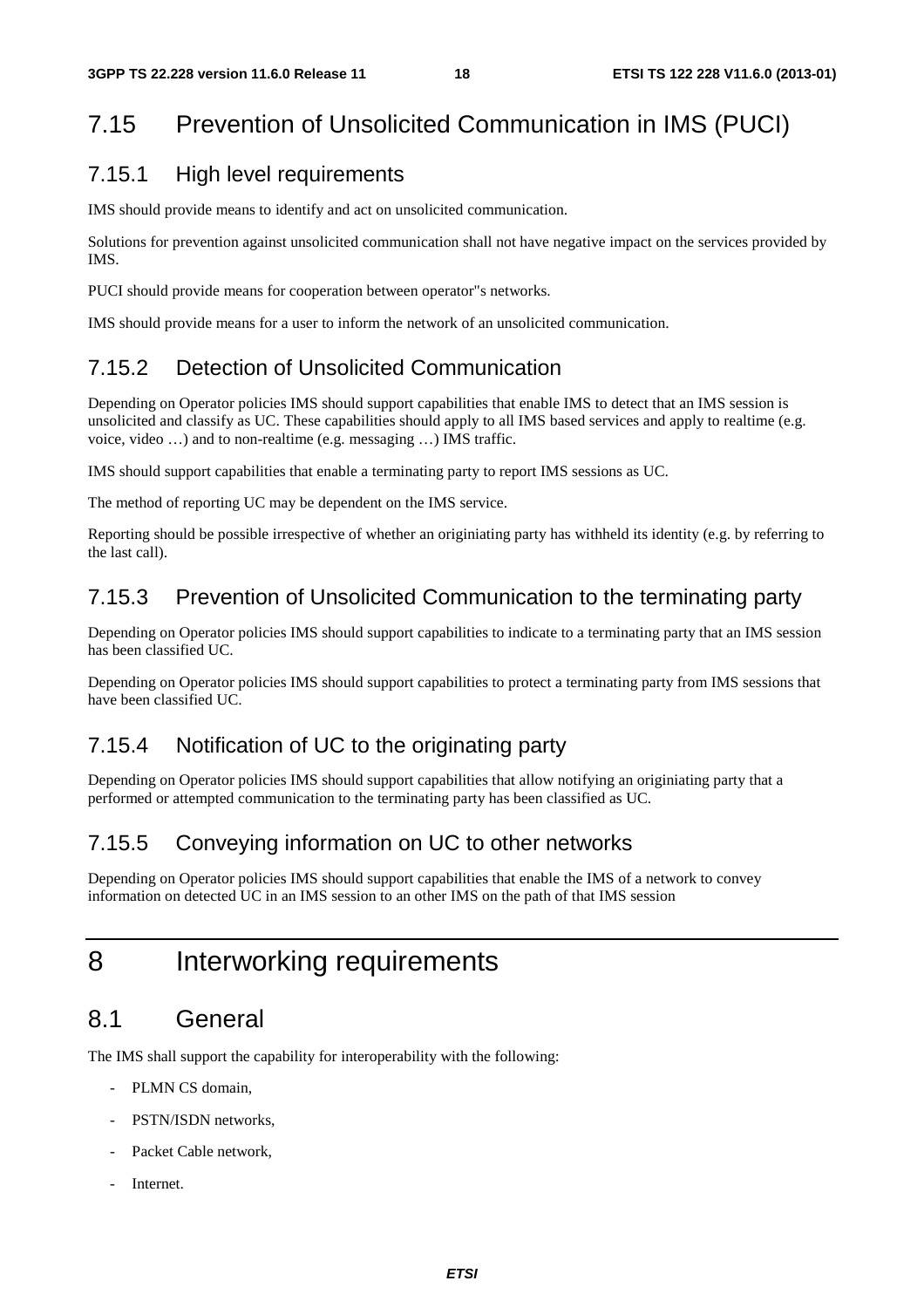- Other non 3GPP networks providing IP Multimedia sessions.

The scope of this interoperability may result in a limited service capability.

### 8.2 Interworking with PLMN CS Domain

The IMS shall support conveyance of voice calls and multimedia services between IMS users and users in CS domain (within the limits set by the CS domain).

If more than one IMS party is involved in a communication with a PSTN party/parties, the communication between the IMS parties shall not be adversely impacted by the presence of a PSTN party.

Note: That this boundary may still be subject to regulatory requirements associated with communications with the PSTN including, but not limited to, lawful interception of voice calls and multimedia services, and number portability.

The boundary interworking shall be able to convey the information associated with the services listed below:

CLIP/CLIR;

Call Forwarding.

Also due to regulatory reasons the subscriber identity may be required to be conveyed via the IMS-CS/PSTN boundary to enable calling line identification services on both sides.

Support of:

Call barring,

Call waiting/hold,

MPTY,

on the boundary interface is for further study.

#### 8.3 Interworking with PSTN/ISDN networks

#### 8.3.0 General

Interworking between IMS and PSTN/ISDN networks shall be supported. PSTN/ISDN networks in this context refer to legacy PSTN/ISDN and TISPAN NGNs supporting PSTN/ISDN Emulation.

Note: TISPAN NGN supporting PSTN/ISDN Emulation provide to the end-user the same experience as a legacy PSTN/ISDN and from a interconnection perspective the TISPAN NGN behaves like an IMS network.

As a network option and depending on inter-operator policies, the IMS shall support transit of traffic between PSTN/ISDN networks.

#### 8.3.1 Overlap Signalling

Support for overlap signalling in the IMS is an option limited to the interworking with PSTN/ISDN networks that use overlap signalling. Support of this option shall be based on inter-operator policies at the interconnection point. The IMS of operators not supporting overlap signalling shall not be affected.

In the absence of such inter-operator policies, networks interworking with IMS shall select appropriate signalling mechanisms to complete the call without any impact on IMS networks not supporting overlap signalling..

Note 1: PSTN/ISDN networks that convert overlap signalling to en-bloc, are considered to be networks that do not use overlap signalling.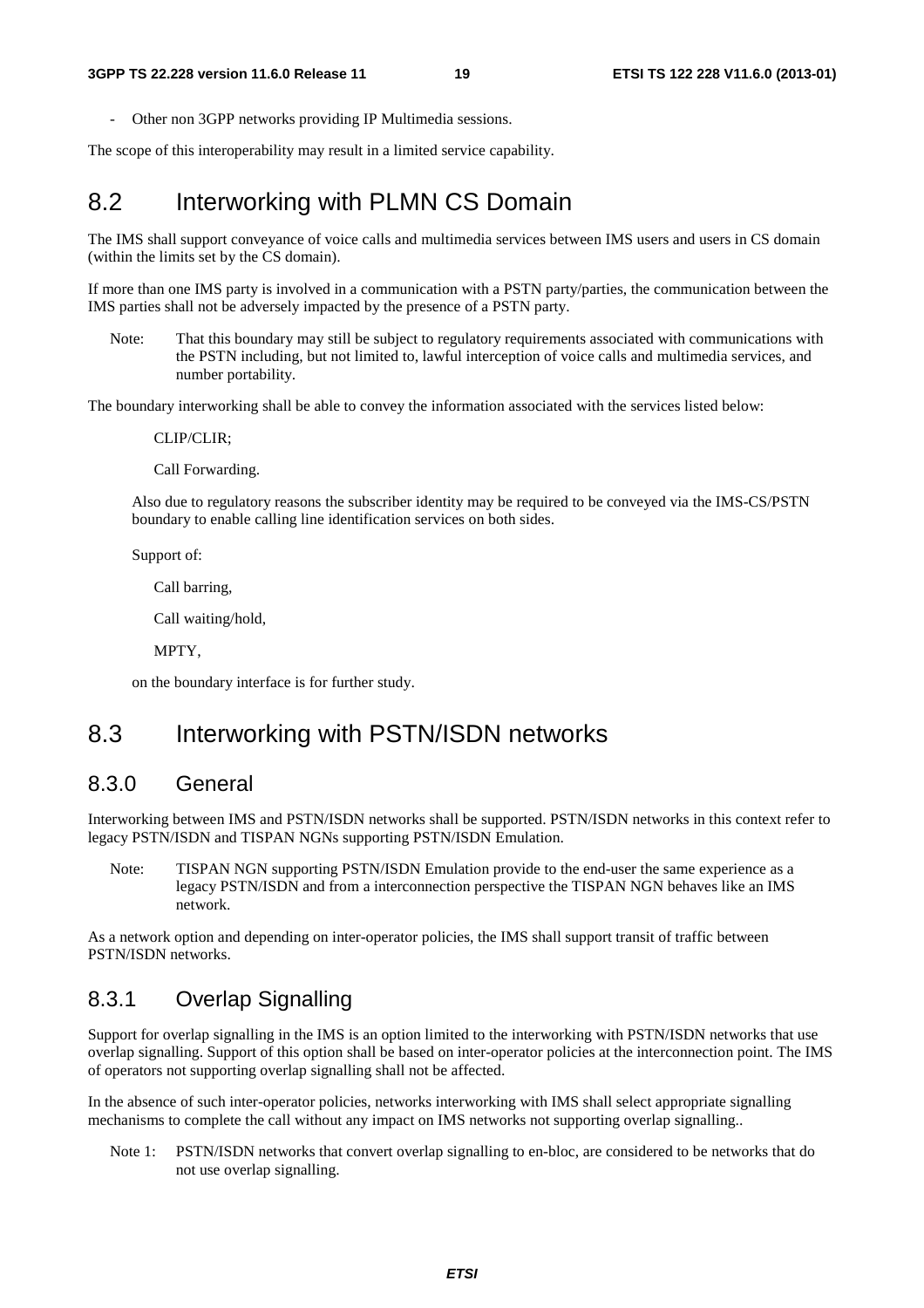In the cases where a PSTN/ISDN network, based on inter-operator policies, provides overlap signalling into the IMS, the following requirements shall be taken into account:

- For calls terminating in the IMS, conversion of overlap signalling to en-bloc shall take place within the IMS domain.
- Impact on the IMS shall be minimized.
- The service experience for the end-user shall be similar to the PSTN/ISDN.
- When the IMS network supports transit of traffic, transit of overlap signalling may be supported towards destination networks, if the policy permits overlap signalling towards those.

Note 2: Overlap signalling support should not be linked to E.164 [26] numbering schemes.

Note 3: Overlap signalling is not generated or terminated by an IMS UE it is only generated or terminated by devices within the PSTN/ISDN networks.

#### 8.3.2 Subaddressing (SUB)

Where public telecommunication numbers are used, the IMS may support the Subaddress (SUB) service that allows the called (served) user to expand his addressing capacity beyond the one given by the public telecommunication number.

Note: Subaddressing is required for interoperability with existing users.

Subaddressing is required when at least one of the users services are provided from an ISDN.

The IMS may support the interoperability of Subaddressing with the PSTN/ISDN networks and vice versa.

#### 8.3.3 User-to-User Signalling (UUS)

The IMS may support the User-to-User Signalling (UUS) service that enables a calling party to send and/or receive a limited amount of User-to-User-Information (UUI) to/from a called party in association with a communication.

Note: UUS is required for interoperability with existing users.

UUS is required when at least one of the users services are provided from an ISDN.

The IMS may support the interoperability of User-to-User Signalling services with the PSTN/ISDN networks and vice versa.

Only UUS service 1 with an implicit request is supported [17].

#### 8.4 Void

#### 8.5 Interworking with Packet Cable

The IMS shall support the capability for interoperability with Packet Cable networks. The scope of this interoperability may result in a limited service capability.

#### 8.6 Interworking with Internet

The IMS shall support interworking with the Internet.

### 8.7 Voice Interworking with Enterprise IP-PBX

For voice IP-PBX-based services provided to a UE with the following conditions:

the IP-PBX is connected to the mobile operator network as an IMS Application Server,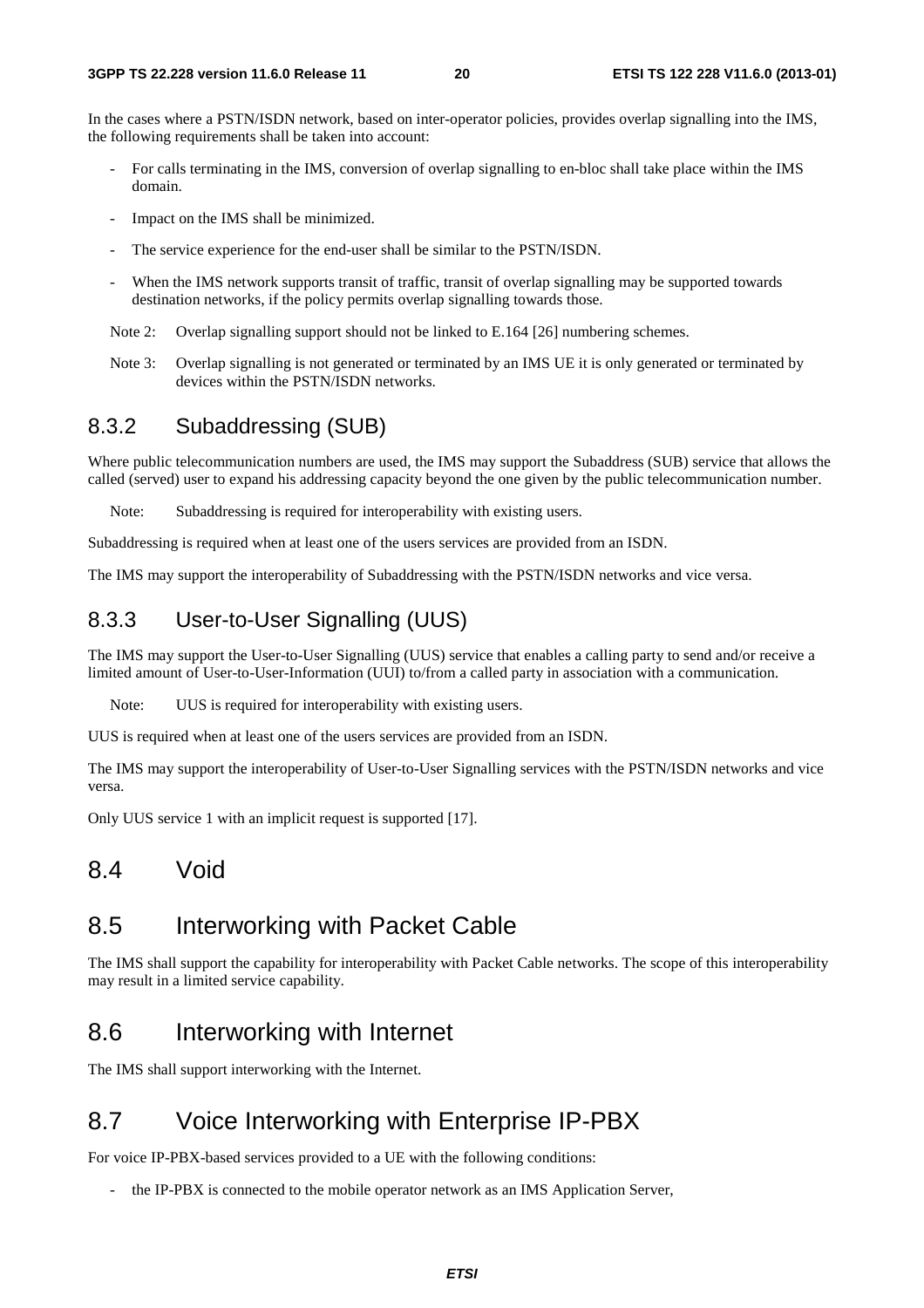- the interconnection between mobile operator and Enterprise is via a QoS-enabled IP connection, and
- a UE that connects via the Enterprise has a subscription in the IMS domain;

the following requirements apply:

- The mobile operator"s IMS shall control the VoIP session for interworking with the Enterprise IP-PBX.
- VoIP session control shall always be returned to the mobile operator following interactions with the Enterprise IP-PBX.
- Interfaces between mobile operator and Enterprise shall be secured.
- A UE provisioned in the mobile operator"s IMS shall be able to receive services from an interconnected Enterprise IP-PBX.
- When transcoding is needed to establish a session between UEs that support wide band codecs, transcoding shall be between wide band codecs in accordance with agreements between the mobile operator and the Enterprise.
- When a session using wide band codecs is transferred from the IP-PBX to the IMS, the IMS shall maintain the ongoing session using wide band codecs in accordance with mobile operator and Enterprise policy, when the use of wide band codecs is enabled in the network.
- The mobile operator"s IMS shall provide VoIP service without a reduction in privacy, security, or authentication compared to corresponding service in the mobile operator macro network.
- The mobile operator"s IMS shall be able to receive information about the state of the UE access connection from the Enterprise.
- Subject to local regulatory requirements, the mobile operator"s IMS shall be able to receive the UE location information from the Enterprise.
- Subject to local regulatory requirements, the mobile operator"s IMS shall be able to receive indication of malicious communication from a user in the Enterprise.
- The mobile operator"s IMS shall be able to transfer UE VoIP sessions between UEs in the Enterprise, subject to mobile operator and Enterprise agreements.
- Subject to local regulatory requirements, user location information provided by the Enterprise shall be used by the mobile operator"s IMS for Emergency calls.
- The mobile operator shall be able to restrict which IP-PBX services are available to a UE.
- The mobile operator shall be able to charge for providing IP-PBX services to a UE.
- Continuity of services provided to a UE shall be supported when the UE moves between an Enterprise environment and a cellular environment.
- The mobile operator shall be able to control which entity takes precedence in case there is a conflict in terms of which entity provides a particular service (e.g. voice mail) to a UE.
- All configuration changes performed by the Enterprise that affect the interworking with the mobile operator shall be performed in agreement with the mobile operator.
- Interworking between the Enterprise IP-PBX and the mobile operator IMS shall comply with IMS Service Control Interface (Section 4.2.4 in [24]).
- Feature interaction between the existing mobile operator features and the Enterprise IP-PBX features is addressed through bilateral agreement and is beyond the scope of 3GPP.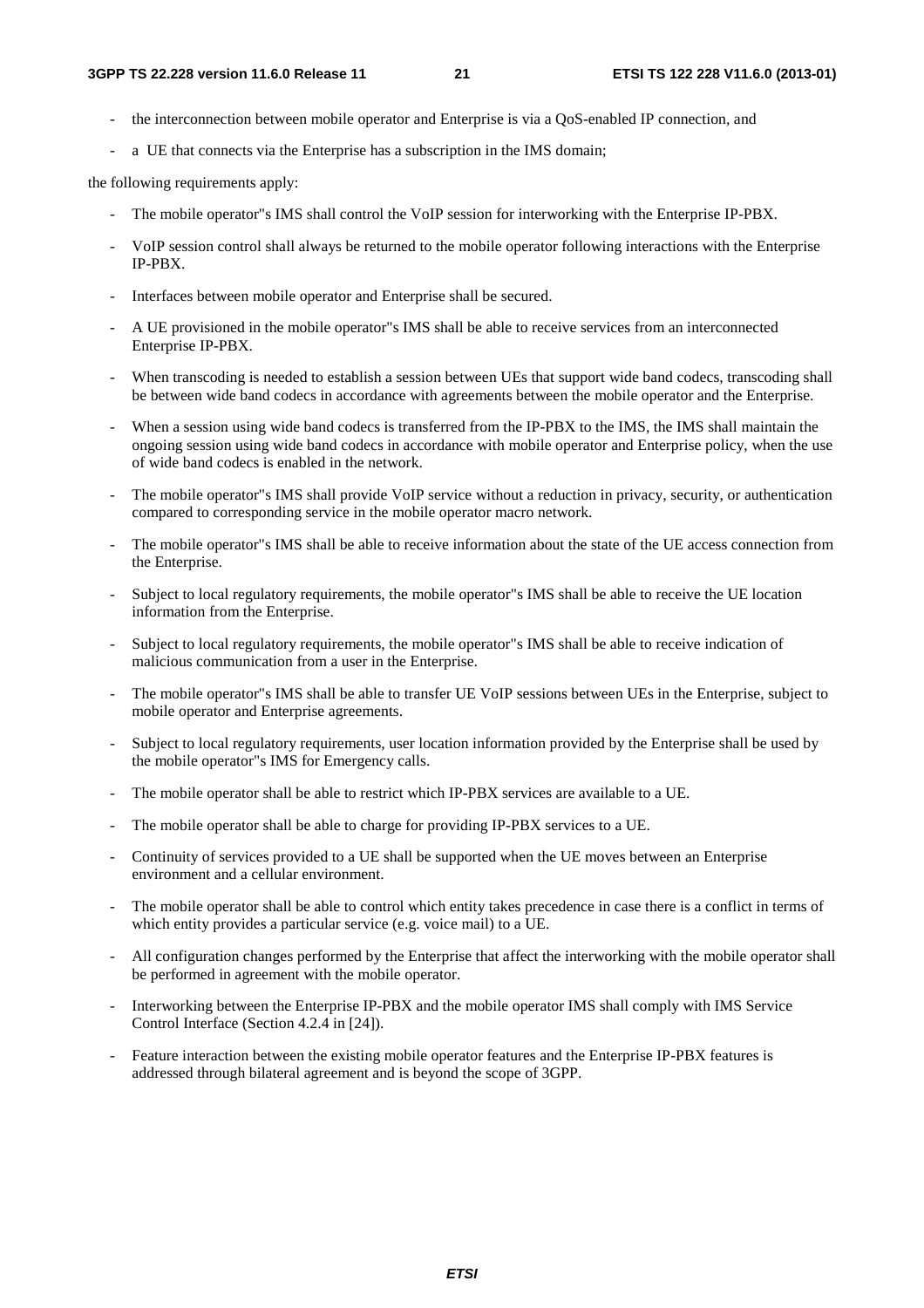## 9 IP Addressing

#### 9.1 General

The Operator of an IMS infrastructure may base the implementation on IPv4 only, IPv6 only or both. The choice is an operator option.

The IMS may support UEs using IPv4 only, IPv6 only or both at an IP-based User-Network Interface. The choice is an operator option.

#### 9.2 IP addressing for cdma2000 access to IMS

The IMS may support UEs using simultaneous multiple IP addresses.

## 10 Interconnection requirements

#### 10.1 Introduction

IMS interconnect represents the interconnection of IMS functionality between 2 IMS networks over an underlying IP infrastructure.

A distinction can be made between:

- Direct IMS interconnect, and
- Indirect IMS interconnect.

Direct IMS interconnect is interconnection of IMS functionality between 2 IMS networks using a common IP interconnect network that is not SIP aware. In this case there is only one IMS-NNI (see Figure 10.1).



#### **Figure 10.1 Basic IMS interconnect with single IMS-NNI**

Indirect IMS interconnect is interconnection of IMS functionality between 2 IMS networks using a common IP interconnect network that is SIP aware. In this case there are two or more IMS-NNIs (see Figure 10.2). One or more of the intermediate networks may also be IMS networks providing 'transit' functionality.



**Figure 10.2 Indirect IMS interconnect with multiple IMS-NNIs**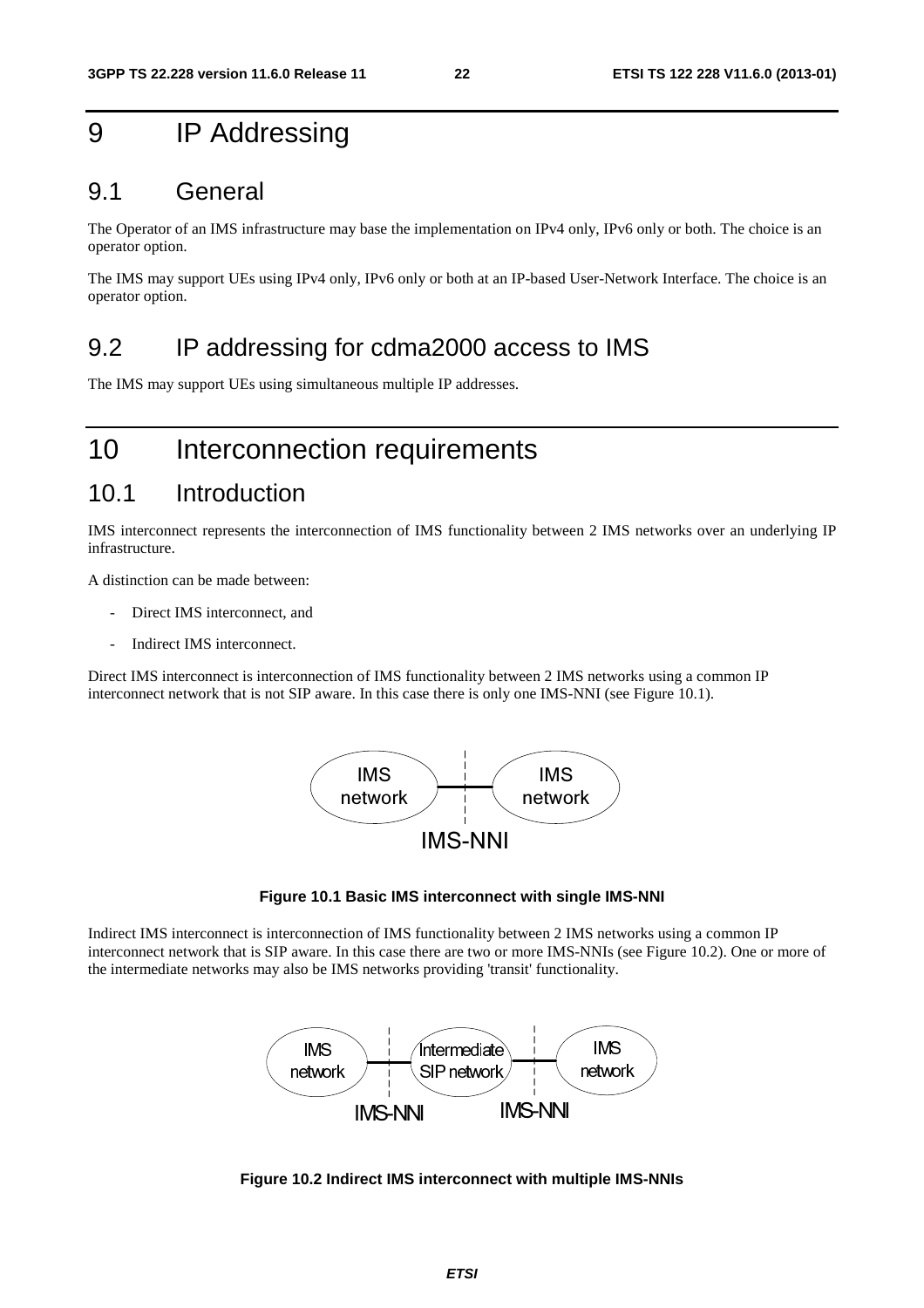NOTE: An IMS NNI could also be applied between an IMS network and another SIP based network if that SIP based network conforms to IMS specifications on the interconnect interface.

An IMS network B delivers originating IMS services (e.g. least cost routing, service dependant routing, call barring, number translation, break-out) to a network A if the services are delivered for a session that arrives in the IMS network B over an IMS NNI from network A (Figure 10.3).



**IMS-NNI** 

#### **Figure 10.3: delivery of originating IMS application services across an IMS-NNI**

An IMS network C delivers terminating IMS services (e.g. bulk rerouting, redundancy, profile based reachability, number translation) to a network D in case the services are delivered for a session that shall continue from the IMS network C over an IMS NNI to network D (Figure 10.4).



#### **Figure 10.4: delivery of terminating IMS application services across an IMS-NNI**

#### 10.2 IP interconnect

The IP connection used for IMS IP interconnect shall be generic such that it can support all combinations of core network interconnection. E.g. the IP interconnection shall be shared between the IMS interconnection and the CS IP interconnection.

It shall be possible to handle the inter-connection of all services over this generic IP interface. The handling of security and charging shall also be generic for all IP inter-connect scenarios.

#### 10.3 IMS network interconnect

The following requirements apply at the interconnection point (IMS NNI) between two different IMS networks or between an IMS network and a SIP based network that conforms to the IMS specification at the interconnect interface.

The IMS network and intermediate networks shall support the capability for service interoperability by means of service interworking requirements defined in section 8.

The IMS network and intermediate networks shall support the capability for service identification, when such information is available.

The IMS intermediate networks shall be able to apply operator defined policy at the interconnection point.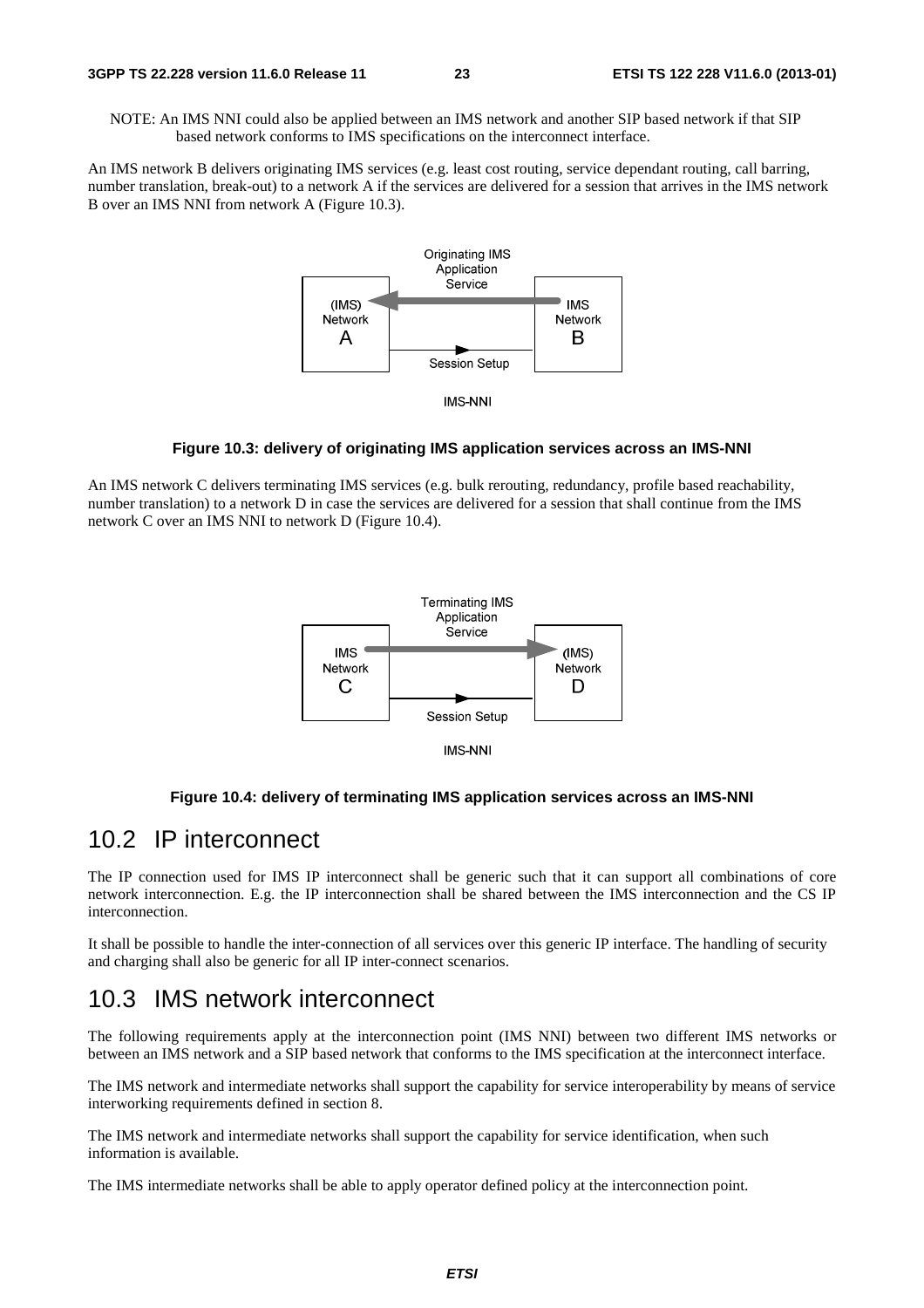The IMS intermediate networks shall support the capability for control of the session resources when two different IMS networks are connected which have different IP addressing schemes.

The IMS network shall support both bilateral interconnection between two networks and multilateral interconnection (e.g. GSMA IPX [18]) provided by intermediate network(s).

The IMS network and intermediate networks shall support service aware interconnection.

Note: service awareness could be based on service identification, media parameters etc.

An IMS network shall be able to deliver IMS originating application services and terminating application services to other networks interconnected over the IMS NNI .

An IMS network shall be able to deliver IMS originating application services and/or terminating application services to users that are registered to another network.

The IMS network and intermediate networks shall support codec negotiation across one or multiple interconnects to minimise transcoding (and preferably eliminate it) to provide the highest quality service to the user.

If two UEs, belonging to two IMS networks, do not support a common codec for voice service session, the network and/or intermediate networks shall be capable to provide transcoding functionality at the interconnection point.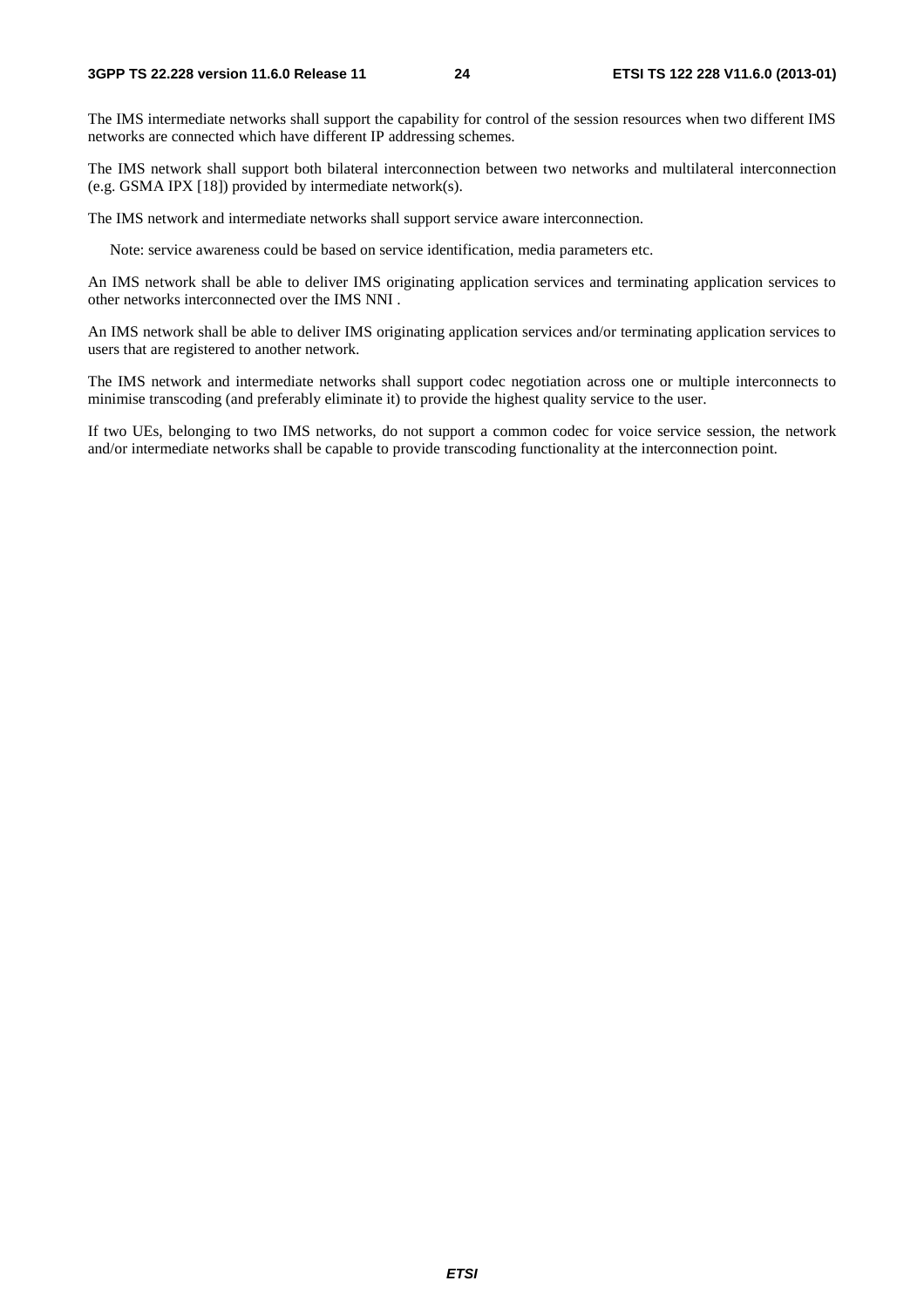## Annex A (informative): Example IP multimedia application scenarios

The following example scenarios describe the personalised handling of individual media in multimedia applications (note that this list is neither complete nor exhaustive):-

- 1) The user is in a voice communication, and receives an incoming IP video communication. The user decides not to accept the communication, but diverts the incoming video to a messaging system. Further, the user is given an indication that there is a video message in his mail box
- 2) The user is in a voice communication, and receives an incoming video communication. The user decides to accept the communication but wishes to switch between the two communications.
- 3) The user is idle in a network and not involved in a communication. The user modifies his user profile to divert all voice communications other than those from high priority, pre-identified callers (e.g. his boss). In this scenario all emails and text messages continue to be received regardless of the sender.
- 4) On receiving a communication, the calling party's identity is displayed (if not restricted) and user shall be able to decide whether to accept the communication, or divert to a messaging system. The user shall be able to request media handling of the communication (e.g. media splitting to different destinations, media conversion).
- 5) The user is busy in a communication when receiving an incoming communication, but responds to the originating party that he will respond later. The user may request that the originating party's details (if not restricted) are stored with a reminder in user's profile.
- 6) Hi-fi sound (nuances, character of voice)

Person(s): Marketing Manager, Rita

Situation: She is at a launch party for some customers in London. In the break she listens to her messages and one from another customer in Tokyo gets her attention. He just wants her to call, but doesn"t say if it is urgent or not.

Solution: Due to the excellent sound quality of the terminals involved and the messaging system, she picks up the faint irritation in his voice and decides to call him immediately. It was urgent and she could remedy the situation easily by emailing the information from her built in PDA storage. The customer was relieved as he was just going in to a very important meeting.

Benefit(s): Good sound quality gives more information to base judgements on, i.e. emulates real life meetings better.

7) Stereo sound (nuances, character of voice plus positions, sound-scapes)

Person(s): Purchase Officer, Gustavo

Situation: Participates in a conference to discuss purchase of a new kind of steel for the factory in Rio. As he is on the road he calls from his hotel room in Sydney. The conference is in the head office in Rio. The local department has invited the two final contenders to have them argue their cases. The two companies are positioned at the different ends of the table. One of the groups is presenting and mentions something about deliveries. A side remark is barely audible, 'we can"t deliver that quality and that quantity this year !' Who gave this remark?

Solution: The excellent sound quality together with the stereoscopic sound gives Gustavo the information he needed. It was the other group that gave the remark. The decision was made for him at that point. He gave the order to the presenting group right after they finished a very good presentation that told him everything he wanted to hear. The setup at the head office was done with two synchronized UEs at each end of the table. Benefit(s): Stereoscopic sound gives even more information than just hi-fi sound to base judgements on, i.e. emulates real life meetings better.

8) Conference/chat with "private rooms"

Person(s): A project team at an IT company: Rick, Diana, Ted, Sven and Liu They are based in different cities.

Situation: The project team has one of their weekly reporting meetings using their mobile communicators. In the middle of the meeting, Rick and Diana get lost in a lengthy arguing on some detailed design matters that bores the rest of the team. Ted, the moderator, finds that it is nevertheless necessary to give Rick and Diana some minutes to finish their discussion, so he decides to not interrupt them. At the same time Sven remembers that he need to remind Liu to send a report to him on the latest findings from her research work. Solution: The team use a conference/chat service with the new facility "private rooms". This allows Sven to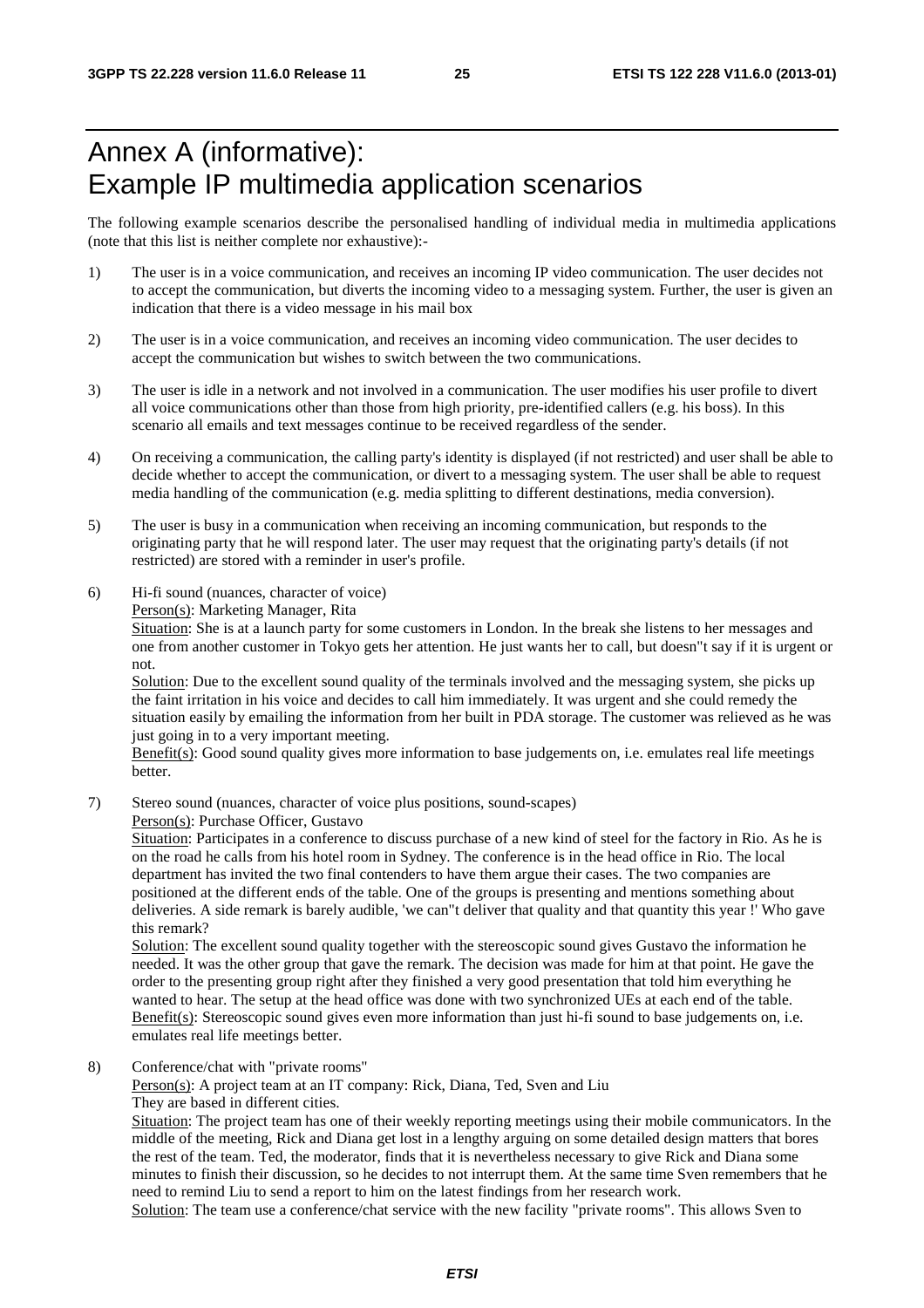direct a few words in privacy to Liu. Sven activates easily this feature by the GUI of his communicator. Liu is immediately notified by the GUI of her communicator that Sven is now talking privately with her (this is necessary to avoid embarrassing misunderstandings that could occur if Liu would answer Sven in the "common room" instead of in the new "private room" that Sven has created).

Since the voices of all conference members are synthetically mapped in a stereophonic projection, Liu is able to hear what Sven is saying, even though he speaks simultaneously with the other team members (the communicator will not automatically adjust the sound volume of the "common room", since it cannot know if

Liu is more interested in Sven's comments or in continuing to listen to the other team members).

Benefit(s): This service emulates virtual presence in a conference room in the best possible way without adding more visionary technologies like holographic projections, etc. The synthetic stereophonic sound projection provides good possibilities for a conference member to discriminate unwanted voices even if the meeting situation is informal and spontaneous and everyone are talking at the same time. The flexible possibilities to create one or more "private rooms" make it easy to make private comments to selected colleagues. The easy-touse and fast responding GUI makes the needed end-user effort to create a new "room" so low, that it feels natural to use the function even for exchanging just a few quick words.

Alternative use: Exchange the IT project team with a gang of teenagers that are planning what to do in the weekend. The service works perfectly well also in that scenario and provides the same benefits. Additional features: Easy GUI controlled addition of new participants (can be initiated by any of the participants), including addressing, notification/invitation, etc. (cf. "outgoing call" in PSTN). GUI notification of new incoming session invitations (cf. "incoming call" in PSTN) and possibility to choose action as desired (incorporate the "calling party" in the existing conference session, creating a new separate session, rejecting the invitation, diverting it to a messaging system, etc.) Whiteboarding and/or application sharing.

9) Multiplayer mobile gaming with voice channel

Person(s): Joe (age 15), Blenda (age 14), Fredric (age 15) and all their "cyber friends" in the Shoot-n-Shout v.14.0 community

Situation: In the legendary multiplayer game Shoot-n-Shout v.14.0 the most popular game mode is a team competition. The idea is simply to shoot down the members of the concurring teams. There are always a lot of active game sessions in CyberSpace. At a web/WAP service operated by the game application provider, interested potential players can choose a game session and also find other gamers to form a team with. There is a text chat service where potential team-mates can learn to know each other.

Joe, Blenda and Fredric meet on the web/WAP chat and decide to form a team to take up the fight in one of the Shoot-n-Shout sessions. They are preparing a game strategy in advance through the text chat service, but when they have started the battle it takes too long time to type text, so they the will need another way to communicate with each other.

Solution: The game application provider makes use of a conference/chat service with "private rooms" in order to provide a multi-player voice service to the players of Shoot-n-Shout. When a game starts there is one "common room" where all players can talk (or rather shout) to each other and one "private room" for each team. Players in a team can also dynamically create more "private rooms" if they only like to talk to one (or a few) of their friends. (See the conference/chat scenario for details.)

The volume (and stereophonic position) of the players voices when they are using the "common room" is controlled so that it matches the virtual surroundings in the game environment. As an example, players that are behind a wall will only be heard as a vague whisper in the distance.

Benefit(s): A voice channel will enhance the gaming experience for several popular network games.

10) Application sharing with voice commentary

Person(s): Marketing Manager, Rita and Media expert, Jones

Situation: The launch of a new campaign for some customers in London. Last minute feedback is that one of the customers is expecting the latest gadget to be included, even if its only a prototype. Rita knows it"s not included in the presentation and she has no information with her.

Solution: Rita calls Jones, the media guru they employed for design of their important presentations. He has the information and some pictorials. He sends them over into Rita"s PowerPoint application and they edit the new slide together as they discuss the textual information to be included.

Benefit(s): The process is extremely interactive and the session takes only 5 minutes thanks to the broadband connection and the fact that they don"t need to Ping-Pong the pictures and the text back and forth. (Emphasize mobile or fixed access as required). The customer is happy and a Letter of Intent is signed.

Comments: By adding voice and pictures in an interactive session we achieve both effectiveness and interaction, two desired components.

11) Emergency location with voice conversation, navigation and picture transfer Person(s): Ma Beth, her children and the pet dog Bobby Situation: The family is out driving in the country side and they take a turn on the slippery country road a bit too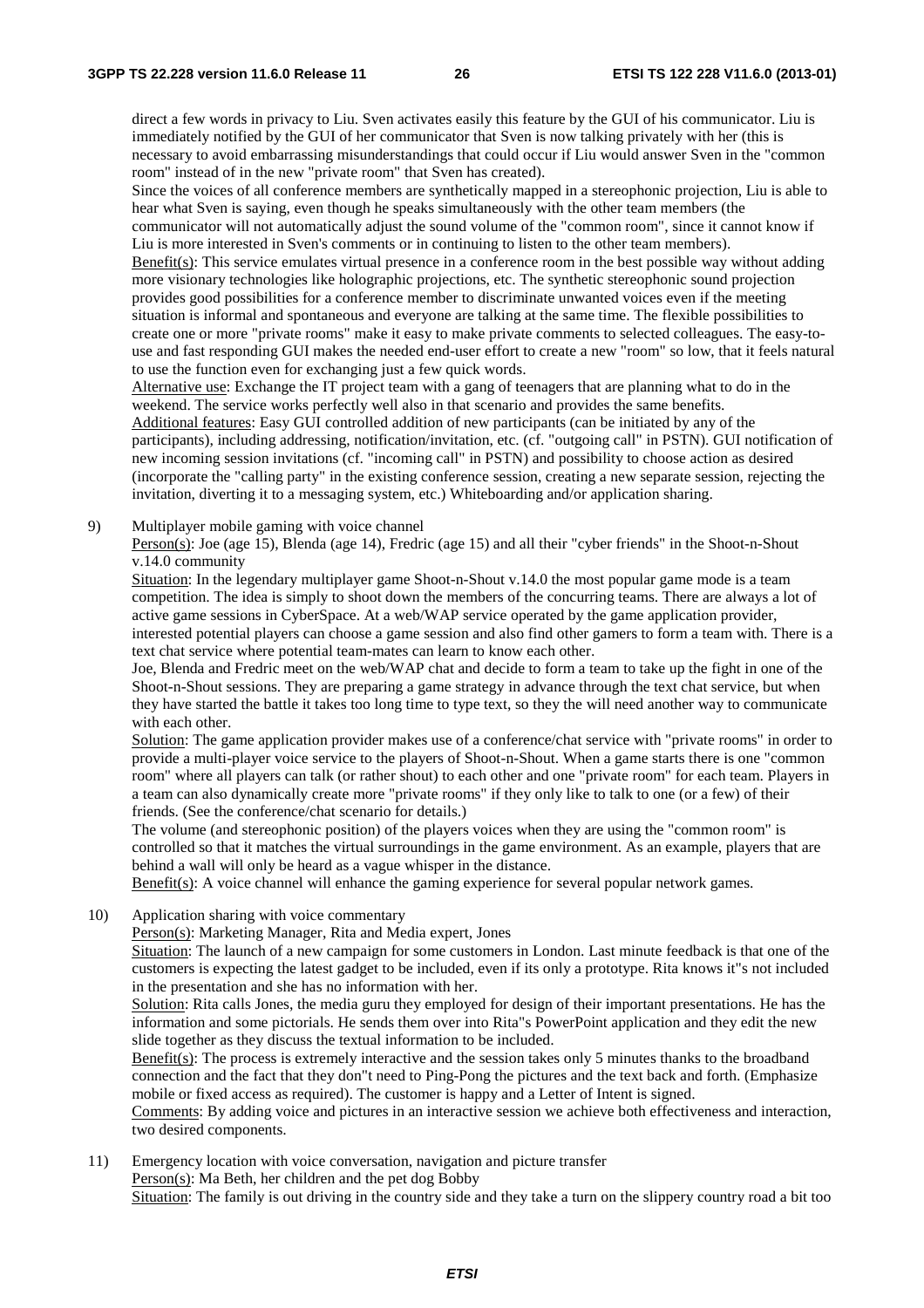fast. They slide down into the ditch. Bobby the dog in the back of the van gets a heavy box of books on top of his left paw. It may be broken, and you can tell it certainly hurts from the loud yelps that come out in a rushed stream. The rest of the family is ok. They were all buckled up.

Solution: Ma Beth reaches for her communicator as soon as she has recovered from the initial shock. She calls 112 (911 or similar). The answer comes after 23 seconds and the operator immediately confirms the identity and the location of the van. Ma Beth is a bit taken aback by this quick information and has to think for awhile, then confirms the location as possibly correct. She then states the problem and she gets connected to a vet that asks a few pertinent questions. She can show a close up picture of the dog"s left paw and the vet confirms a possible (95%) broken leg just above the paw. He gives a few quick instructions and sends her a map of the closest emergency animal hospital. The map shows her current position and soon displays the quickest way to get to the hospital. Well there, Bobby is taken care of and things are looking up. Even the kids are smiling now that the dog is calm and free from pains, and he looks so funny with his little cast.

Benefit(s): The initial call transfers emergency information to the operator automatically. This ensures minimum delay to correct action. The Communicator transfers the picture that gives enough information to make a very accurate and fast assessment of the situation. Then the map transfer and display on the terminal together with the current position gives clear information and directions for Ma Beth to drive and make the right turns at every corner. In her still half-shocked state she can drive to the hospital without hesitation about where to go. Very reassuring for all parties including the dog that gets fastest possible help.

Comments: The call is initially just a voice call but evolves with the best of positioning in emergency situations and navigational aid together with picture and graphics transfer.

12) The Real Virtual Theatre and Foyer Chat room – Fixed Network example

Person(s): Theatre going 'cultural' group with one member (Bob) in a hospital bed.

Situation: The group is watching the play and are utterly fascinated by the first act. When they come out into the foyer in the break they remember Bob. They really want to share this first act with him since they know Shakespeare"s Midsummer Night"s Dream is his favorite.

Solution: Bob uses the theatre"s online streaming service via the hospital network. (At only half the price of a theatre ticket!). The play displays in color and stereo surround sound on his bedside TV set. In the break his friends call him up from the theatre chat room. The chat room is equipped with 3D sound pick up and local display screens with streaming facilities. They set up the streaming from one of the screens to be synchronized with Bob"s bedside equipment. Their voices are also mixed into the sound streams as they talk. Bob now gets both the playbacks from the first act and his friends" voices in 3D surround sound. Bob"s voice is projected close to the screen as if he was standing leaning on the bench right there. His voice is very clear and full of emotions as he speaks to the various playbacks. Both parties can control the playbacks and watch their own selection in a second window on the screen.

Benefit(s): Bob can pick up every nuance in the lively discussion, including the whispered comments from Greta in the back. The group is almost feeling Bob"s presence because of the emotional clarity and distinct position of his voice. As both parties have control and visibility of the streaming sessions, it is very effective and very interactive.

Comments: Experiential services are sought after. This one can be a bit exclusive because of the equipment requirements, but the uses are many.

13) Mobile synchronized MM container

Person(s): The married couple Bill and Christine and their daughter Linda

Situation: Bill is on a business travel to Spain. He calls his wife Christine every night using his MMM terminal. Often Christine is answering at home using her Screenphone, but this particular evening Christine has arranged a baby-sitter for their children so she could go to a restaurant with some friend. When Bill is calling, she is sitting on the commuter train on her way home. Bill often show some pictures during his calls (both live pictures showing the environment where he is at the moment and pictures that he has been taking during the day with his separate digital camera).

Today, their talk starts off as a common voice conversation. After a while Bill likes to show Christine the lovely sunset view that he can see from his hotel room, so he make some snapshots with the built-in camera of his terminal and sends them in real-time mode to Christine. Christine likes to show one of them to their little daughter Linda when she comes home.

Solution: With a quick gesture on the touchscreen of Christine"s MMM terminal, she instantly moves the selected picture from the real-time session window to the 'multimedia container' icon. All the contents of the 'container' is automatically mirrored between the MMM terminal and her home server. In this way, Christine can easily pick up the picture from her Screenphone at home. If Linda is at sleep when Christine comes home, she can wait until tomorrow.

Benefit(s): The 'multimedia container' can be used for every type of MM content that one likes to have available both at home and at another location. This 'container paradigm' is very intuitive and stimulates the use of images,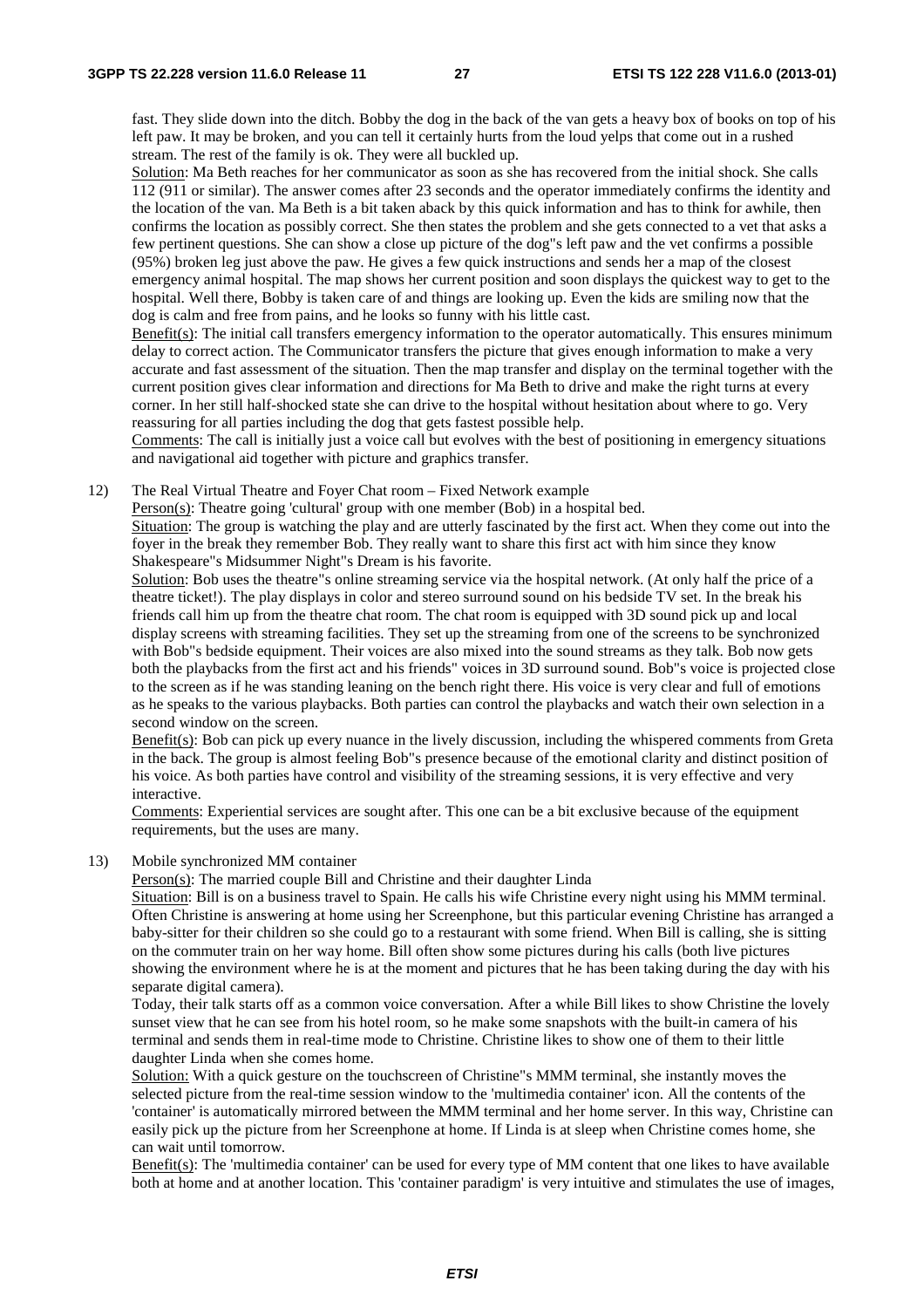video clips etc. for a multitude of purposes. The 'container' can be used both for transferring content from the MMM terminal to the home server (as in this scenario) and in the opposite direction.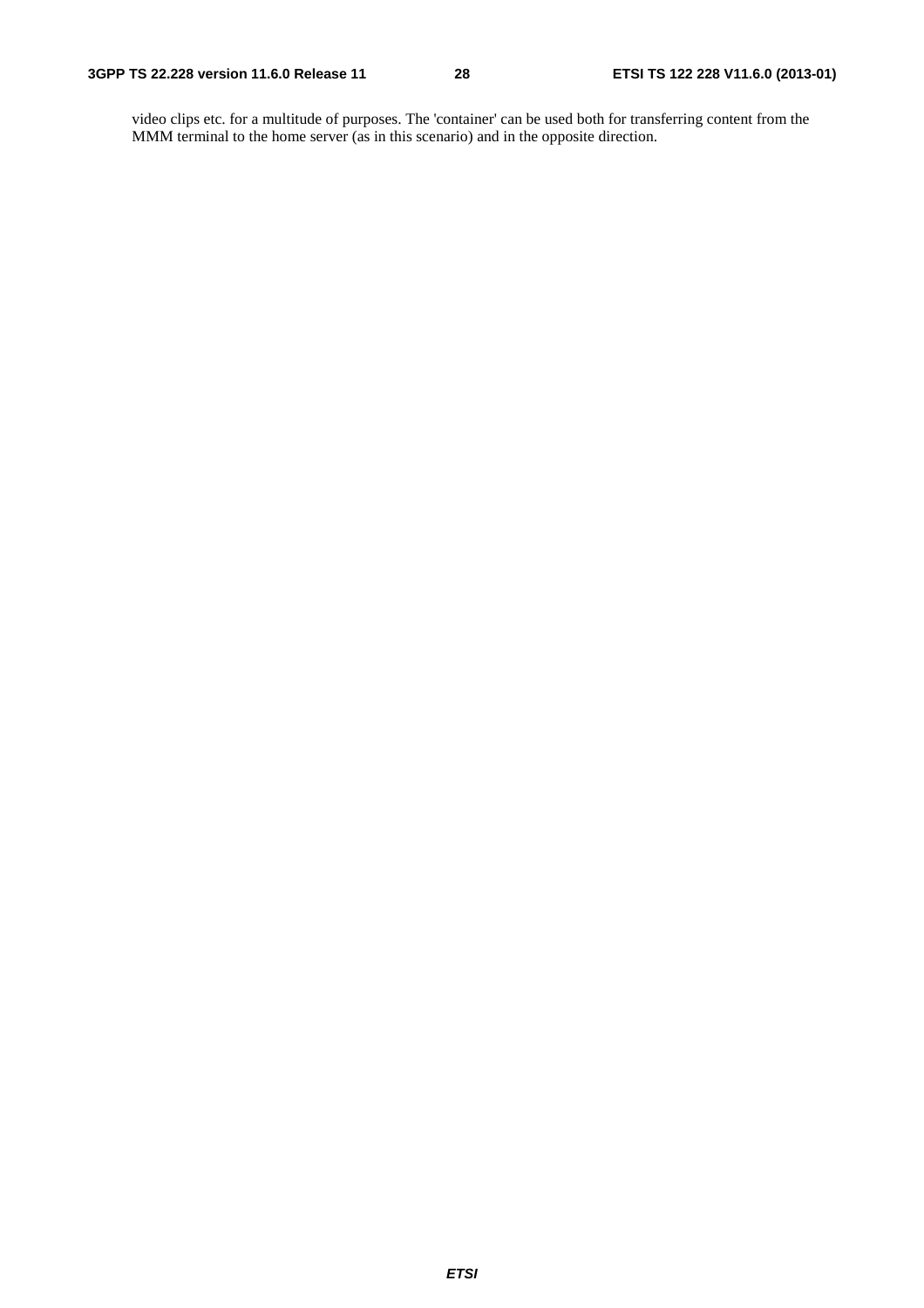## Annex B (Informative): Business models use cases

The IMS supports agreements between the access network operator and the network operator providing IMS services (IMS operator).

The IMS shall be able to offer services to users that are attached to access networks owned by another operator.

The service offering may be restricted by the capabilities of the access network and the agreement between the access network operator and the IMS operator.

The IMS shall support at least the following operator's domain relationships:

- a) Access network to IMS relationships
	- a.1) Access network and the IMS it connects to, belong to the same operator as shown in figure B.1.





a.2) Access network and the IMS it connects to, belong to different operators having an interconnection as shown in figure B.2.





b) IMS level relationships

b.1) The IMS (e.g. 3GPP or NGN) to which the access network connects and the Home IMS (e.g. NGN or 3GPP) which provides the IMS services belong to different operators as shown in figure B.3.





b.2) The IMS (e.g. 3GPP or NGN) to which the access network connects and the Home IMS (e.g. NGN or 3GPP) which provides the IMS services are the same as shown in figure B.4.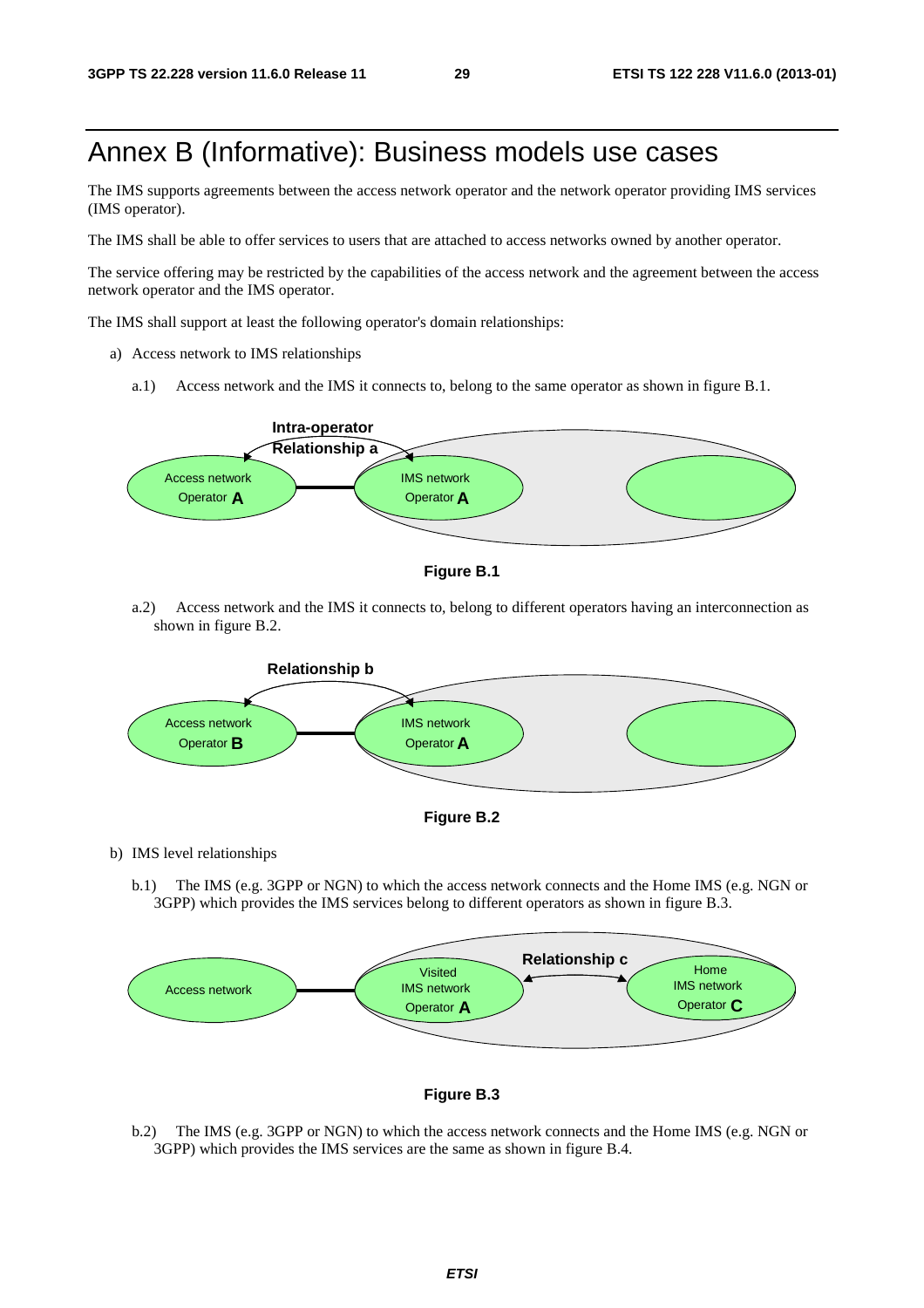



b.3) The IMS (e.g. 3GPP or NGN) to which the access network connects and the Home IMS (e.g. NGN or 3GPP) which provides the IMS services belong to the same operator as shown in figure B.5.





An IMS operator shall be capable of connecting to other network operators via:

- an interconnect model where agreements are established between two operators;
- an interconnect model where intermediate network(s) can provide interconnect on behalf of multiple operators (and may be based on an agreement between the operators and their intermediate network provider).

A single IMS operator shall be able to choose to support either of the interconnect models, or both of the interconnect models simultaneously.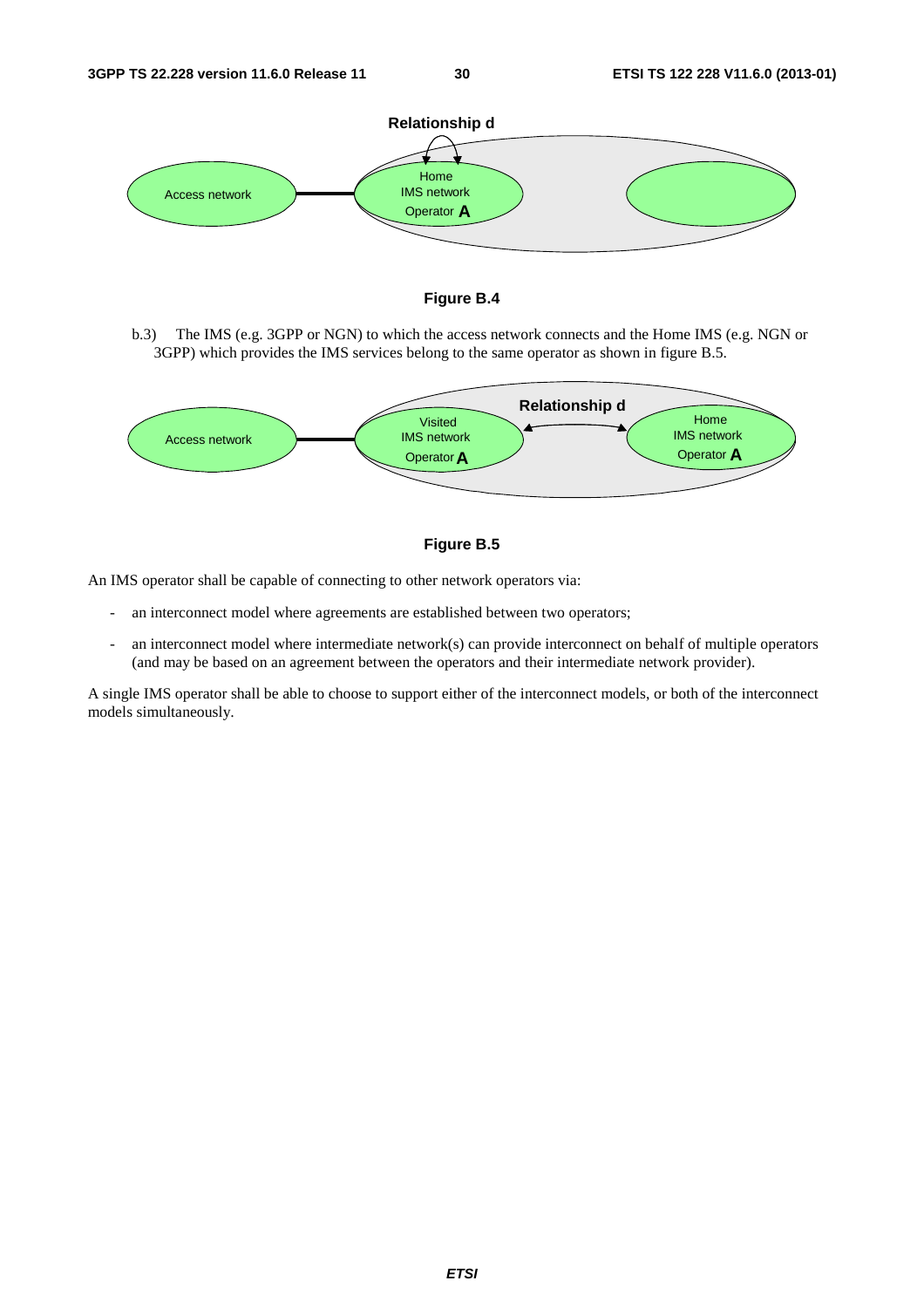## Annex C (Informative): Basic communication cases for IMS networks

A basic communication case can be described on a per IMS basis by stating the IMS entry point and an exit point for the communication as shown in figure C.1.

The following general types of entry/exit point can be identified:

- Access (for communication to from terminals);
- Interconnect to non-IMS network:
- Interconnect to other IMS:
- Internal network resource (e.g. a conference bridge for conferencing services).

As a general rule a network based on IMS shall support the following basic communication cases on a per network basis, as shown in Table C.1.

| <b>From</b>                                | To (exit point)       |                                     |                                    |                                            |  |  |  |  |  |  |
|--------------------------------------------|-----------------------|-------------------------------------|------------------------------------|--------------------------------------------|--|--|--|--|--|--|
| (entry point)                              | <b>Access Network</b> | Interconnect to other<br><b>IMS</b> | Interconnect to<br>non-IMS network | <b>Internal Network</b><br><b>Resource</b> |  |  |  |  |  |  |
| <b>Access Network</b>                      | Required              | Required                            | Required                           | Required                                   |  |  |  |  |  |  |
| Interconnect to other<br>IMS               | Required              |                                     |                                    | Required                                   |  |  |  |  |  |  |
| Interconnect to<br>non-IMS network         | Required              |                                     | Required                           | Required                                   |  |  |  |  |  |  |
| <b>Internal Network</b><br><b>Resource</b> | Required              |                                     |                                    |                                            |  |  |  |  |  |  |

#### **Table C.1**

It is not precluded that other, more complex communication cases may be provided by service level concatenation of basic communication cases, e.g. by means of call diversion services.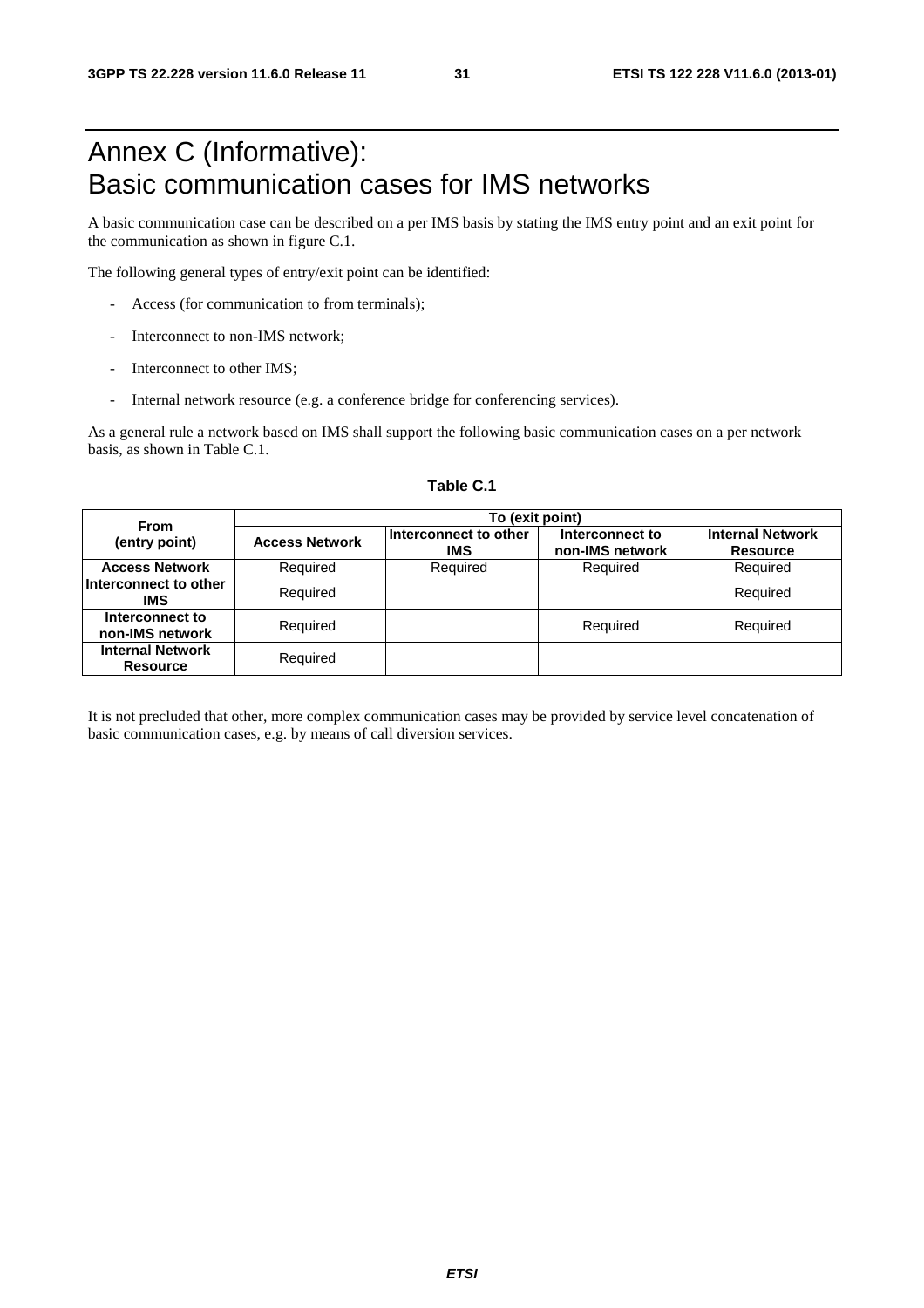

**Figure C.1: Graphical representation of supported basic communication cases**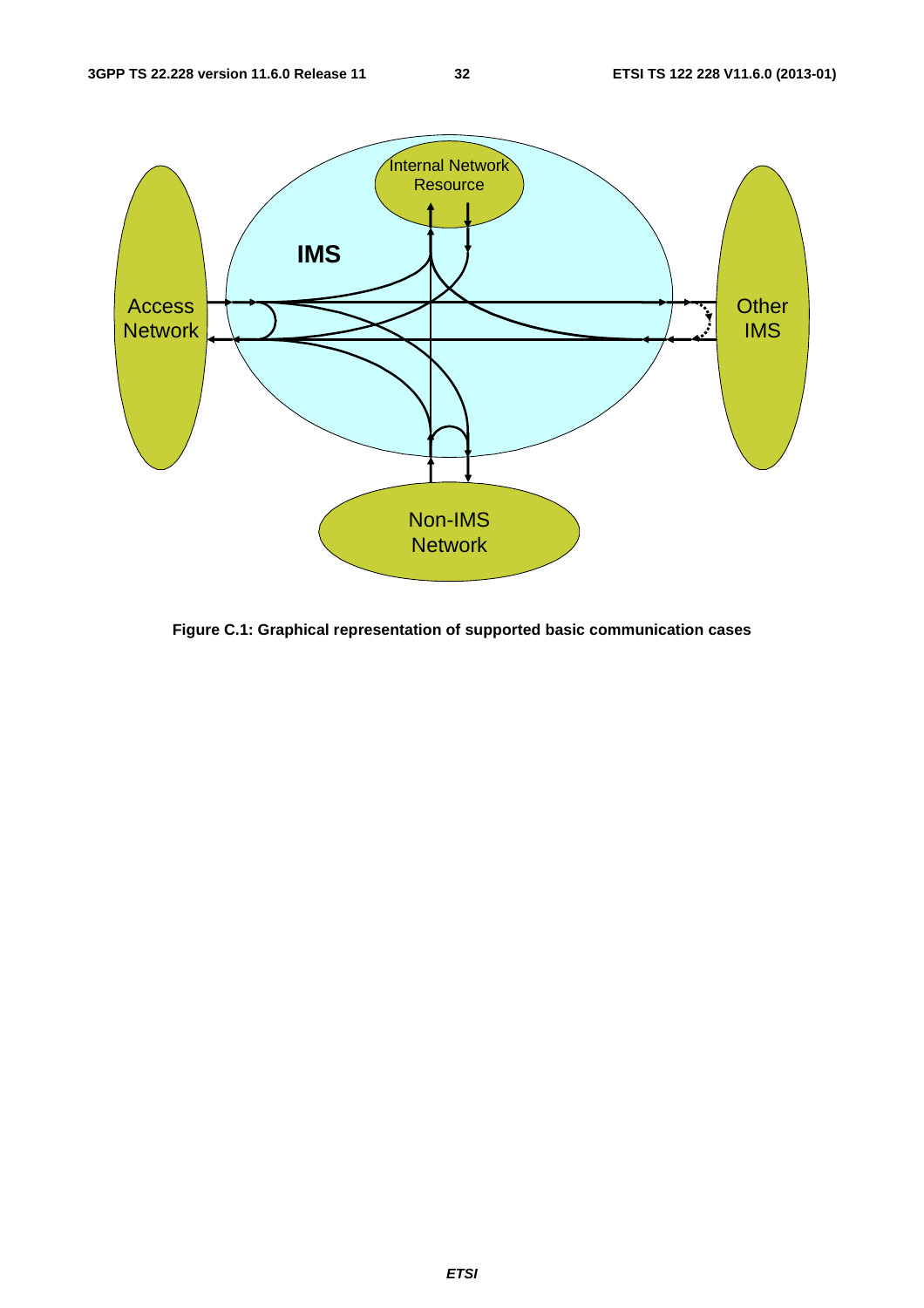## Annex D (normative): Access to IMS via non-3GPP access

This annex defines additional specific requirements for access to IMS via non-3GPP access.

These requirements shall not apply to terminals having a 3GPP access.

For non-3GPP-only terminals with neither ISIM nor USIM, the IMC may be used to access the IMS via a non-3GPP access technology. However, if ISIM [21] is present it shall be used to access IMS or if ISIM is not present but USIM [24] is present, USIM shall be used to access IMS.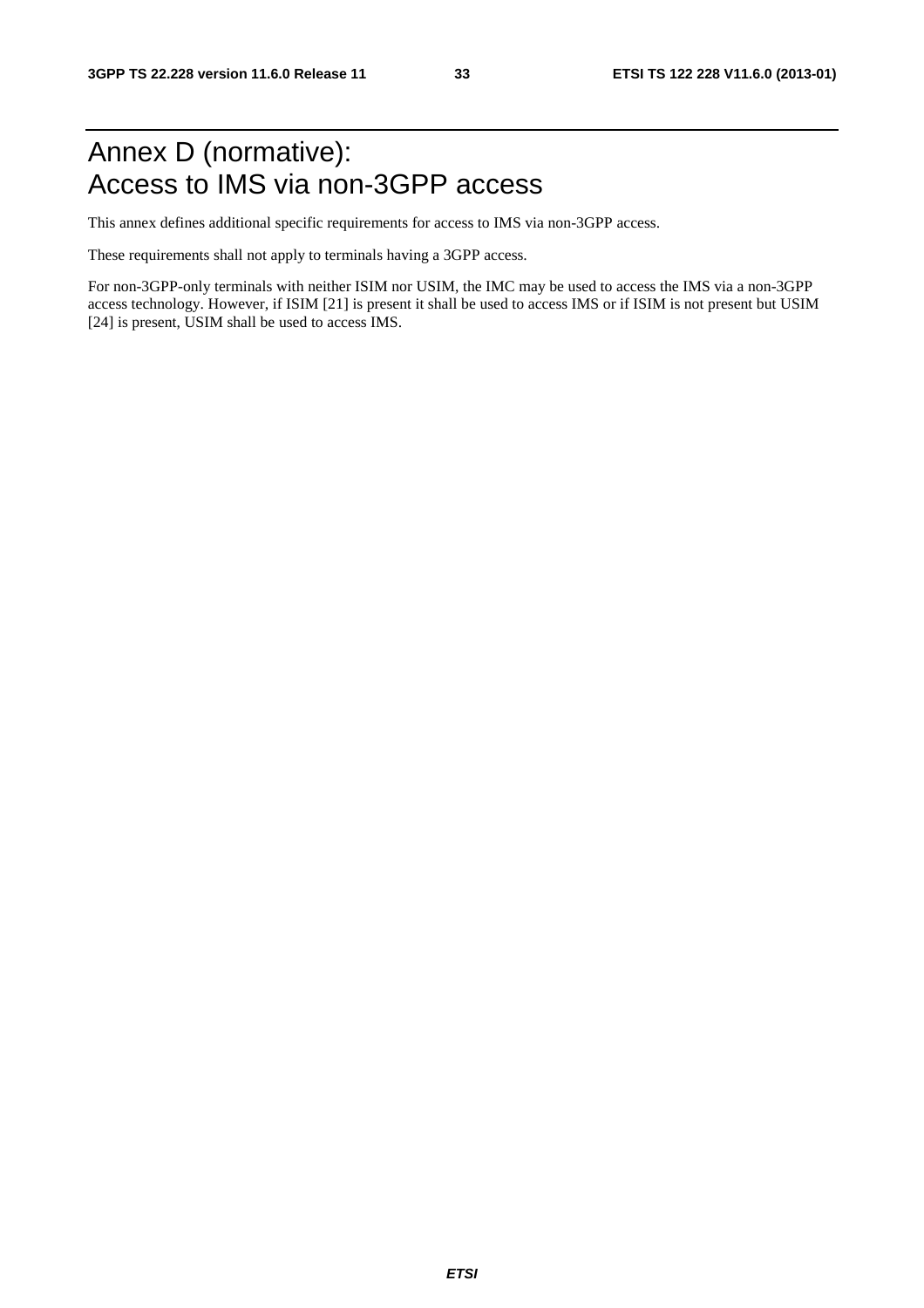## Annex E (informative): Example use cases for IMS Inter UE Transfer (i.e. transfer/replication/sharing)

Users of communication services will increasingly use different devices with different communication capabilities to meet their communication needs. Users may wish to initiate, transfer, manipulate, or otherwise maintain the simultaneous real time streaming of multimedia components (e.g. video, speech, audio) between multiple devices for a variety of reasons. For example, users may wish to control:

- the coordinated delivery of simultaneous multimedia streams to multiple devices owned by the same user (e.g. to take advantage of the different video and audio capabilities of the different devices: high definition television, surround sound stereo, home speaker phone, etc)
- shared multimedia content in real time across multiple devices owned by others (who may be in different locations)

This annex defines some of the use cases for IMS Inter UE Transfer (i.e. transfer/replication/sharing), examples of which are given below (note that this list is neither complete nor exhaustive):

1) Shared control of session across multiple IMS users

Jill calls Jane to share and discuss a video.

Jane and Jill"s controls are synchronized so they share the seamless video experience. Both UEs are capable of shared control.

Either Jill or Jane can pause the shared video to provide comments. Either of them can resume the video when they are ready to do so.

Jane and Jill need to be authorized by network after Jill allows Jane to share control.

#### 2) Transfer of service control

Jane is having a multi-media call (audio/video stream) on her mobile with Jill while coming home. After arriving at home, Jane transfers the video stream and service control to another device that belongs to her (e.g. a PC that is IMS capable and on which she is logged in), but keeps the audio on her mobile to keep the conversation private from the other people in the room.

#### 3) Media Replication

Jane is watching a video clip on her cell phone, which another family member (Jane"s Dad) starts to watch, so they are watching together and talking about it. Jane"s Dad wants to continue watching the video clip on another device (e.g. Jane's PC that is IMS capable and on which she is logged in), so he requests replication of the video component to Jane's PC.

4) Video replication

Steve, president of a wine-tasting club schedules a video documentary to start at an agreed time for all club members, so that they can watch it from their home and chat together about it while watching. In this case, all sessions are synchronized, and Steve is able to control the video playing: he can put the video on pause for all members in the same time.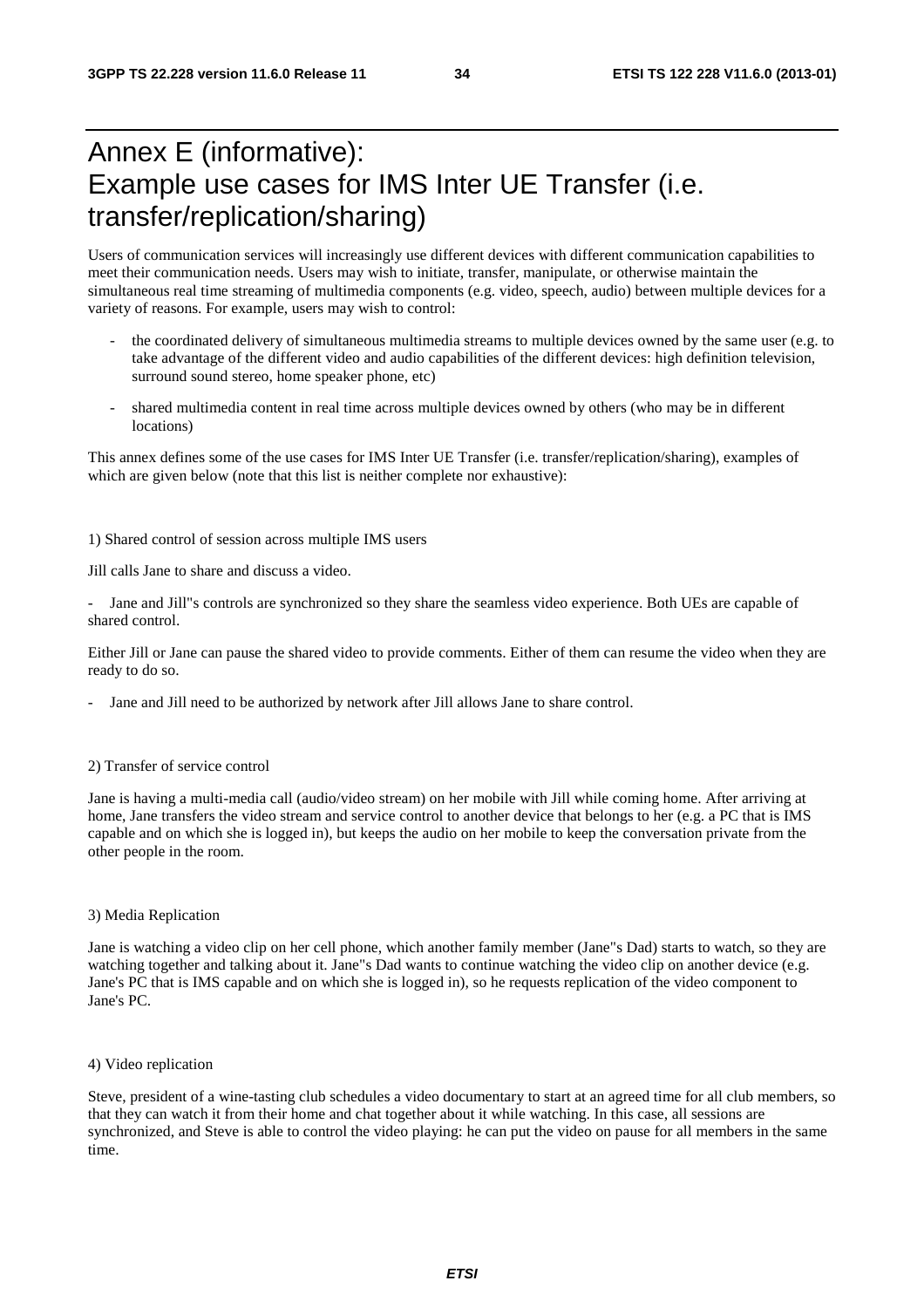## Annex F (Informative): Voice interworking with Enterprise IP-PBX reference model

The Reference Model provided in Figure F.1 is for the retail model in which the mobile operator manages and authenticates the 3GPP mobile device and authenticates the IP-PBX access to IMS services. The wholesale model, in which an Enterprise purchases 3GPP mobile devices and services in bulk, is not in scope.



**Figure F.1: Reference Model** 

Figure x.1 shows the relationship between the mobile operator and the Enterprise. The mobile operator network comprises the IMS network that connects to the PSTN and the SS7 network as well as Presence and Location information, for example. One or more 3GPP access networks are also provided by the mobile operator macro network.

The Enterprise network comprises fixed and/or wireless access networks (e.g. WLAN) and the IP-PBX. The wireless access networks can be either 3GPP access networks or non-3GPP access networks (e.g., WLAN) and the fixed access network can be any wired IP access in the Enterprise. The Enterprise network is connected to the mobile operator core network via a managed IP network using two kinds of connections:

- The Enterprise access network is connected to the mobile operator core network via managed IP network.
- The Enterprise IP-PBX is connected to the mobile operator IMS network via managed IP network.

Access and IMS authentication of the 3GPP mobile devices connected via the Enterprise access network are done via this managed IP network. IMS authentication of IP-PBX devices connected via the Enterprise access network may also be done via this network if such devices are provisioned in the mobile operator network. This enables IP-PBX services to be offered via the mobile operator IMS to the 3GPP mobile devices in the mobile operator network or Enterprise network and to the IP-PBX devices in the Enterprise network.

The Enterprise can leverage the business/roaming relationship of the mobile operator with other mobile operators. This enables 3GPP mobile devices to access both mobile operator and Enterprise applications from any Enterprise location so the Enterprise requires a business relationship with only a single mobile operator and not with multiple mobile operators. Therefore, no additional business models to support roaming are needed.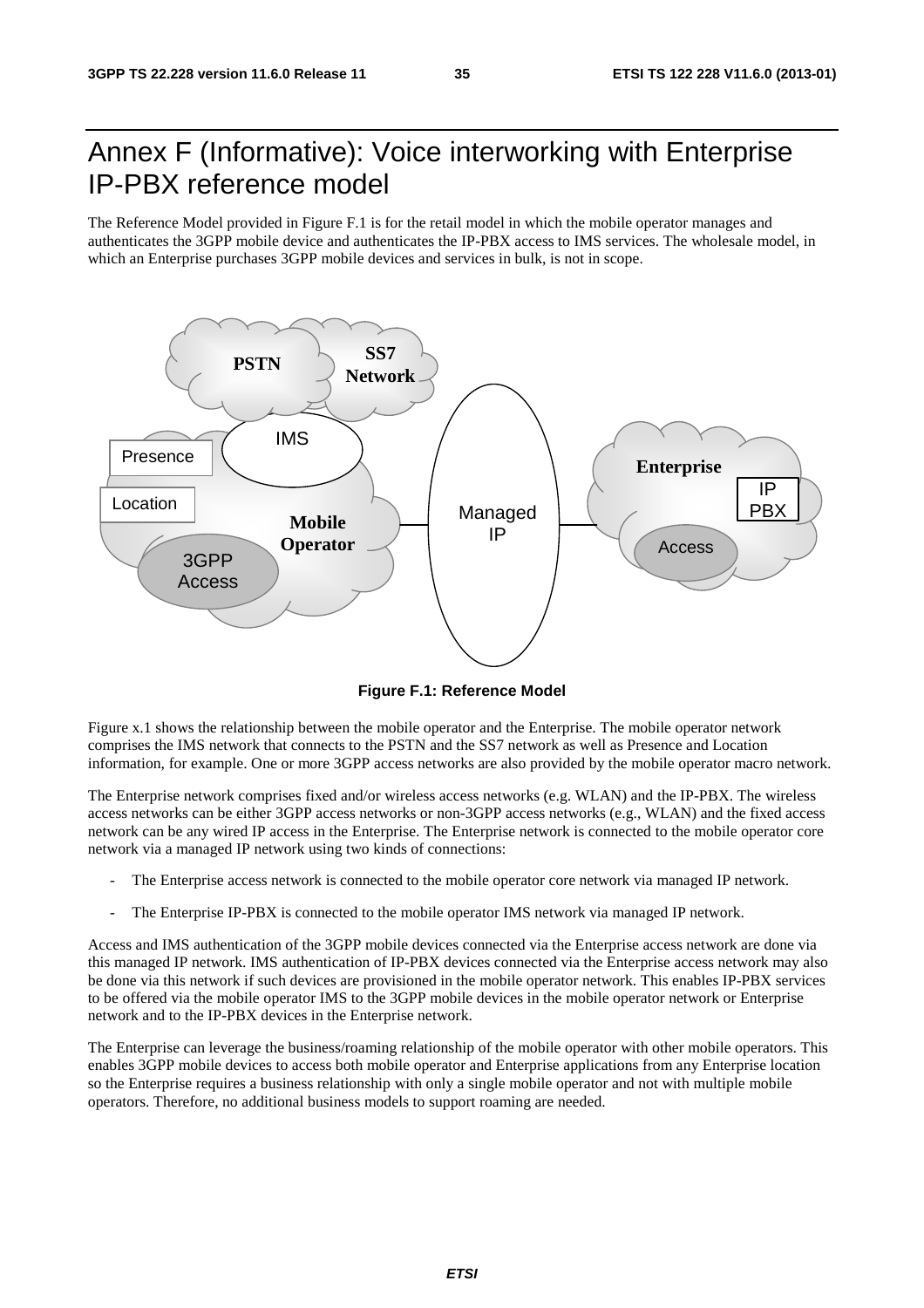## Annex G (informative): Change history

|                 |                     |                     |             |                  |                | <b>Change history</b> |                       |                                                                                                                                                             |                    |            |                          |
|-----------------|---------------------|---------------------|-------------|------------------|----------------|-----------------------|-----------------------|-------------------------------------------------------------------------------------------------------------------------------------------------------------|--------------------|------------|--------------------------|
| TSG SA# SA Doc. |                     | <b>SA1 Doc</b>      | <b>Spec</b> | <b>CR</b>        | Rev            | Re <sub>l</sub>       |                       | Cat Subject/Comment                                                                                                                                         | Old                | <b>New</b> | WI                       |
| $SP-12$         | SP-010246           | S1-010455           | 22.228      | 002              |                | Rel-5                 | $\overline{c}$        | CR 22.228 - Capability of the IM<br>CN Subsystem to present the<br>identity of connected-to party                                                           | 5.1.0              | 5.2.0      | IMS-CCR-<br>STAGE1       |
| $SP-12$         |                     | SP-010246 S1-010453 | 22.228      | 003              |                | Rel-5                 | C                     | CR to 22.228 on Redirection of<br>IP Multimedia Sessions                                                                                                    | 5.1.0              | 5.2.0      | IMS-CCR-<br>STAGE1       |
| $SP-13$         |                     | SP-010435 S1-010824 | 22.228      | 007              |                | Rel-5                 | D                     | Interworking with internet                                                                                                                                  | 5.2.0              | 5.3.0      | <b>IMS</b>               |
| $SP-13$         |                     | SP-010435 S1-010825 | 22.228      | 008              |                | Rel-5                 | C                     | Determination of terminal<br>capability                                                                                                                     | 5.2.0              | 5.3.0      | <b>IMS</b>               |
| SP-14           |                     | SP-010671 S1-011278 | 22.228      | 005              | 1              | Rel-5                 | F                     | Defintion of Local Services                                                                                                                                 | $\overline{5.3.0}$ | 5.4.0      | <b>IMS</b>               |
| $SP-15$         |                     | SP-020058 S1-020507 | 22.228      | 010              |                | Rel-5                 | $\overline{B}$        | CR 22.228 Rel. 5, IMS<br>Addressing                                                                                                                         | 5.4.0              | 5.5.0      | $\overline{\text{IMS}}$  |
| SP-15           | SP-020058 S1-020657 |                     | 22.228      | 011              |                | Rel-5                 | B                     | CR to 22.228 on ISIM                                                                                                                                        | 5.4.0              | 5.5.0      | <b>IMS</b>               |
| SP-15           | SP-020045 S1-020457 |                     | 22.228      | $\overline{012}$ |                | Rel-5                 | $\overline{F}$        | Editorial CR to correct terms and 5.4.0<br>references                                                                                                       |                    | 5.5.0      | <b>CORRECT</b>           |
| SP-15           | SP-020126           |                     | 22.228      | 013              |                | Rel-5                 | F                     | Correction of references to<br>obsolete SIP RFC 2543 IETF<br>specification                                                                                  | $\overline{5.4.0}$ | 5.5.0      | <b>IMS-CCR</b>           |
| SP-16           |                     | SP-020258 S1-021162 | 22.228      | 016              |                | Rel-6                 | D                     | Revised version of S1-<br>020846CR to 22,228 v5.5.0 on<br>Editorial for REL6                                                                                | 5.5.0              | 6.0.0      | <b>IMS</b>               |
| <b>SP-17</b>    | SP-020562 S1-021771 |                     | 22.228      | 017              |                | Rel-6                 | B                     | CR to 22.228 Rel 6 on IMS<br>interworking                                                                                                                   | 6.0.0              | 6.1.0      | IMS2                     |
| $SP-19$         |                     | SP-030028 S1-030182 | 22.228      | $\overline{018}$ |                | Rel-6                 | B                     | <b>GUP</b> for IMS subscription<br>management                                                                                                               | 6.1.0              | 6.2.0      | <b>GUP</b>               |
| SP-20           |                     | SP-030259 S1-030522 | 22.228      | 019              |                | Rel-6                 | B                     | Multiple UEs in IMS service<br>subscription                                                                                                                 | 6.2.0              | 6.3.0      | <b>IMS</b>               |
| SP-20           | SP-030259           | S1-030523           | 22.228      | 020              |                | Rel-6                 | B                     | Addition of requirements to IMS<br>to enable conference-like<br>services                                                                                    | 6.2.0              | 6.3.0      | $\overline{\text{IMS2}}$ |
| $SP-21$         | SP-030465 S1-030906 |                     | 22.228      | $\overline{021}$ |                | Rel-6                 | F                     | Clarification on the meaning of<br>Access Independence                                                                                                      | 6.3.0              | 6.4.0      | <b>IMS</b>               |
| $SP-22$         |                     | SP-030706 S1-031314 | 22.228      | $\overline{022}$ |                | Rel-6                 | $\overline{\text{c}}$ | Multi terminal requirement--<br>22.228                                                                                                                      | 6.4.0              | 6.5.0      | $\overline{\text{IMS}}$  |
| $SP-24$         | SP-040293 S1-040517 |                     | 22.228      | $\overline{023}$ |                | Rel-6                 | $\overline{F}$        | Deletion of duplicated scenarios<br>of Annex A                                                                                                              | 6.5.0              | 6.6.0      | $\overline{\text{IMS}}$  |
| $SP-24$         |                     | SP-040292 S1-040538 | 22.228      | 024              |                | Rel-6                 | F                     | <b>Editorial Correction of R5</b><br>reference                                                                                                              | 6.5.0              | 6.6.0      | IMS <sub>2</sub>         |
| SP-25           | SP-040511           | S1-040717           | 22.228      | 025              |                | Rel-7                 | B                     | Requirements for the handling of 6.6.0<br>SIP URIs with Presence or IM<br>prefixes                                                                          |                    | 7.0.0      | IMIMS2                   |
| $SP-27$         |                     | SP-050060 S1-050173 | 22.228      | 029              |                | Rel-7                 | Α                     | Tel-URI related reference<br>update                                                                                                                         | 7.0.0              | 7.1.0      | IMS <sub>2</sub>         |
| $SP-27$         | SP-050059           | S1-050253           | 22.228      | 030              |                | Rel-7                 | A                     | Removal of Reference to TS<br>22.121                                                                                                                        | 7.0.0              | 7.1.0      | TEI7                     |
| <b>SP-29</b>    |                     | SP-050511 S1-050778 | 22.228      | 0033             |                | Rel-7                 | $\overline{A}$        | Removal of Local Services                                                                                                                                   | 7.1.0              | 7.2.0      | MSS                      |
| SP-29           |                     | SP-050510 S1-050882 | 22.228      | 0034             |                | Rel-7                 | B                     | CR to 22.228 for allowing IMS to 7.1.0<br>use multicast capabilities of the<br>network                                                                      |                    | 7.2.0      | <b>MBMSE</b>             |
| SP-29           | SP-050531           | S1-050941           | 22.228      | 0035             |                | Rel-7                 | B                     | CR to 22.228 on CS-IMS<br>multimedia service interworking                                                                                                   | 7.1.0              | 7.2.0      | <b>MITe</b>              |
| SP-30           |                     | SP-050748 S1-051150 | 22.228      | 0035             |                | Rel-7                 | В                     | Ability for a service to address a<br>user on a unique UE in an IMS<br>system when multiple UEs are<br>registered with the same IMS<br>Public User Identity | 7.2.0              | 7.3.0      | GRUU -<br>32116          |
| SP-30           |                     | SP-050752 S1-051232 | 22.228      | 0036             |                | Rel-7                 | B                     | Clarify multiple applications per<br>service                                                                                                                | 7.2.0              | 7.3.0      | $\overline{1SB}$         |
| $SP-32$         |                     | SP-060317 S1-060560 | 22.228      | 0039             |                | Rel-7                 | F                     | Identification of communication<br>services, AI30-06                                                                                                        | 7.3.0              | 7.4.0      | ServID                   |
| SP-32           | SP-060432           |                     | 22.228      | 0041             | $\overline{c}$ | Rel-7                 | F                     | Support of Local Numbers in the 7.3.0<br>IMS.                                                                                                               |                    | 7.4.0      | TEI7                     |
| SP-32           | SP-060323 S1-060611 |                     | 22.228      | 0040             | $\blacksquare$ | Rel-8                 | В                     | Network requested IMS session<br>initiation                                                                                                                 | 7.3.0              | 8.0.0      | TEI8                     |
| SP-33           |                     | SP-060463 S1-060855 | 22.228      | 0043             |                | Rel-8                 | A                     | Support of local numbers in the<br>IMS - clarification and                                                                                                  | 8.0.0              | 8.1.0      | IMS <sub>2</sub>         |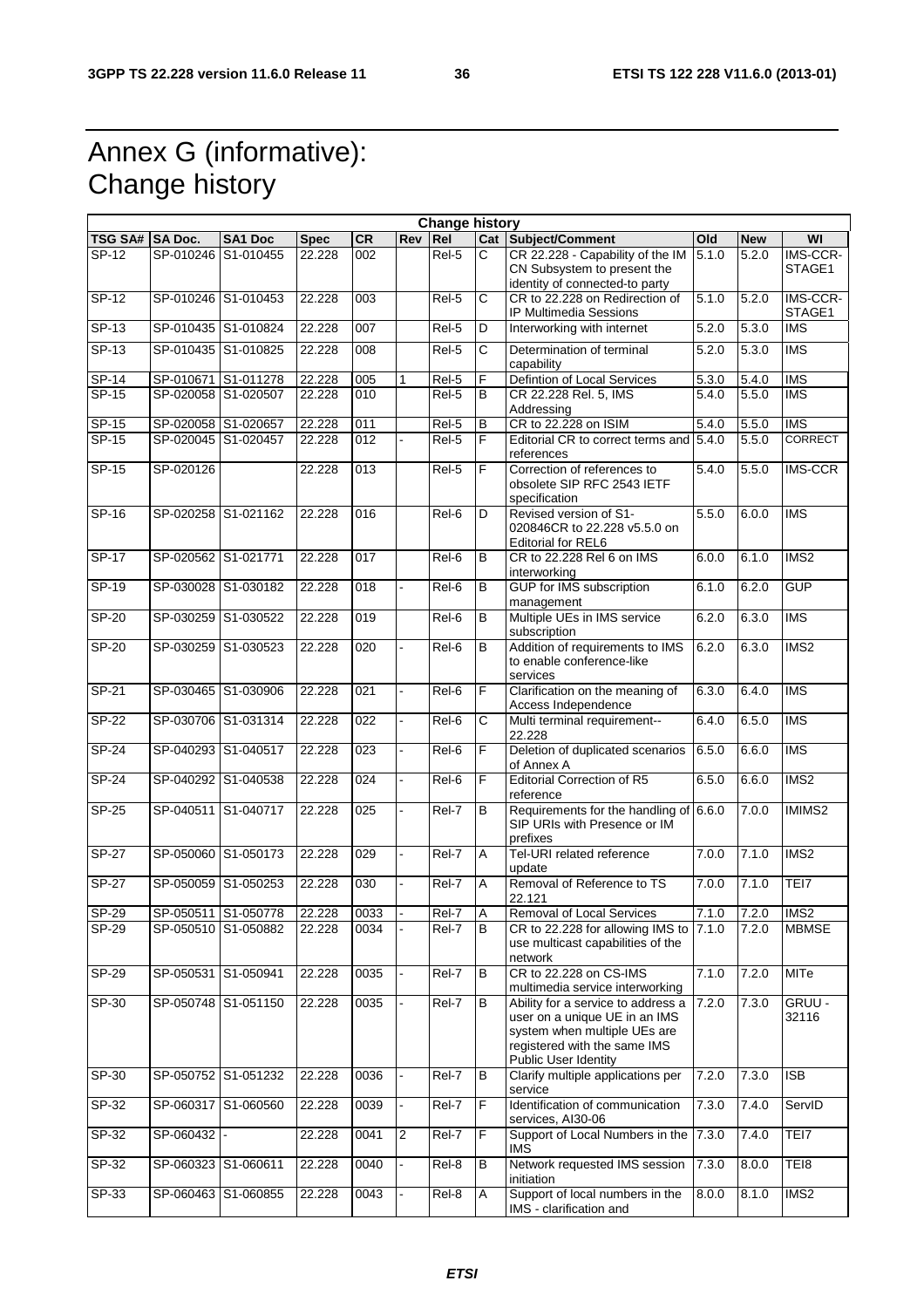|                                    |                                            |                      |                  |              |                |                                |                                         | corrections                                                                                 |        |                               |                                          |
|------------------------------------|--------------------------------------------|----------------------|------------------|--------------|----------------|--------------------------------|-----------------------------------------|---------------------------------------------------------------------------------------------|--------|-------------------------------|------------------------------------------|
| $SP-37$                            | SP-070657 S1-070991                        |                      | 22.228           | 0047         | 2              | Rel-8                          | A                                       | Identification of a specific UE<br>when multiple UEs share a<br>single Public User Identity | 8.1.0  | 8.2.0                         | TEI8                                     |
| SP-37                              |                                            | SP-070658 S1-071294b | 22.228           | 0048         |                | Rel-8                          | B                                       | <b>TISPAN Service and Capability</b><br>requirements for Common IMS                         | 8.1.0  | 8.2.0                         | TISCAP-<br>R <sub>8</sub>                |
| SP-38                              | SP-070844 S1-071683                        |                      | 22.228           | 0054         | $\mathbf{1}$   | Rel-8                          | F                                       | NAT support in Common IMS                                                                   | 8.2.0  | 8.3.0                         | CIMS8-<br>TIS                            |
| SP-38                              | SP-070844 S1-071684                        |                      | 22.228           | 0056         | $\mathbf{1}$   | Rel-8                          | D                                       | Corrections to definition of<br>"Access Independence"                                       | 8.2.0  | 8.3.0                         | CIMS8-<br><b>TIS</b>                     |
| SP-38                              | SP-070844 S1-071780                        |                      | 22.228           | 0060         | 1              | Rel-8                          | F                                       | Any IP version support                                                                      | 8.2.0  | 8.3.0                         | CIMS8-<br>TIS                            |
| $SP-38$                            | SP-070844 S1-071866                        |                      | 22.228           | 0063         | 1              | Rel-8                          | F                                       | Corrections based on LS from<br>TISPAN and Action from SA<br>Plenary                        | 8.2.0  | 8.3.0                         | CIMS8-<br><b>TIS</b>                     |
| SP-38                              | SP-070846 S1-071787                        |                      | 22.228           | 0049         | 1              | Rel-8                          | B                                       | User determined user busy                                                                   | 8.2.0  | 8.3.0                         | CIMS8-<br>TIS                            |
| SP-38                              | SP-070862 S1-071924                        |                      | 22.228           | 0053         | $\mathbf{1}$   | Rel-8                          | С                                       | Optimal Media Routing Support<br>for IMS Sessions                                           | 8.2.0  | 8.3.0                         | <b>IPinterc</b>                          |
| SP-38                              | SP-070862 S1-071926                        |                      | 22.228           | 0059         | 2              | Rel-8                          | B                                       | IMS Interconnection requirement 8.2.0                                                       |        | 8.3.0                         | <b>IPINTERC</b>                          |
| $SP-39$                            | SP-080031 S1-080184                        |                      | 22.228           | 0062         | 4              | Rel-8                          | F                                       | Enhancements on access to the                                                               | 8.3.0  | 8.4.0                         | CIMS8-                                   |
| $SP-39$                            | SP-080031 S1-080167                        |                      | 22.228           | 0064         | 2              | Rel-8                          | D                                       | <b>IMS</b><br>Removal of abbreviations and<br>definitions already included in               | 8.3.0  | 8.4.0                         | <b>TIS</b><br>CIMS8-<br>TIS              |
| $SP-39$                            | SP-080205                                  |                      | 22.228           | 0066         | 3              | Rel-8                          | F                                       | 21.905<br>Corrections to Interworking with                                                  | 8.3.0  | 8.4.0                         | CIMS8-                                   |
| SP-39                              | SP-080040 S1-080238                        |                      | 22.228           | 0067         | 1              | Rel-8                          | B                                       | PSTN/ISDN networks<br>Additional requirements for IMS                                       | 8.3.0  | 8.4.0                         | <b>TIS</b><br><b>IPINTERC</b>            |
| SP-39                              | SP-080031 S1-080183                        |                      | 22.228           | 0068         |                | Rel-8                          | C                                       | interconnection<br>Emergency communication for                                              | 8.3.0  | 8.4.0                         | CIMS8-                                   |
| $SP-39$                            | SP-080040 S1-080328                        |                      | 22.228           | 0069         | $\mathbf{1}$   | $Rel-8$                        | B                                       | fixed NGN<br>Clarification of requirements for                                              | 8.3.0  | 8.4.0                         | <b>TIS</b><br><b>IPINTERC</b>            |
| $SP-40$                            | SP-080298 S1-080610                        |                      | 22.228           | 0070         | $\overline{2}$ | Rel-8                          | $\overline{B}$                          | IMS interconnection<br>Service Requirements for<br>Common IMS                               | 8.4.0  | 8.5.0                         | CIMS_3G<br>PP <sub>2</sub>               |
| SP-42                              | SP-080775 S1-083215                        |                      | 22.228           | 0048         | 1              | Rel-8                          | F                                       | Requirements for capability<br>enabling early media                                         | 8.5.0  | 8.6.0                         | TEI8                                     |
| <b>SP-42</b>                       | SP-080769 S1-083442                        |                      | 22.228           | 0075         | $\mathbf{1}$   | Rel-8                          | B                                       | <b>IMS</b> Credentials requirements                                                         | 8.5.0  | 8.6.0                         | $\overline{CIMS}\_3G$<br>PP <sub>2</sub> |
| SP-42                              | SP-080775 S1-084052                        |                      | 22.228           | 0077         |                | Rel-8                          | F                                       | Correction of wrong reference                                                               | 8.5.0  | 8.6.0                         | TEI8                                     |
| SP-42                              | SP-080780 S1-084416                        |                      | 22.228           | 0079         | 2              | Rel-9                          | B                                       | IMS IDT - Inter UE Transfer -<br><b>Definitions</b>                                         | 8.6.0  | 9.0.0                         | IDT                                      |
| $SP-42$                            |                                            | SP-080780 S1-084215  | 22.228           | 0080         | 2              | Rel-9                          | B                                       | <b>IMS IDT Inter UE Transfer</b><br>Service Requirements                                    | 8.6.0  | 9.0.0                         | IMS_SCC-<br>IDT                          |
| $SP-42$                            | SP-080782 S1-084406                        |                      | 22.228           | 0084         | $\overline{2}$ | Rel-9                          | B                                       | Service requirements for<br>Prevention of Unsolicited<br>Communication in IMS (PUCI)        | 8.6.0  | 9.0.0                         | <b>PUCI</b>                              |
| $SP-43$                            | SP-090084 S1-090185                        |                      | 22.228           | 0085         | 1              | Rel-9                          | F                                       | <b>IMS IDT Inter UE Transfer</b><br>Service Requirements                                    | 9.0.0  | 9.1.0                         | IMS_SCC-<br>IDT                          |
| $SP-43$                            | SP-090084 S1-090341                        |                      | 22.228           | 0088         | 1              | Rel-9                          | В                                       | <b>IUT between an IP CAN and</b><br>3GPP CS Domain                                          | 9.0.0  | 9.1.0                         | <b>IMS SCC</b><br>IDT                    |
| SP-43                              | SP-090086 S1-090340                        |                      | 22.228           | 0087         | 3              | <b>Rel-10</b>                  | C                                       | Requirements for a focus aware<br>conference users before leaving<br>the conference         | 9.1.0  | 10.0.0                        | <b>TEI10</b>                             |
| SP-45                              | SP-090652 S1-093373                        |                      |                  |              |                |                                |                                         |                                                                                             |        |                               | elMS SC                                  |
| SP-45                              |                                            |                      | 22.228           | 0098         | 3              | <b>Rel-10</b>                  | B                                       | Use Cases for Transfer of<br>Control                                                        | 10.0.0 | 10.1.0                        | C-IDT                                    |
|                                    | SP-090652 S1-093292                        |                      | 22.228           | 0099         | 3              | <b>Rel-10</b>                  | B                                       | Use Case for Shared Control of<br>session across Multiple IMS                               | 10.0.0 | 10.1.0                        | eIMS_SC<br>C-IDT                         |
| SP-45                              |                                            | SP-090652 S1-093375  | 22.228           | 0100         | $\overline{2}$ | <b>Rel-10</b>                  | B                                       | users<br>Use Case for Media Replication                                                     |        | 10.0.0 10.1.0                 | elMS_SC<br>C-IDT                         |
| $SP-45$                            |                                            | SP-090652 S1-093378  | 22.228           | 0101         | 2              | <b>Rel-10</b>                  | B                                       | Clarification of session setup /<br>modification requirements                               | 10.0.0 | 10.1.0                        | elMS_SC<br>C-IDT                         |
| SP-45                              | SP-090652 S1-093475                        |                      | 22.228           | 0102         | $\overline{2}$ | $\overline{Rel-10}$            | $\, {\bf B}$                            | Shared Control of media flows<br>across multiple UEs                                        | 10.0.0 | 10.1.0                        | elMS_SC<br>C-IDT                         |
| SP-45                              | SP-090652 S1-093379                        |                      | 22.228           | 0103         | 3              | <b>Rel-10</b>                  | B                                       | Transfer of Control / Media<br>Replication requirements                                     | 10.0.0 | 10.1.0                        | elMS_SC<br>C-IDT                         |
| SP-45                              | SP-090652 S1-093291                        |                      | 22.228           | 0105         | 2              | <b>Rel-10</b>                  | B                                       | Use Case for video replication                                                              | 10.0.0 | 10.1.0                        | elMS_SC<br>C-IDT                         |
| SP-45                              |                                            | SP-090660 S1-093284  | 22.228           | 0109         | 3              | <b>Rel-10</b>                  | С                                       | Add the feature of completing<br>dialed number to global form                               | 10.0.0 | 10.1.0                        | <b>TEI10</b>                             |
| SP-45<br>$\overline{\text{SP-46}}$ | SP-090483 S1-093296<br>SP-090846 S1-094129 |                      | 22.228<br>22.228 | 0113<br>0122 | 3              | <b>Rel-10</b><br><b>Rel-10</b> | $\, {\bf B}$<br>$\overline{\mathsf{B}}$ | Receiving the original<br>destination identity<br>Add support for the mailto                | 10.0.0 | 10.1.0<br>10.1.0 10.2.0 TEI10 | <b>TEI10</b>                             |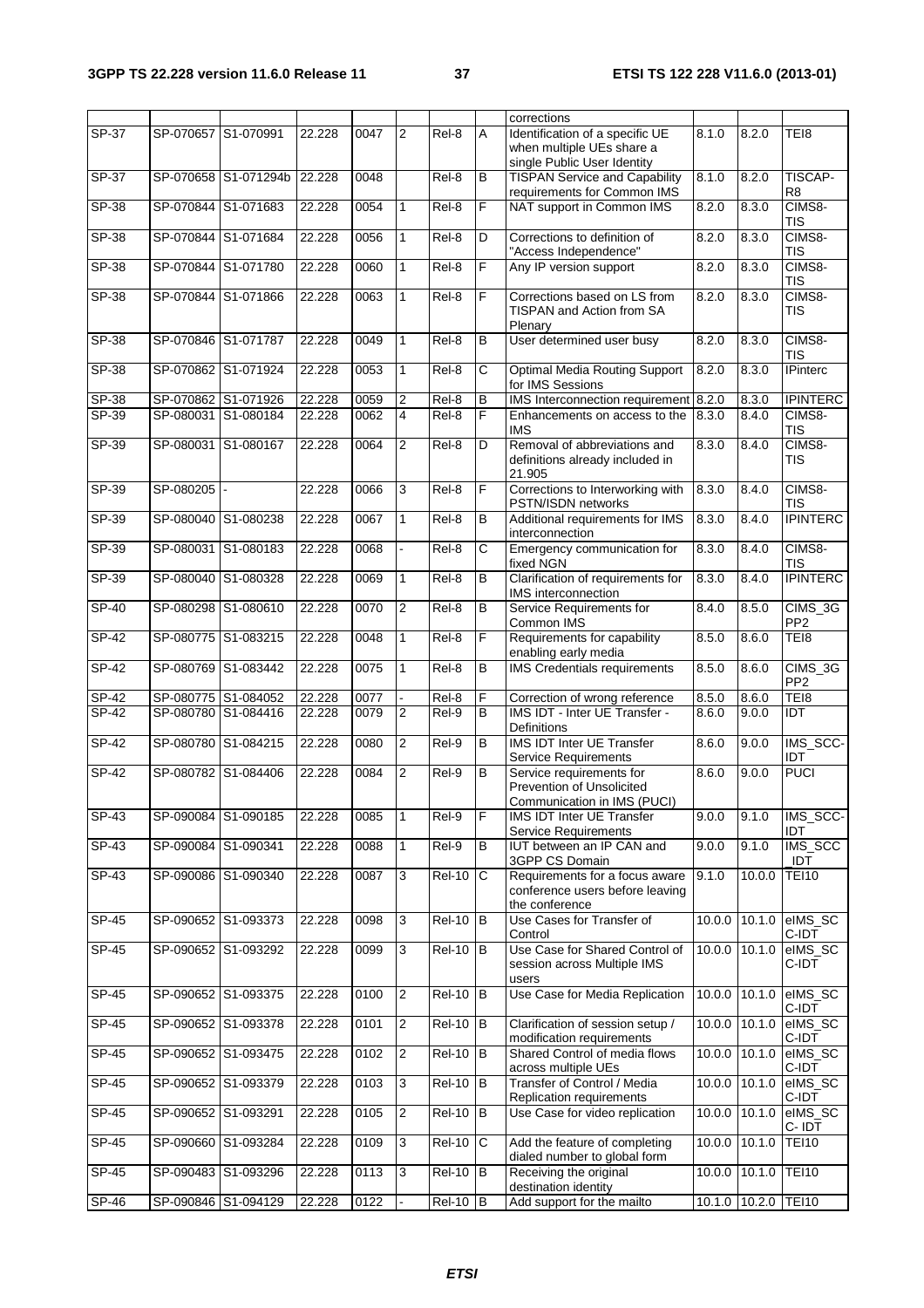| SP-46          |                                            |                     | 22.228           | 0119         | $\mathbf{1}$        | $ReI-10$ $F$                  |   | scheme to IMS                                                 | 10.1.0           |                  | <b>TEI10</b>     |
|----------------|--------------------------------------------|---------------------|------------------|--------------|---------------------|-------------------------------|---|---------------------------------------------------------------|------------------|------------------|------------------|
|                | SP-090846 S1-094481                        |                     |                  |              |                     |                               |   | Announcement towards the<br>terminating user                  |                  | 10.2.0           |                  |
| $SP-46$        |                                            | SP-090846 S1-094282 | 22.228           | 0121         | $\overline{2}$      | $Rel-10$ $B$                  |   | <b>IMS-Unallocated identity</b>                               | 10.1.0           | 10.2.0           | <b>TEI10</b>     |
|                |                                            |                     |                  |              |                     |                               |   | handling                                                      |                  |                  |                  |
| $SP-46$        | SP-090846 S1-094280                        |                     | 22.228           | 0120         | $\overline{2}$      | <b>Rel-10</b>                 | B | Request information of a called                               | 10.1.0           | 10.2.0           | <b>TEI10</b>     |
|                |                                            |                     |                  |              |                     |                               |   | party                                                         |                  |                  |                  |
| SP-46          |                                            | SP-090847 S1-094279 | 22.228           | 0116         | 3                   | <b>Rel-10</b>                 | F | Clarification to IUT service                                  | 10.1.0           |                  | 10.2.0   IMS_SC_ |
|                |                                            |                     |                  |              |                     |                               |   | control requirement                                           |                  |                  | eIDT             |
| SP-46          | SP-090847 S1-094285                        |                     | 22.228           | 0124         | $\overline{2}$      | <b>Rel-10</b>                 | F | Inclusion of an IETF reference                                | 10.1.0           | 10.2.0           | elMS_SC          |
|                |                                            |                     |                  |              |                     |                               |   | for IUT<br>Removal of references to 3GPP                      |                  |                  | C-IDT            |
| SP-49          | SP-100575 S1-102053                        |                     | 22.228           | 0131         |                     | <b>Rel-10</b>                 | Α | <b>OSA</b>                                                    | 10.2.0           | 10.3.0           | <b>TEI10</b>     |
|                |                                            |                     |                  |              |                     |                               |   | Alignment of Transfer of Control                              |                  |                  | IMS SC           |
| SP-49          | SP-100577                                  | S1-102387           | 22.228           | 0127         | $\mathbf{1}$        | <b>Rel-10</b>                 | F | requirements                                                  | 10.2.0           | 10.3.0           | eIDT             |
|                |                                            |                     |                  |              |                     |                               |   | IMS application services across                               |                  |                  |                  |
| SP-49          | SP-100581                                  | S1-102407           | 22.228           | 0132         | 2                   | <b>Rel-11</b>                 | B | <b>IMS-NNI</b>                                                | 10.2.0           | 11.0.0 IPXS      |                  |
| $SP-50$        | SP-100803                                  | S1-103009           | 22.228           | 0133         |                     | <b>Rel-11</b>                 | B | Conferencing Support in a                                     | 11.0.0           | 11.1.0           | <b>OSCAR</b>     |
|                |                                            |                     |                  |              |                     |                               |   | <b>VPLMN</b>                                                  |                  |                  |                  |
| $SP-50$        | SP-100799                                  | S1-103200           | 22.228           | 0135         | $\overline{2}$      | <b>Rel-11</b>                 | B | Additions to IMS application                                  | 11.0.0           | 11.1.0           | <b>IPXS</b>      |
|                |                                            |                     |                  |              |                     |                               |   | services across IMS-NNI                                       |                  | 11.1.1 IPXS      |                  |
| $SP-50$        |                                            |                     |                  |              |                     |                               |   | Problem with figures 10.3 and<br>10.4 (introduced by CR0135r2 | 11.1.0           |                  |                  |
|                |                                            |                     |                  |              |                     |                               |   | above) solved                                                 |                  |                  |                  |
|                |                                            |                     |                  |              |                     |                               |   | Editorial change to figure 10.3                               |                  |                  |                  |
| SP-51          |                                            | SP-110164 S1-110074 | 22.228           | 0139         |                     | <b>Rel-11</b>                 | D | and 10.4 Clause 10.1                                          | 11.1.1           | 11.2.0 IPXS      |                  |
|                |                                            |                     |                  |              |                     |                               |   | <b>IUT Privacy considerations</b>                             |                  |                  |                  |
|                |                                            |                     |                  |              |                     |                               |   | associated with remote end user                               |                  |                  |                  |
|                |                                            |                     |                  |              |                     |                               |   | and restricting copyrighted                                   |                  |                  |                  |
| SP-51          |                                            | SP-110172 S1-110428 | 22.228           | 0141         | $\overline{2}$      | $Rel-11$ B                    |   | content.                                                      | 11.1.1           | 11.2.0 TEI11     |                  |
| $SP-52$        | SP-110375 S1-111390                        |                     | 22.228           | 0145         | $\mathbf{1}$        | <b>Rel-11</b>                 | B | New annex for VINE reference<br>model                         | 11.2.0           | 11.3.0           | <b>VINE</b>      |
| SP-52          |                                            | SP-110375 S1-111396 | 22.228           | 0144         | 4                   | <b>Rel-11</b>                 | B | Voice Interworking with                                       | 11.2.0           | 11.3.0           | <b>VINE</b>      |
|                |                                            |                     |                  |              |                     |                               |   | Enterprise IP-PBX (VINE)                                      |                  |                  |                  |
|                |                                            |                     |                  |              |                     |                               |   | Requirements                                                  |                  |                  |                  |
| $SP-52$        | SP-110376 S1-111354                        |                     | 22.228           | 0143         | $\overline{2}$      | <b>Rel-11</b>                 | B | FW traversal support in                                       | 11.2.0           | 11.3.0 TEI11     |                  |
|                |                                            |                     |                  |              |                     |                               |   | Common IMS                                                    |                  |                  |                  |
| <b>SP-52</b>   | SP-110379 S1-111346                        |                     | 22.228           | 0126         | 3                   | <b>Rel-11</b>                 | B | <b>IMS Network-Independent</b>                                | 11.2.0           | 11.3.0 INIPUI    |                  |
|                |                                            |                     |                  |              |                     |                               |   | <b>Public User Identities</b>                                 |                  |                  |                  |
| $SP-53$        |                                            | SP-110581 S1-112192 | 22.228           | 0142         | $\overline{2}$      | <b>Rel-11</b>                 | B | Information of called party for                               | 11.3.0           | 11.4.0 INPUI     |                  |
|                |                                            |                     |                  |              |                     |                               |   | <b>INIPUI</b>                                                 |                  |                  |                  |
| SP-53          |                                            | SP-110582 S1-112026 | 22.228           | 0149         |                     | <b>Rel-11</b>                 | F | Re-introduction of an approved                                | 11.3.0           | 11.4.0           | <b>TEI11</b>     |
|                |                                            |                     |                  |              |                     |                               | F | high level requirement<br>Clarification of UE for VINE        |                  |                  | <b>VINE</b>      |
| SP-53<br>SP-56 | SP-110632 S1-112373<br>SP-120285 S1-121414 |                     | 22.228<br>22.220 | 0147<br>0154 | 2<br>$\overline{2}$ | <b>Rel-11</b><br>$ReI-11$ $A$ |   | Clarification on emergency calls                              | 11.3.0<br>11.4.0 | 11.4.0<br>11.5.0 | TEI9             |
|                |                                            |                     |                  |              |                     |                               |   | from CSG cell by non-CSG                                      |                  |                  |                  |
|                |                                            |                     |                  |              |                     |                               |   | member                                                        |                  |                  |                  |
| SP-58          | SP-120864                                  | S1-124448           | 22.228           | 0179         | $\mathbf{1}$        | <b>Rel-11</b>                 | A | Removal of operator initiated                                 | 11.5.0           | 11.6.0           | TEI8             |
|                |                                            |                     |                  |              |                     |                               |   | IMS registration                                              |                  |                  |                  |